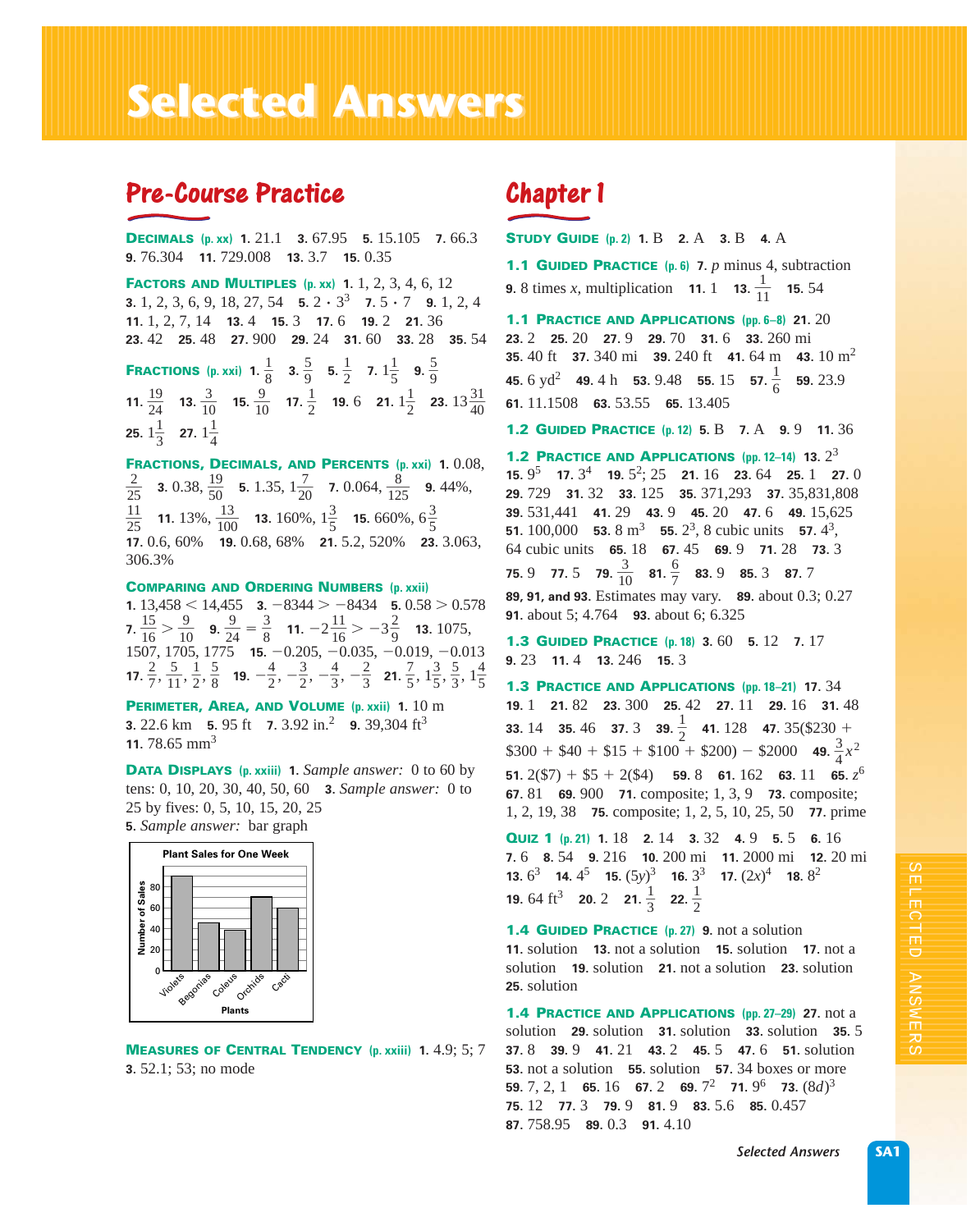#### **1.5 GUIDED PRACTICE (p. 33) 3.** B **5.** A **7.**  $x + 10 = 24$  **9.**  $\frac{2}{3}$ *n*  $\frac{0}{1} \leq 2$

#### **1.5 PRACTICE AND APPLICATIONS (pp. 33–35)**

**11.**  $10 - x$  **13.**  $x + 9$  **15.**  $\frac{3}{5}$ *x*  $\frac{6}{0}$  **17.** *x* + 18 **19.** *x* - 7 **25.**  $x + 10 \ge 44$  **27.**  $35 < 21 - x$  **29.**  $7x = 56$  $31.\frac{3}{7}$ *x*  $\frac{5}{x}$  = 7 **33.** 28 - x = 18; 10 **35.**  $\frac{4}{x}$ *x*  $\frac{9}{4}$  = 7; 7 **37.**  $110 = 55t$ ; 2 h **43.** solution **45.** not a solution **47.** 0.28 **49.** 0.4 **51.** 0.45 **53.** 0.174

**QUIZ 2 (p. 35) 1.** solution **2.** not a solution **3.** solution **4.** solution **5.** not a solution **6.** solution **7.** solution **8.** not a solution **9.** solution **10.**  $8x = 32$ ; 4 units **11.**  $\frac{\pi}{9}$  $\frac{x}{6}$  < 17 **12.**  $10x = 50$  **13.**  $y + 10 \ge 57$ **14.**  $y - 6 = 15$ 

**1.6 PRACTICE AND APPLICATIONS (pp. 39–41) 5.** 20 min **7.** walking speed  $= 4$  (mi/h), time to walk home  $= t$ , distance to home = 1 (mi) **9.**  $t = \frac{1}{4}$  $rac{1}{4}$  h or 15 min **11.** original length  $+$  number of days  $\cdot$  growth rate  $=$ total length **17.** number of weeks worked  $= 8$ , amount saved each week  $= m$  (\$), price of stereo with  $CD = 480$  (\$) **19.** \$60 **25.** 1000 **27.** 14 **29.** 12 **31.** solution **33.**  $0.25l + 0.50(100) = 100$ ; 200 **35.**  $1\frac{3}{4}$ 4 - **37.**  $2\frac{1}{6}$  $\frac{1}{6}$  **39.**  $2\frac{1}{3}$  $\frac{1}{3}$  **41.**  $2\frac{1}{7}$  $\frac{1}{7}$  **43.**  $4\frac{1}{2}$  $\frac{1}{2}$  **45.**  $6\frac{2}{3}$ 3 - **1.7 GUIDED PRACTICE (p. 45) 3.** false **5.** false

**1.7 PRACTICE AND APPLICATIONS (pp. 45–47) 7.** Player 4; Player 1 **9.** 1990; 2000 **11.** about 150 ft **13.** The braking distance at that speed is about 300 ft. You need to have time to react to any emergency and still allow time for your car to travel that distance while stopping. **15.** the 6 years from 1991 to 1996 **17.** 1998

**19.** *Sample answer:* I chose a line graph because line graphs are useful in showing changes over time. **23.** 42 in., 98 in.2 **25.** 56 ft, 84 ft<sup>2</sup> **27.** solution **29.** not a solution **31.** solution **33.** not a solution  $35. < 37. >$  $39. = 41. >$ **43.**



#### **1.8 GUIDED PRACTICE (p. 51)**

**5.**



#### **1.8 PRACTICE AND APPLICATIONS (pp. 51–54)**

| , | Input $x$  |  |  |  |
|---|------------|--|--|--|
|   | Output $y$ |  |  |  |

| 9. | Input $x$  |  |  |  |  |
|----|------------|--|--|--|--|
|    | Output $y$ |  |  |  |  |

| 11. | Input $x$ | U                        |   |    | ٠  |  |
|-----|-----------|--------------------------|---|----|----|--|
|     | Output    | $\overline{\phantom{a}}$ | v | υJ | vv |  |

**13.**



| 15. | Input $t$ |   |  |  |  |
|-----|-----------|---|--|--|--|
|     | Output d  | ັ |  |  |  |

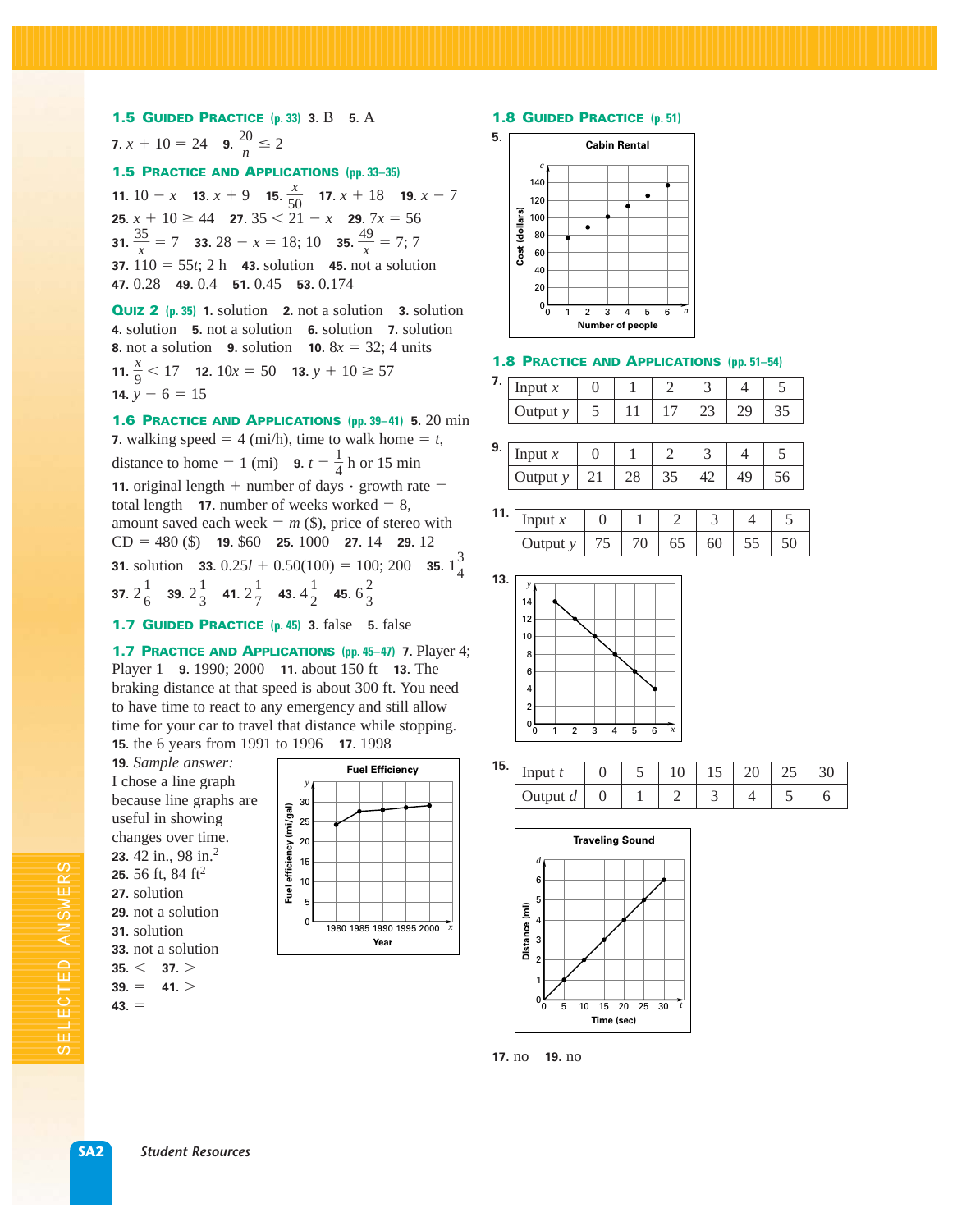



**3.** *Sample answer:* Attending historic parks was most popular; attending a jazz concert is about a third as popular as attending a historic park. Since the percents total more than 100%, some 18-to-24-year-olds attend more than one kind of arts activity.

|  | 4. Sample table: |  |
|--|------------------|--|
|--|------------------|--|

| Input $t$                                |  |  |  |
|------------------------------------------|--|--|--|
| Output $h   200   225   250   275   300$ |  |  |  |



**6.**  $h \ge 200$  and  $h \le 300$ 

3 -

**CHAPTER SUMMARY AND REVIEW (pp. 55–58) 1.** 20 **3.** 6 **5.** 10 **7.** 6 miles **9.** 525 miles **11.** 26 m **13.** 63 **15.** 16 **17.** 33 **19.** 54 **21.** 3 **23.** - $\frac{1}{\sqrt{2}}$ 4  $\frac{7}{1}$  **25.** solution **27.** solution **29.** 3 **31.** 16 **33.** 10 **35.**  $x + 30$ **37.**  $x - 9$ **39.**  $48.9 + 55.1 < 53.5 + 53.3$ ;  $104 < 106.8$ ; yes







SELECTED ANSWERS SELECTED ANSWERS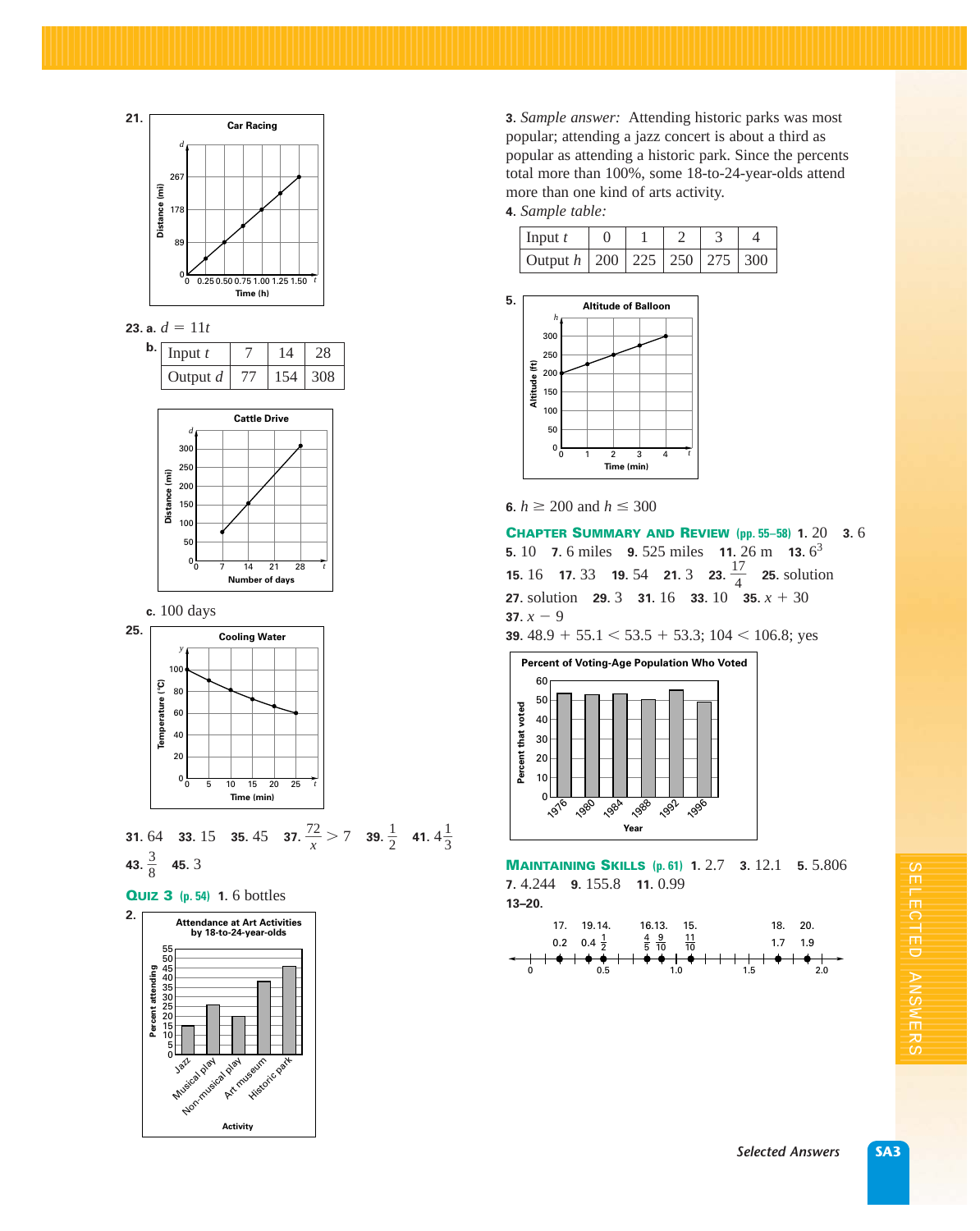### **Chapter 2**

**STUDY GUIDE** (p. 64) 1. B 2. A 3. D 4. C

2.1 GUIDED PRACTICE (p. 68) 3.  $\leftarrow$   $\bullet$   $\rightarrow$   $\bullet$   $\rightarrow$   $\rightarrow$ 5.  $\leftarrow$   $\leftarrow$   $\leftarrow$   $\leftarrow$   $\leftarrow$   $\leftarrow$   $\leftarrow$   $\leftarrow$   $\leftarrow$   $\leftarrow$   $\leftarrow$   $\leftarrow$   $\leftarrow$   $\leftarrow$   $\leftarrow$   $\leftarrow$   $\leftarrow$   $\leftarrow$   $\leftarrow$   $\leftarrow$   $\leftarrow$   $\leftarrow$   $\leftarrow$   $\leftarrow$   $\leftarrow$   $\leftarrow$   $\leftarrow$   $\leftarrow$   $\leftarrow$   $\leftarrow$   $\leftarrow$   $\leftarrow$   $\leftarrow$   $\leftarrow$   $\leftarrow$   $\leftarrow$   $\$ 7. > 9. > 11. -8, -3, -2, 1, 2 13. -9, -7,  $-\frac{1}{5}$ ,  $\frac{5}{4}$ , 2

#### 2.1 PRACTICE AND APPLICATIONS (pp. 68-70)

 $\begin{array}{c|cccc}\n & & 3 & & 9 & 10 \\
\hline\n\bullet & & & & \\
0 & 2 & 4 & 6 & 8 & 10 & 12\n\end{array}$ 19.  $-6$  -4 -2<br>-10 -8 -6 -4 -2 0 2









57. Pollux, Altair, Spica, Regulus, Deneb 59. Regulus 63. 4 ft<sup>2</sup> 65. 81 cm<sup>2</sup> 67. 4 69. 5 71. 3 73. 65.9°, 67.5°, 69.1°, 69.9°, 72.3° **75.** 64.3  $\leq T \leq 72.3$ 77.5 · 7 79.2<sup>6</sup> 81. prime 83.2<sup>4</sup> · 3<sup>2</sup>

**2.2 GUIDED PRACTICE** (p. 74)  $3. -1$  5. 2.4 7. 12 **9.**  $-5.1$  **11.** 8,  $-8$  **13.** 5.5,  $-5.5$  **15.** False. Sample *counterexample:* if  $a = -2$ , then  $-a = -(-2) = 2$ , which is greater than  $-2$ .

**2.2 PRACTICE AND APPLICATIONS (p. 74-76) 17.**  $-8$ **19.** 10 **21.** 3.8 **23.**  $\frac{1}{9}$  **25.** 7 **27.** -3 **29.** 0.8 **31.**  $\frac{2}{3}$ **33.** 4, -4 **35.** no solution **37.** 3.7, -3.7 **39.**  $\frac{11}{2}$ , - $\frac{11}{2}$ 41. Mercury: 1080; Mars: 288 43. negative 45. positive  $47. -6$  ft/sec  $49.400$  ft/min  $51.$  False: Sample counterexample: The opposite of  $-a$  is a. If  $-a = 5$ , then  $a = -5$ , which is negative. **53**. true

61. 3 63. 75 65. 3 67.  $x + 8 = 17$  69.  $9y < 6$ 71.  $-6 < -2, -2 > -6$  73.  $-3 < 0.4, 0.4 > -3$ 75.  $-10 < -\frac{1}{10}$ ,  $-\frac{1}{10} > -10$  77.  $\frac{5}{9}$  79.  $\frac{2}{3}$  81.  $\frac{1}{2}$ 

**2.3 GUIDED PRACTICE** (p. 81) 5.  $-5 + 9 = 4$  7.  $-10$ 9. 7 11.  $-10$  13. 7

**2.3 PRACTICE AND APPLICATIONS** (pp. 81-83) 19.  $-6$ 21.  $-11$  23.  $-4$  25. 6 27. 7 29.  $-11$  31. 3 33.  $-31$  35.  $-35$  37 commutative property **39.** property of opposites 41. 10 43. 0 45. 5 47. 4 49.  $-2\frac{4}{7}$  51.  $-81.14$  53. 356.773 55. two strokes under par  $\begin{array}{cccc} 59.4^2 & 61. x^3 & 63.33 & 65.4 & 67.24 \end{array}$ 69. solution 71. not a solution 73. not a solution 75.9300 77.100 79.2900

QUIZ 1 (p. 83) 1.  $-2 < 7, 7 > -2$  2.  $-3 < -2,$  $-2 > -3$  3.  $-6 < 1, 1 > -6$  4.  $-10, -8, -3, 2, 9$ <br>5.  $-7, -5.2, 3.3, 5, 7.1$  6.  $-1, -\frac{2}{5}, 0, \frac{1}{10}, 2$  7. 5 **8.** 13 **9.**  $-0.56$  **10.** no solution **11.** 2.7,  $-2.7$ **12.**  $-\frac{3}{5}, \frac{3}{5}$  **13.** -13 **14.** -6 **15.** 4 **16.** -7 **17.** -2 18.  $0$  19. yes

**2.4 GUIDED PRACTICE** (p. 89) 3. -7 5. 7 7. -1 **9.**  $3\frac{1}{2}$  **11.** 12,  $-5x$  **13.**  $-12y$ , 6

#### 2.4 PRACTICE AND APPLICATIONS (pp. 89-91)

**15.** 9 **17.**  $-11$  **19.** 39 **21.** 36 **23.** 9.2 **25.**  $-1.2$ **27.** 3 **29.**  $-4\frac{1}{2}$  **31.**  $-1$  **33.** 31 **35.**  $-43$ **37.** 10.2 **39.** 1 **41.**  $1\frac{1}{10}$  **43.** 14, 13, 12, 11 45. –6.5, –7.5, –8.5, –9.5 47. –2 $\frac{1}{2}$ , –1 $\frac{1}{2}$ , – $\frac{1}{2}$ ,  $\frac{1}{2}$ 49.  $-x$ ,  $-7$  51. 9,  $-28x$  53. a,  $-5$  55. up 275 ft 57.  $-7301 - 662 - 1883 + 77 - 1311 + 8021$ ;  $-3059$ 65.35 67.41 69.64 71. true 73.  $-8$   $-2$  4

$$
-12 \t-8 \t-4 \t0 \t4 \t8 \t12
$$
  
75. -4.3 2 6.5

79. 0.04 81. 0.0338 83. 19.176

**2.5 GUIDED PRACTICE** (p. 96) 7. -35 9. -1 11.  $5t^4$  $13.40$ 

2.5 PRACTICE AND APPLICATIONS (pp. 96-98) 15. yes **17.** -28 **19.** -12.6 **21.** - $\frac{4}{3}$  **23.** -216 **25.** -49 **27.** -54 **29.** 97.2 **31.**  $-\frac{3}{2}$  **33.** -7x **35.** -5a<sup>3</sup> 37.  $-10r^2$  39.  $-2x^2$  41.  $-48$  43.  $-147$  45. 41 47. true 49. False. Sample counterexample:  $3 > 2$ , but  $3 \cdot 0 = 2 \cdot 0$  51. -20 ft 53.  $d \approx -300t$ **55.** about 150 ft **63.** 2 **65.** 4 **67.** 12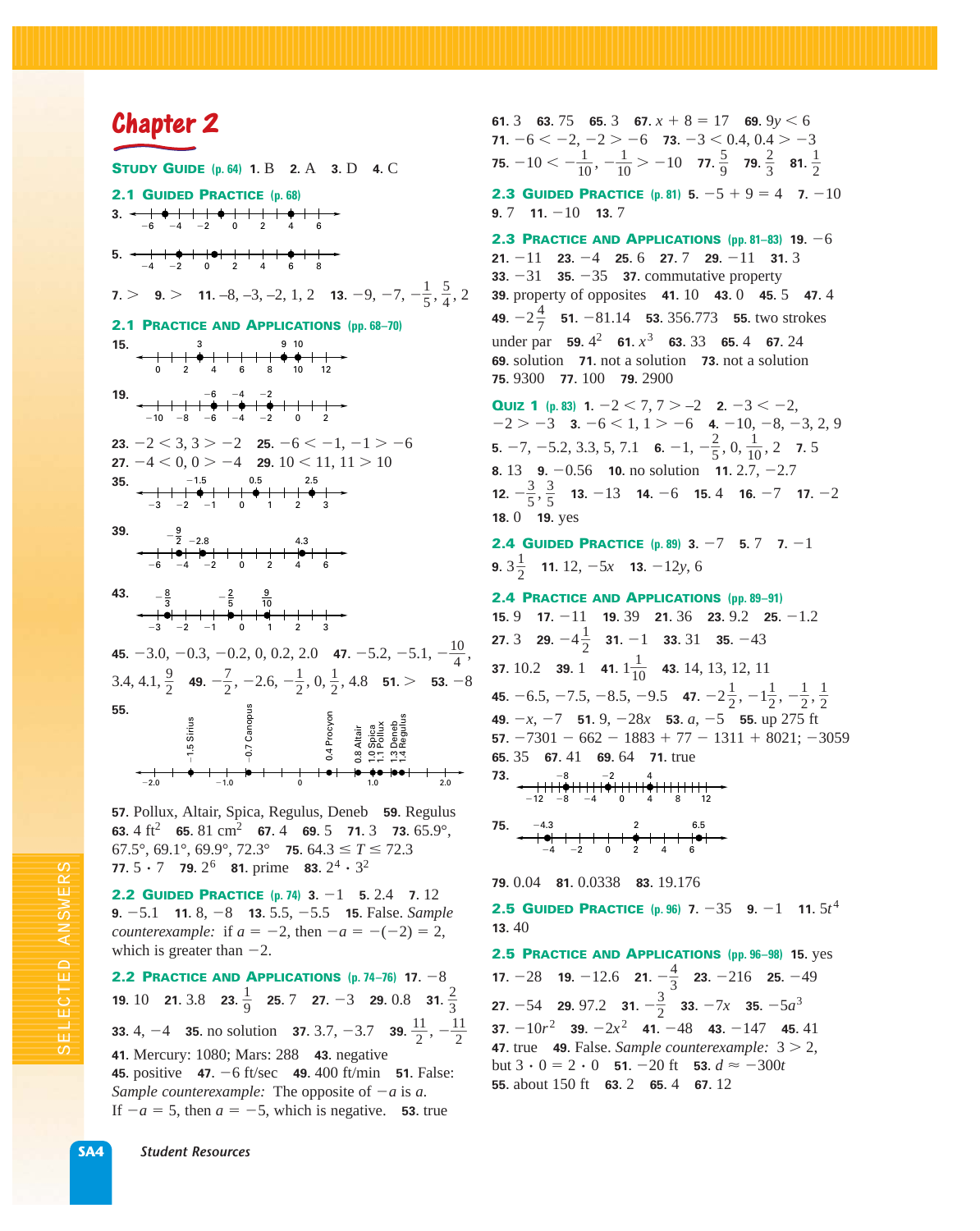

71. 2 73. -9 75. 7.2 77. 10.43 79. 12,  $-z$ **81.**  $4w$ ,  $-11$  **83.**  $-7x$ ,  $4x$  **85.** 20 **87.** 150 **89.** 10,920 **2.6 GUIDED PRACTICE** (p. 103) 5.  $12(x + 5)$ ;  $12x + 60$ 7. D 9. B 11.  $4(1) + 4(0.15)$ ; 4 + 0.6; 4.6

#### 2.6 PRACTICE AND APPLICATIONS (pp. 103-106)

**13.**  $3(4 + x) = 12 + 3x$  **15.**  $(x + 5)(11) = 11x + 55$ 17.  $3x + 12$  19.  $7 + 7t$  21.  $12 + 6u$  23.  $4y + 2$ **25.**  $12 + 18a$  **27.**  $1.3x + 2.6$  **29.**  $5y - 10$  **31.**  $63 - 9a$ 33.  $28 - 4m$  35.  $10 - 30t$  37.  $18x - 18$ **39.**  $-9.3u - 2.4$  **41.**  $-3r - 24$  **43.**  $-1 - s$ 45.  $-y - 9$  47.  $-24a - 18$  49.  $-6y + 5$ **51.**  $-13.8 + 42w$  **53.** forgot to distribute 9(3) - 9(5);  $-18$  55. 24.44 57. 27.60 59. 5.80 61.  $-12.30$ 63.  $-22.10$  65.  $-54.95$  67. \$19.96 69. \$10.45 **71.** 200(x + 225); 200x + 45,000 **73.** 60,000 yd<sup>3</sup> **79.**  $\frac{12}{5}$  **81.** 3 **83.** 5 **85.** identity property of addition 87. associative property of addition 89. 12 91. 3 **93.**  $-1\frac{1}{3}$  **95.**  $\frac{1}{4}$  **97.**  $\frac{1}{2}$  **99.**  $\frac{41}{50}$  **101.**  $\frac{24}{25}$ QUIZ 2 (p. 106) 1. -15, -13, -11, -9 2. 30, 28, 26, 24

**3.**  $-3\frac{1}{4}$ ,  $-1\frac{1}{4}$ ,  $\frac{3}{4}$ ,  $2\frac{3}{4}$  **4.** 2x, -9 **5.** 8, -x **6.** -10x, 4 7.  $-0.25$ , 0.12,  $-0.12$ ,  $-0.13$  8.  $-63$  9. 30 **10.**  $-2800$  **11.** 10.8 **12.**  $-3$  **13.** 270 **14.** 11x + 22 **15.**  $60 - 5y$  **16.**  $-12a + 16$  **17.** \$49.90

**2.7 GUIDED PRACTICE** (p. 110) 3.  $6r$  5.  $-8$ 7.  $4a^2 + 3a - 5$  9.  $18f + 4$  11.  $-11m - 20$ 13.  $9x - 27$ 

**2.7 PRACTICE AND APPLICATIONS (pp. 110-112) 15.**  $3a, 5a$ **17.** *m*, 6*m* **19.**  $-6w$ ,  $-3w$  **21.**  $-7m$  **23.**  $2c - 5$ **25.**  $6r - 7$  **27.** already simplified **29.**  $6p^2 + 4p - 2$ **31.**  $-27 - 4y$  **33.**  $-11 - 6r$  **35.**  $10m + 19$ **37.**  $2c + 48$  **39.** 7 is not a like term with 3x and  $-2x$ ;  $x + 7 = 16$  41.  $x + (x - 7) + x + (x - 7)$ ;  $4x - 14$ 43.  $2(x + 2) + (x + 4) + 2(x + 2) + (x + 4)$ ; 6x + 16 47. 15,675 tons 49.  $T = -45c + 480$  51. 1.06x + 21.2 **59.** about 35% **61.** 9 **63.**  $-6$  **65.**  $-14.1$  **67.**  $-180$ **69.** -3 **71.** 29.88 **73.**  $\frac{2}{10}$ ,  $\frac{4}{10}$ ,  $\frac{5}{10}$ ,  $\frac{6}{10}$ ,  $\frac{9}{10}$ **75.**  $\frac{1}{4}$ ,  $\frac{3}{8}$ ,  $\frac{4}{8}$ ,  $\frac{3}{4}$ ,  $\frac{7}{8}$  **77.**  $\frac{2}{6}$ ,  $\frac{4}{6}$ ,  $\frac{3}{4}$ ,  $\frac{2}{2}$ ,  $\frac{5}{2}$ **79.**  $\frac{3}{8}$ ,  $\frac{8}{8}$ ,  $1\frac{2}{8}$ ,  $\frac{12}{8}$ ,  $2\frac{1}{8}$  **81.**  $\frac{11}{15}$ ,  $\frac{4}{5}$ ,  $\frac{5}{6}$ ,  $2\frac{2}{3}$ ,  $2\frac{7}{10}$ 

**2.8 GUIDED PRACTICE** (p. 116) **3.**  $\frac{1}{32}$  **5.**  $-\frac{5}{1}$  or  $-5$ 7. -4 9. -2 11. 2 13. all real numbers except  $x = 4$ **15.** all real numbers except  $x = 0$ 

#### 2.8 PRACTICE AND APPLICATIONS (pp. 116-118)

**17.** multiply by reciprocal;  $-27$  **19.**  $-3$  **21.**  $-1$ **23.** -5 **25.** 2 **27.** -12 **29.**  $-\frac{5}{6}$  **31.** 12 **33.** -48 **35.**  $-\frac{1}{9}$  **37.**  $-\frac{3}{2}$  **39.**  $-\frac{1}{3}$  **41.** 4 **43.** 6x - 3 45. already simplified 47.  $11 + 2t$  49. all real numbers except  $x = -2$  **51.** all real numbers **53.**  $-10.5$  m/sec **57.** 24 **59.** 5 **61.** 10 **63.**  $2x \ge 7$  **65.** -21 **67.** -19.9 69.  $4\frac{1}{4}$  or  $\frac{17}{4}$  71. < 73. < 75. > 77. <

Quiz 3 (p. 118) 1.  $3x$ ,  $-7x$  2. 6a and 9a,  $-5$  and 10 **3.**  $-5p$ ,  $-p$  **4.**  $-26t$  **5.**  $7 + 2d$  **6.**  $g^2 - 8g$  **7.**  $3a - 4$ **8.**  $3p - 9$  **9.**  $5 - 3w$  **10.**  $-5$  **11.** 16 **12.**  $-32$ **13.**  $\frac{98}{9}$  **14.** -54 **15.**  $\frac{1}{8}$  **16.** 5 - 2x **17.** already simplified **18.**  $3x - 2$  **19.** all real numbers except  $x = -2$  **20.** all real numbers **21.** all real numbers except  $x = 0$ 

#### **CH. 2 EXTENSION (pp. 119-120)**

**EXERCISES** (p. 120) 1. inductive reasoning 3. inductive reasoning 5.64, 128, 256

**CHAPTER SUMMARY AND REVIEW (pp. 121-124) 1.**  $-6$ ,  $-4, -3, 1, 2, 5$  **3**.  $-2, -1, -\frac{1}{2}, \frac{2}{3}, 1, 4, 6$  **5.** 5 7.  $-45$  9.  $-9.1$  11.  $3\frac{1}{2}$  13.  $-12$  15. 5 17.  $-8$ **19.** 19 **21.** -11.2 **23.** -3 $\frac{1}{4}$  **25.** 600 **27.** 4.2 **29.**  $-14$  **31.**  $-3f$  **33.**  $-12t^2$  **35.**  $-81b^2$  **37.**  $9y + 54$ **39.**  $6 - 2w$  **41.**  $-3t - 33$  **43.**  $-6x + 60$  **45.** 9*a* 47.  $3 + f$  49.  $4t + 2$  51.  $-4$  53. 10 55.  $-\frac{2}{3}$  57.  $-9$ 

#### **MAINTAINING SKILLS (p. 127) 1. 25 3. 100**



### **Chapter 3**

**STUDY GUIDE** (p. 130) 1. D 2. D 3. C 4. B 5. C **3.1 GUIDED PRACTICE** (p. 135) 7.  $-1$  9.  $-17$  11. 4 **13.**  $3 \t 15 \t -3 \t 17$  addition

#### 3.1 PRACTICE AND APPLICATIONS (pp. 135-137)

| <b>19.</b> subtract 28 <b>21.</b> add 3 <b>23.</b> subtract $-12$ <b>25.</b> 9                             |  |  |  |
|------------------------------------------------------------------------------------------------------------|--|--|--|
| 27. $-5$ 29. 10 31. 8 33. $-4$ 35. 24 37. $-15$                                                            |  |  |  |
| <b>39.</b> $-24$ <b>41.</b> $\frac{3}{5}$ <b>43.</b> 0 <b>45.</b> 5 <b>47.</b> 6 <b>49.</b> 3 <b>51.</b> 1 |  |  |  |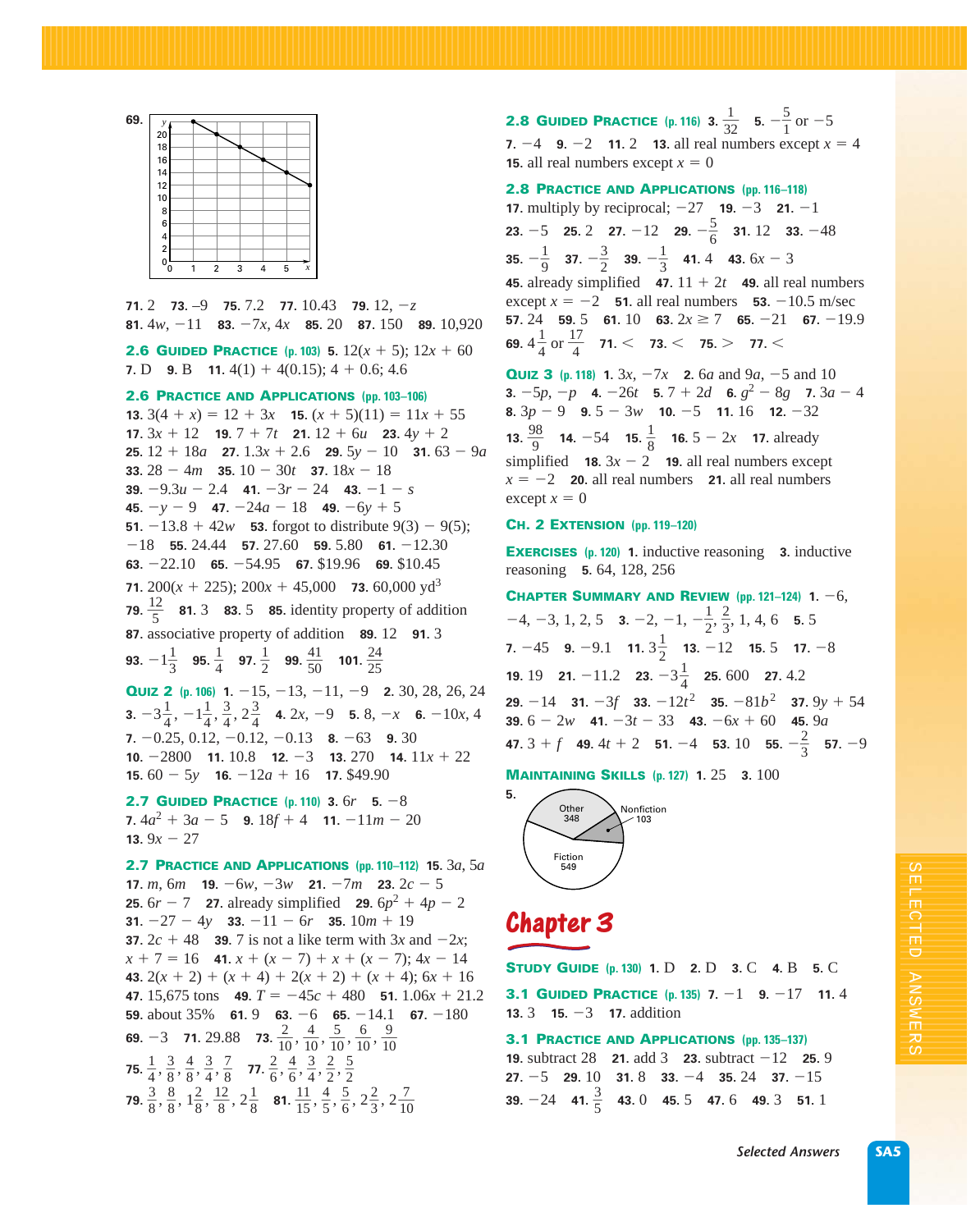**53.** 20 cm **55.** B; 8 **57.** 6463 seats **59.** 10,534 acres;  $4218 + 3800 + 2764 - 248 = x$  **61.** Simplify with subtraction rule; subtract 2 from both sides.  $65. 5x = 160$ **67.**  $36 - k = 15$  **69.**  $4x + 8$  **71.**  $-5y - 20$ **73.**  $-2x + 12$  **75.**  $\frac{4}{7}$  $\frac{1}{7}$  **77.**  $\frac{1}{3}$ 3  $\frac{3}{2}$  **79.**  $\frac{4}{7}$  $\frac{4}{7}$  **81.** 1

**3.2 GUIDED PRACTICE** (p. 141) **7.**  $-1$  **9.** 32 **11.** 28 **13.**  $-6$  **15.** 60 mi/h

#### **3.2 PRACTICE AND APPLICATIONS (pp. 141–143)**

**17.** divide by 5 **19.** divide by  $-4$  **21.** multiply by 7 **23.**  $-8$  **25.**  $-6$  **27.** 11 **29.**  $\frac{1}{1}$ 9  $\frac{6}{0}$  **31.** -10 **33.** 30 **35.** 84 **37.**  $\frac{4}{3}$  $\frac{1}{3}$  **39.** 0 **41.** 12 **43.** 18 **45.** -45 **47.** multiply by  $-\frac{4}{3}$  $\frac{4}{3}$ ; -8 **49.**  $\frac{3}{8}$  $\frac{3}{8} \cdot p = 3.30;$  \$8.80 **51.** 13 **57.** 27 – 8*x* **59.**  $-2x + 6$  **61.** 12*y* + 15 **63.** 8 **65.** 19 **67.** 2 **69.** A; 18 **71.** 10 **73.** 5 **75.** 9 **77.** 3

**3.3 GUIDED PRACTICE** (p. 147) 7. 2 **9.** -1 **11.** 2 **13.** 25 **15.** 9 **17.** 19

**3.3 PRACTICE AND APPLICATIONS (pp. 147–149) 19.** 2 **21.** 14 **23.** 2 **25.** 3 **27.** 5 **29.** 3 **31.** 3 **33.** 9 **35.** 14 **37.** 11 **39.** 6 **41.** 5 and 3*x* are not like terms, so 3x cannot be subtracted from 5;  $-\frac{5}{3}$  $\frac{3}{3}$  **43.** Subtract 3 from each side; multiply each side by 2; divide each side by 5. **45.** 14 months **55.**  $a^6$  **57.**  $4^3$  **59.**  $t^3$  **61.** 10 **63.** 47 **65.** 14 **67.**  $\leq$  **69.**  $\leq$  **71.**  $\leq$  **73.**  $\leq$ 

**QUIZ 1** (p. 149) **1.** 21 **2.**  $-17$  **3.**  $-7$  **4.**  $-1$  **5.** 282 **6.** 5 **7.** B **8.** 6*x* 72; \$12 **9.** 9 **10.** 2 **11.** 2 **12.** 1 **13.** 25 **14.** 14 **15.** 9 min

**3.4 GUIDED PRACTICE** (p. 154) **9.** one solution,  $-1$ **11.** one solution, 7 **13.** identity **15.** B

#### **3.4 PRACTICE AND APPLICATIONS (pp. 154–156)**

**17.** subtract *x* from each side **19.** add 8*x* to each side **21.** 3 **23.** 3 **25.** 2 **27.**  $\frac{3}{7}$  $\frac{3}{7}$  **29.** -8 **31.** 4 **33.** -2 **35.**  $3x - 12x = -9x$ ;  $x = -5$  **37.** one solution, 2 **39.** one solution,  $-1$  **41.** one solution,  $-5$  **43.** no solution **45.** one solution **47.** 121 hours **49.** 25 sec; the gazelle would probably be safe since the cheetah begins to tire after 20 seconds. **57.** 144 miles **59.** 8 **61.** 216 **63.** 144 **65.** 10 **67.** yes **69.**  $-4$  **71.** 12 **73.**  $-23$ **75.** 0 **77.** 90 **79.** 2000 **81.** 9 **83.** 8 **85.** 3910

**3.5 GUIDED PRACTICE** (p. 160) **11.**  $-5$  **13.**  $-2$  **15.**  $-6$ **17.** 2

**3.5 PRACTICE AND APPLICATIONS (pp. 160–162) 19.** 19 **21.** 14 **23.** 3 **25.** 21 **27.** -1 **29.** -4 **31.** -1 **33.**  $\frac{1}{2}$ 2 - **35.** 1 **37.**  $3x - 12 + 2x = 6 - x$ ,  $6x - 12 = 6$ ,  $6x = 18$ ,  $x = 3$  **39.**  $-4(3 - n) = -12 + 4n$ ,  $8(4n - 3) = 32n - 24; n = \frac{3}{7}$ **43.** C,  $x = 25$ ; you will need to use the gym more than 25 times to justify the

cost of the yearly fee. **51.** 400,000 km; 700,000 km; 1,100,000 km; 1,900,000 km **55.** 36 **57.** -77 **59.**  $3w^2 - w$  **61.**  $s + 11t$  **63.**  $-6m - m^2$  **65.** 11.5 **67.** 6.42 **69.** 22.49

**3.6 GUIDED PRACTICE (p. 166) 7.** 23.4 **9.** 13.9 **11.** 56.1 **13.** 8.8 **15.** 6.82 **17.** 4.22 **19.** \$12

**3.6 PRACTICE AND APPLICATIONS (pp. 166–169) 21.** 5.78 **23.** 7.57 **25.** 4.33 **27.** 0.77 **29.** 2.22 **31.** 0.94 **33.** 0.42 **35.**  $-2.63$  **37.**  $M = 150 + 0.38x$  **39.** 1.0 **41.** 1.9 **43.** 162 + 30 = 71*n*, where *n* is the number of buses needed **45.** Round up to 3 buses; you need enough buses to seat all the students and adults. **51.** \$697.45

| 53. | Input $t$  |    |  |  |
|-----|------------|----|--|--|
|     | Output $A$ | 18 |  |  |

**55.** 3 **57.** 
$$
-\frac{4}{5}
$$
 **59.** -5.6 **61.** 16 **63.** 14 **65.**  $13\frac{6}{7}$   
**67.**  $25\frac{9}{16}$  **69.** 11

**QUIZ 2 (p. 169) 1.** no solution **2.** one solution **3.** identity **4.** no solution **5.**  $-3$  **6.**  $-7$  **7.** 10 **8.** 1 **9.** 5 **10.** 4 **11.**  $-1$  **12.** 19 **13.** 8 **14.** 13 **15.** You need to use the bike for at least 10 hours to justify the cost of the helmet. **16.** 1.14 **17.** 0.68 **18.** 1.63 **19.** 0.36 **20.** 5.03 **21.**  $-2.23$  **22.** 7

**3.6 TECHNOLOGY (p. 170) 1.** 12.3 **3.** 5.3

**3.7 GUIDED PRACTICE** (p. 174) **3.**  $r = s + t$  **5.**  $y = \frac{\lambda}{3}$  $\frac{x}{2}$ **7.**  $y = 2x - 4$  **9.**  $w = \frac{A}{l}$ *l* -

**3.7 PRACTICE AND APPLICATIONS (pp. 174–176) 11.**  $C = \frac{5}{0}$  $\frac{5}{9}(F-32)$  **13.**  $w = \frac{A}{l}$  $\frac{1}{l}$ ; *w* = 4 **15.**  $l = \frac{A}{w}$  $\frac{A}{m}$ ; *l* = 16 **17.** 18 cm<sup>2</sup> **19.** 16.67 cm<sup>3</sup> **21.** 6 min **23.** 30 ft **27.** solution **29.** not a solution **31.** not a solution **33.** not a solution **35.** solution **37.** 28% **39.**  $\frac{3}{7}$  $\frac{3}{7}$  **41.**  $\frac{2}{9}$  $\frac{2}{9}$  **43.**  $\frac{1}{2}$  $\frac{1}{2}$  **45.**  $\frac{7}{8}$ 8 -

**3.8 GUIDED PRACTICE (p. 180) 5.** - 4  $\frac{4}{5}$  7.  $\frac{2}{3}$ 3 - **9.** 0.05 mi/min **11.** 231 miles

**3.8 PRACTICE AND APPLICATIONS** (pp. 180–182) 13.  $\frac{1}{4}$ 4 - **15.**  $\frac{3}{5}$  $\frac{3}{5}$  **17.**  $\frac{1}{3}$ 3  $\frac{1}{2}$  **19.**  $\frac{4}{5}$  $\frac{4}{5}$  **21.**  $\frac{5}{8}$  $\frac{3}{8}$  **23.** 15 mi/day **25.** \$.40/can **27.** 8 oz/serving **29.** miles **33.** 24 months **35.** 21.2 hours **37.** 2 km **39.** 21 mi/hr **41.** 12 min **43.** \$91 **49.**  $4 > -3$ ;  $-3 < 4$  **51.**  $-6 < 3$ ;  $3 > -6$  **53.** 1.43 **55.** 75 ft **57.** 18 **59.** 21 **61.** 162 **63.** 490

**3.9 GUIDED PRACTICE (p. 186) 7.** 175% **9.** 72 **11.**  $a = 0.06(10)$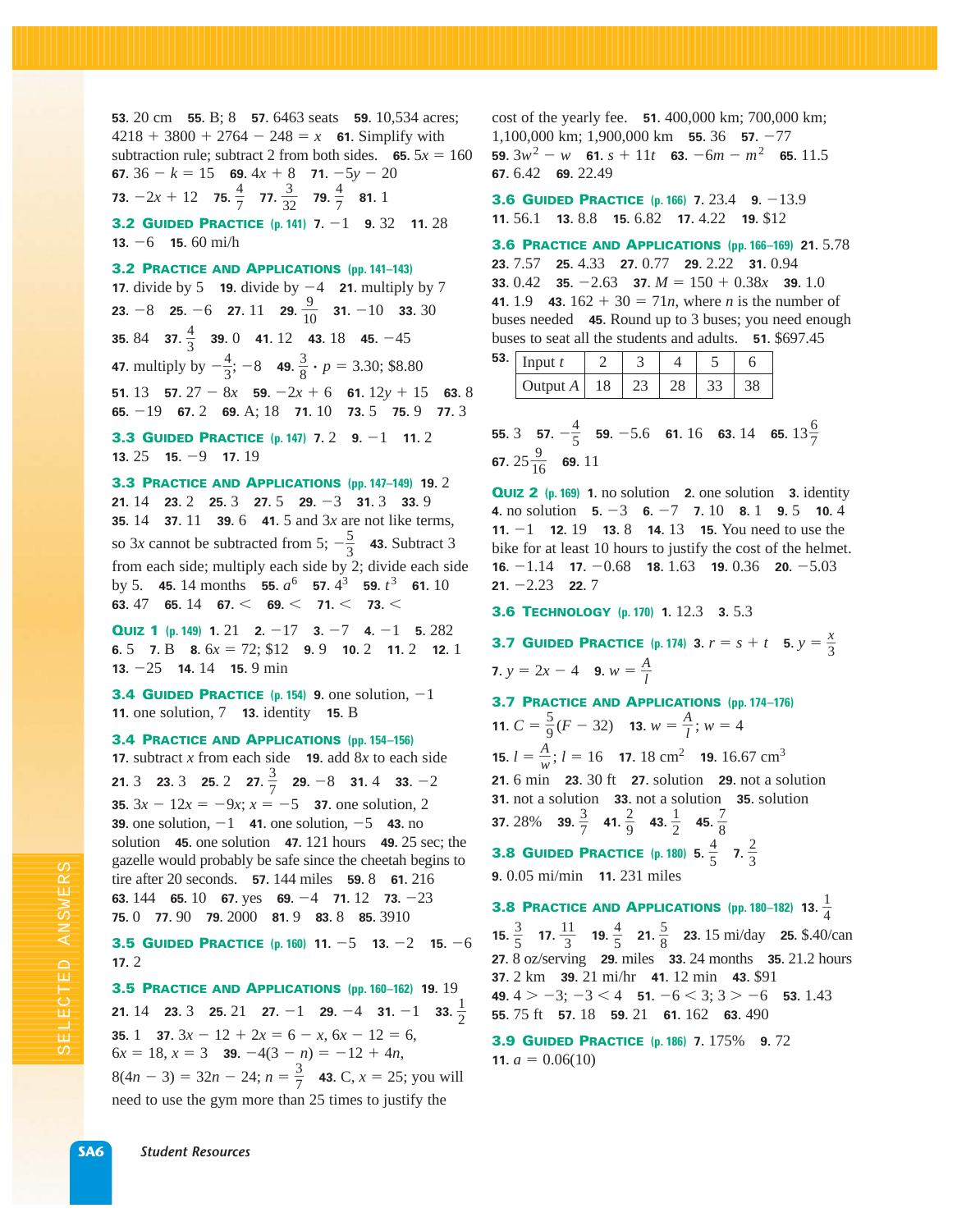#### **3.9 PRACTICE AND APPLICATIONS (pp. 186-188)**

17. 20 19. 30.8 ft 21. 10 23. 84 ft 25. \$1000 27. 200 29. 480% 31. 30% 33. 20% **35.** no: A:  $30\%(60) = $18$  discount, cost = \$42; B:  $20\%(60) = $12$ ,  $cost = $48, 10\%(48) = 4.8$ , final cost =  $$48 - $4.80 = $43.20$  37. 21% 39. 27% **41.**  $a = 3b$ ; Sample answer:  $a = 30$ ,  $b = 10$ ,  $p = 300$ 45.  $21x = 105$ ;  $x = 5$  47. 32 49. -16 51. 217, 270, 2017, 2170, 2701 53, 5.09, 5.1, 5.19, 5.9, 5.91

**QUIZ 3** (p. 188) **1.**  $t = \frac{d}{r}$  **2.**  $h = \frac{2A}{b}$  **3.**  $v = \frac{m}{d}$ **4.**  $\frac{7 \text{ days}}{1 \text{ week}}$  **5.**  $\frac{1 \text{ ft}}{12 \text{ in.}}$  **6.** 300 students/school **7.** 240 hours **8.** \$5.75 **9.** 5.75 =  $p(23)$ ;  $p = 0.25$ , or 25%

#### **CHAPTER SUMMARY AND REVIEW (pp. 189-192)**

1. 11  $3. -8$  5.  $-9$  7.  $-3$  9. 1 11. 2 13. one solution; 2 **15.** one solution; 5 **17.** one solution,  $-2$ **19.** 12 +  $n = 6 + 2n$ ;  $n = 6$ ; the plants will be the same height after 6 weeks. **21.** 1.08 **23.**  $l = \frac{V}{wh}$ **25.**  $b = P - a - c$  **27.** 85 mi

#### **MAINTAINING SKILLS (p. 195)**



**CUMULATIVE PRACTICE** (pp. 196-197) 1. 8 3. 41 5. 216 **7.5 9.7 11.57 13. not a solution 15. solution 17.** not a solution **19.**  $x^3 - 8$  **21.**  $-3x \le 12$ 



25.  $\lt$  27.  $>$  29.  $\lt$  31.  $\lt$  33.  $-5y^3$  35.  $-4 + 2t$ **37.**  $4x - 6$  **39.**  $43x + 25$  **41.**  $-30$  ft; negative; downward velocity is negative. **43.**  $15(x + 6) = 15x + 90$ 45. –9 47. 18 49. 0 51.  $\frac{3}{2}$  53. 3(50) + 2n = 750; 300 rolls  $\overline{55}$ ,  $-20.33$   $\overline{57}$ ,  $-2.30$   $\overline{59}$ ,  $-1.22$ 61.10 cm 63. \$45.50

### **Chapter 4**

5.

 $13$ 

33.

**STUDY GUIDE** (p. 202) 1. B 2. B 3. D

#### 4.1 GUIDED PRACTICE (p. 206)

|  |                                                                   |      | ν |  |              |
|--|-------------------------------------------------------------------|------|---|--|--------------|
|  |                                                                   | -3   |   |  |              |
|  |                                                                   |      |   |  |              |
|  |                                                                   |      |   |  |              |
|  | $\begin{array}{c c c}\n-3 & -1 \\ \hline\nB(-3, -2)\n\end{array}$ |      |   |  | $\mathbf{x}$ |
|  | $A(-2, -3)$                                                       | $-3$ |   |  |              |

7. always 9. always

#### 4.1 PRACTICE AND APPLICATIONS (pp. 206-208)

11.  $A(2, 4)$ ,  $B(0, -1)$ ,  $C(-1, 0)$ ,  $D(-2, -1)$ 



### 19. IV 21. I 23. III 25. III 27. pounds; inches

31. Gas mileage decreases as weight increases.

| y   |                 |   |     |     |     |                                   |
|-----|-----------------|---|-----|-----|-----|-----------------------------------|
| 420 |                 |   |     |     |     |                                   |
|     |                 |   |     |     |     |                                   |
|     |                 |   |     |     |     |                                   |
|     |                 |   |     |     |     |                                   |
| 360 |                 |   |     |     |     |                                   |
| 340 |                 |   |     |     |     |                                   |
| 320 |                 |   |     |     |     |                                   |
| 300 |                 |   |     |     |     |                                   |
| 280 |                 |   |     |     |     |                                   |
|     |                 |   |     |     |     |                                   |
|     |                 |   |     |     |     | À                                 |
|     |                 |   |     |     |     |                                   |
|     | 400<br>380<br>0 | 0 | 1.0 | 2.0 | 3.0 | 4.0<br>Wing-beat rate (beats/sec) |

35. As wing-beat rate increases, the wing length decreases.  $41.7$   $43.3$   $45.39$   $47. -13$   $49. 1.07$ **53.** 5 **55.** 1 **57.** 5 **59.**  $2\frac{1}{3}$  **61.**  $7\frac{4}{15}$  **63.**  $\frac{5}{11}$ 51. 65.  $5\frac{5}{7}$ 

4.2 GUIDED PRACTICE (p. 213) 3. solution 5. solution **7.**  $y = -x - 2$  **9.**  $y = -2x + 4$  **11.** Sample answer:  $(0, 7), (-1, 2), (1, 12)$ 



SA<sub>7</sub>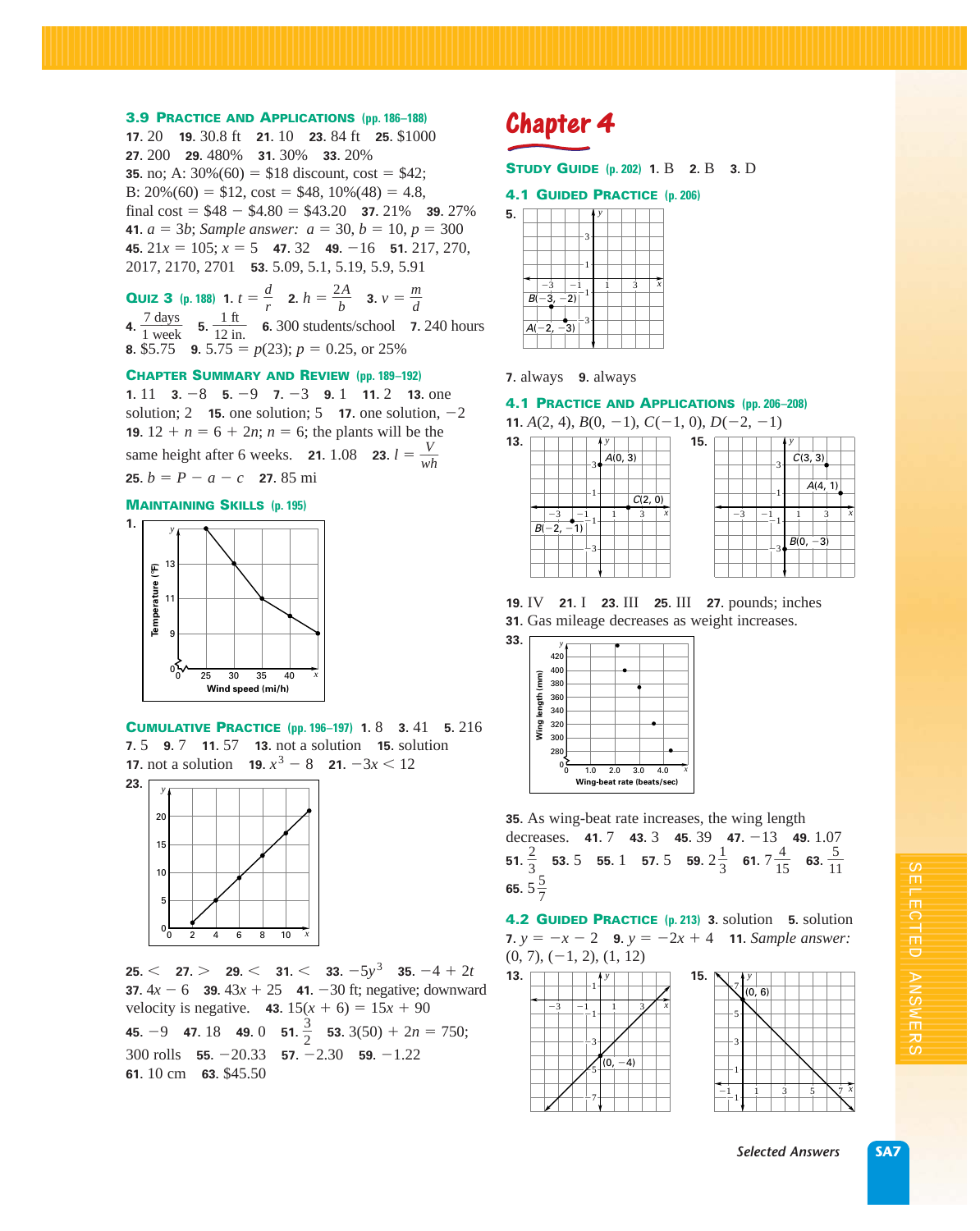### **4.2 PRACTICE AND APPLICATIONS (pp. 213–215)**

**17.** not solution **19.** solution **21.** not solution **23.**  $y = -\frac{2}{3}$  $\frac{2}{3}x + 2$  **25.**  $y = -x + \frac{1}{3}$ 5  $\frac{9}{5}$  **27.**  $y = -x - 5$ **29.**  $y = -\frac{3}{2}$  $\frac{3}{2}x - \frac{3}{2}$ 2 - *Sample answers given for 31–39* **31.**  $(0, -5)$ ,  $(1, -2)$ ,  $(-1, -8)$  **33.**  $(0, -6)$ ,  $(1, -8)$ ,  $(-1, -4)$  **35.** (0, 3), (3, 1), (-3, 5) **37.** (0, 5), (2, 0),  $(4, -5)$  **39.**  $(0, -4), \left(1, -\frac{1}{3}\right)$ 3  $\left(\frac{7}{3}\right)$ , (3, -9)



**49.**  $7.1x + 10.1y = 800$  **51.** about 48 minutes **53.** The boiling temperature of water decreases as altitude increases.



**61.**  $-12$  **63.** 6 **65.**  $-14x + 6y$  **67.**  $-5t^3 - 9r$ **69.**  $-3k^3 + h$  **71.**  $-15$  **73.** 63 **75.** 63% **77.** 2% **79.** 127% **81.** 860%

#### **4.3 GUIDED PRACTICE (p. 219)**



#### **9.**  $x = 3$  **11.** sometimes **13.** always

#### **4.3 PRACTICE AND APPLICATIONS (pp. 219–221)**

**15.** not solution **17.** not solution *Sample answers given for 19–23:* **19.**  $\left(\frac{1}{2}\right)$  $(\frac{1}{2}, 0), (\frac{1}{2})$  $(\frac{1}{2}, 2), (\frac{1}{2})$  $\frac{1}{2}$ , -2) **21.**  $(0, -5)$ ,  $(3, -5)$ ,  $(-3, -5)$  **23.**  $(0, 7)$ ,  $(-2, 7)$ ,  $(-3, 7)$ 







#### **QUIZ 1 (p. 221)**









**5.** I **6.** III **7.** IV **8.** II **9.**  $y = -2x$  **10.**  $y = \frac{5}{2}$ **11.**  $y = -\frac{1}{2}$ 2 -

**12.** *Sample answer:*  $(0, -6)$ ,  $(1, -4), (2, -2)$ 

 $\frac{3}{2}x - 10$ 



**13.** *Sample answer:* **14.** *Sample answer:*

|     | -5<br>3 | y |   |
|-----|---------|---|---|
|     |         |   |   |
| - 2 |         |   | x |
|     |         |   |   |

 $(0, 1), (1, 5), (-1, -3)$   $(0, 2), (1, -4), (-1, 8)$ 

| $-\hat{6}$ | $-\frac{2}{3}$<br>б | $\overline{c}$ | É | $\boldsymbol{x}$ |
|------------|---------------------|----------------|---|------------------|

SELECTED ANSWERS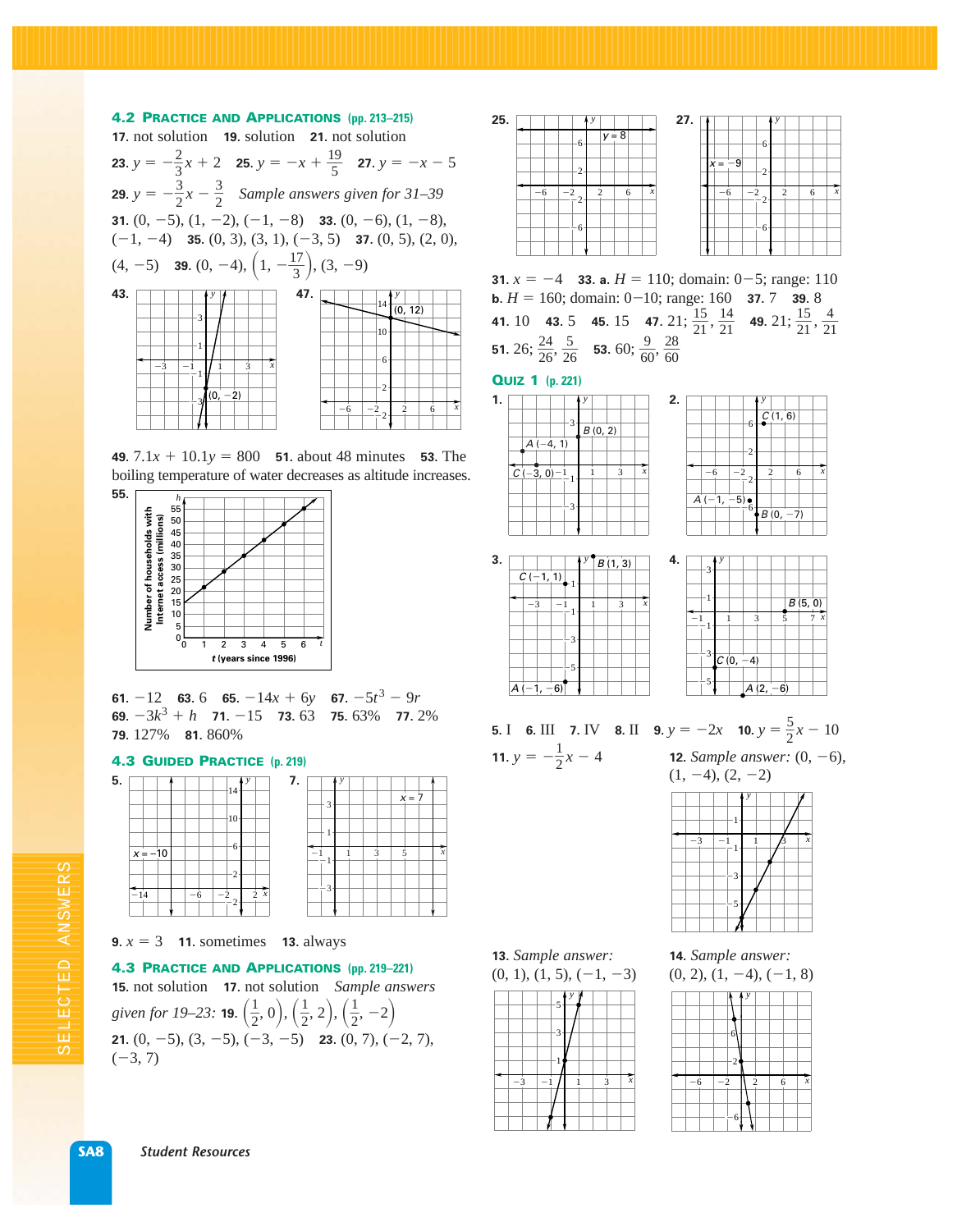**15.** *Sample answer:* **16.** *Sample answer:*  $(0, 12), (3, 3), (6, -6)$   $(0, 5), (1, -5), (2, -15)$ 

|  |  | з |  |  |  |
|--|--|---|--|--|--|
|  |  | 3 |  |  |  |
|  |  |   |  |  |  |
|  |  |   |  |  |  |
|  |  | q |  |  |  |

**17.** *Sample answer:*  $(0, -2), (3, 6), (-3, -10)$ 

|  |      | б |                |  |   |
|--|------|---|----------------|--|---|
|  |      |   |                |  |   |
|  |      | 2 |                |  |   |
|  |      |   |                |  |   |
|  | $-2$ |   | $\overline{2}$ |  | x |
|  |      | っ |                |  |   |
|  |      |   |                |  |   |

**19.** [

|    | 8 |    |   |         |                  |     |   |  |
|----|---|----|---|---------|------------------|-----|---|--|
|    |   |    | y |         |                  | 20. |   |  |
|    |   | -3 |   |         |                  |     |   |  |
|    |   |    |   | $y = 2$ |                  |     |   |  |
|    |   |    |   |         |                  |     |   |  |
|    |   |    |   |         |                  |     |   |  |
| -3 |   |    |   | 3       | $\boldsymbol{x}$ |     | 3 |  |
|    |   |    |   |         |                  |     |   |  |

|  |          |   |                 |      | $\mathcal{Y}% _{0}$ |   |                  |
|--|----------|---|-----------------|------|---------------------|---|------------------|
|  | $x = -5$ |   |                 | 6    |                     |   |                  |
|  |          |   |                 | 7    |                     |   |                  |
|  |          |   |                 |      |                     |   |                  |
|  |          | 6 | $\overline{-2}$ | $-2$ | $\overline{c}$      | 6 | $\boldsymbol{x}$ |
|  |          |   |                 | 6    |                     |   |                  |

| J |      |  | $-3$ | $\overline{y}$ | $x = 4$ |                     |
|---|------|--|------|----------------|---------|---------------------|
|   |      |  |      |                |         |                     |
|   | $-3$ |  | 1    |                |         | $\boldsymbol{\chi}$ |
|   |      |  | $-3$ |                |         |                     |
|   |      |  |      |                |         |                     |

**4.4 GUIDED PRACTICE** (p. 225) **3.** 6 **5.**  $-3$  **7.**  $-2$ 

**9.** *x*-intercept =  $-2$ , **11.** *x*-intercept = 2,

 $-3$ 



|  |  | 3 |  |  |   |
|--|--|---|--|--|---|
|  |  |   |  |  |   |
|  |  |   |  |  |   |
|  |  |   |  |  |   |
|  |  |   |  |  | x |
|  |  |   |  |  |   |
|  |  | 3 |  |  |   |
|  |  |   |  |  |   |
|  |  |   |  |  |   |

**13.** *x*-intercept =  $-3$ , *y*-intercept = 3

|  |  | P, |  |  |  |
|--|--|----|--|--|--|

|  | ample answer: |  |
|--|---------------|--|
|--|---------------|--|

|      | 5            | y |   |                  | 17.    |
|------|--------------|---|---|------------------|--------|
| $-3$ | $^{-1}$<br>5 |   | 3 | $\boldsymbol{x}$ | 23.33. |
|      | $15 -$       |   |   |                  |        |
|      | 25           |   |   |                  |        |
|      | 35           |   |   |                  |        |
|      |              |   |   |                  |        |

| 18. | $x = -5$ |      | $6 -$<br>2 | $\mathcal{Y}$  |   |                  |
|-----|----------|------|------------|----------------|---|------------------|
|     | 6        | $-2$ | $-2$       | $\overline{c}$ | 6 | $\boldsymbol{x}$ |
|     |          |      | 6          |                |   |                  |
|     |          |      |            |                |   |                  |

|         | 49. 7.5; if |
|---------|-------------|
|         | to be \$7.5 |
| $x = 4$ |             |

**61.**  $\frac{3}{3}$ 

**4.4 PRACTICE AND APPLICATIONS (pp. 225–227)**



students get in free, the adult ticket price needs 50. **53.** about 189,000 **57.**  $-4$  **59.**  $-5$ **63.**  $-17$  **65.** 6 **67.**  $-2$  **69.**  $-60$  **71.**  $\frac{1}{4}$ 4 - **75.** \$1.65 **77.** \$8.36 **79.** \$3.15 **81.** \$5.11

**4.5 GUIDED PRACTICE (p. 233) 5.** positive **7.** negative **9.** zero **11.** undefined

#### **4.5 PRACTICE AND APPLICATIONS (pp. 233–235)**

**13.**  $-\frac{3}{2}$  $\frac{3}{2}$  **15.**  $\frac{1}{2}$  $\frac{1}{2}$  **17.**  $\frac{3}{4}$  $\frac{3}{4}$  **19.** -1 **21.** 1 **23.**  $\frac{1}{2}$  $\frac{1}{2}$  **25.**  $-\frac{1}{4}$ 4 - **27.** - $\frac{3}{2}$  $\frac{3}{2}$  **29.** neither **31.** zero **33.** neither **35.**  $\frac{3}{2}$ 2 - **39.**  $\frac{1}{5}$  $\frac{1}{5}$ ; it represents how the rise changes with respect to the run. **41.** 6% **45.** 5 **47.** 4 **49.**  $y = 2x + 9$ **51.**  $y = 4x + 5$  **53.**  $y = -\frac{5}{2}$  $\frac{5}{2}x - \frac{5}{2}$  $\frac{3}{2}$  **55.** true **57.** false **59.** true

**4.6 GUIDED PRACTICE (p. 239) 3.** - 1  $\frac{1}{9}$  **5.**  $\frac{1}{7}$  $\frac{1}{7}$  **7.**  $y = 5x$ 



|                 | 3 | у | $y = 5x$           |                |
|-----------------|---|---|--------------------|----------------|
| $-\overline{3}$ |   |   | $\mathbf{\hat{z}}$ | $\overline{x}$ |

#### **4.6 PRACTICE AND APPLICATIONS (pp. 239–241) 13.** 12

**15.** 25 **17.**  $y = 5x$  **19.**  $y = 6x$  **21.**  $y = -\frac{1}{3}$  $\frac{1}{3}x$ **23.**  $y = -10x$  **25.** yes, direct variation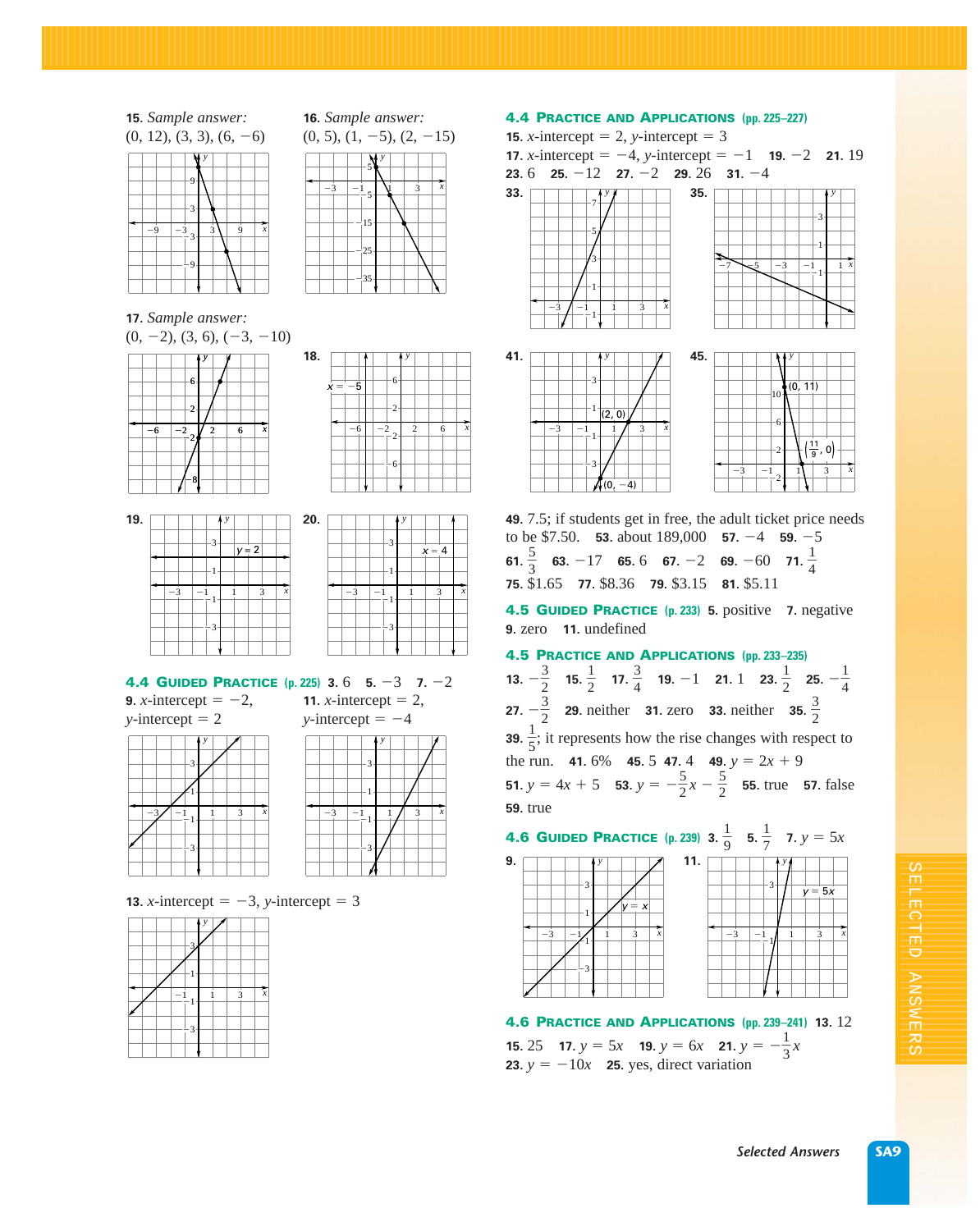



**31.** yes; line through origin **33.** no; line does not pass through origin **35.** 17 min **37.** about 16 in. **41.** 2 **43.** -5 **45.** -3 **47.**  $y = -\frac{2}{5}$  $\frac{2}{5}x + \frac{1}{3}$ 5  $\frac{2}{5}$  **49.** solution **51.** solution **53.** solution **55.** 66 **57.** 56 **59.** 3570

#### **QUIZ 2 (p. 241)**





 $-3$   $-1$   $1$   $7$   $3$   $x$ 1  $\frac{1}{1}$  $-3$  $-5$ 

 $(0, -5)$ 

*y*

 $\left(\frac{5}{2}, 0\right)$ 





 $\frac{2}{5}$  **8.**  $\frac{2}{5}$ 5 - $\frac{2}{7}$  **9.**  $\frac{7}{9}$ 9 -**10.** 2 **11.** 0 **12.**  $-1$  **13.**  $y = 3x$ 

**14.**  $y = 8x$  **15.**  $y = 4x$ 

5 -



| 7. |      |                       | y              |                     |                  |
|----|------|-----------------------|----------------|---------------------|------------------|
|    |      |                       |                |                     |                  |
|    |      |                       |                |                     |                  |
|    | $-6$ | $^{-2}$ <sub>-2</sub> | $\overline{2}$ | 6                   | $\boldsymbol{x}$ |
|    |      | 6                     |                | $\overline{z}$ – 6x |                  |
|    |      |                       |                |                     |                  |

 $-6$   $-2$   $2$   $x$ 2  $\bar{=}2$  $-6$ 

 $(0, -4)$ 

 $(8, 0)$ 

6 *y*



**19.** 10,500 bolts

**4.7 GUIDED PRACTICE** (p. 246) **3.**  $m = 2, b = 1$ **5.**  $m = 5, b = -3$  **7.**  $m = -1, b = 15$  **9.** B

#### **4.7 PRACTICE AND APPLICATIONS (pp. 246–249)**

**11.**  $y = x + 9$  **13.**  $y = 2x - 10$  **15.**  $y = \frac{1}{2}$  $\frac{1}{2}x - 6$ **17.**  $m = 6, b = 4$  **19.**  $m = 2, b = -9$  **21.**  $m = 9$ ,  $b = 0$  **23.**  $m = -3$ ,  $b = 6$  **25.**  $m = 2$ ,  $b = 4$ **27. 1 1 1 1 1 1 29.** *y*  $x + 4$ *y*







 $-3$   $-1$   $1$   $3$   $\sqrt{x}$ 1  $-1$  $-3$ 

3







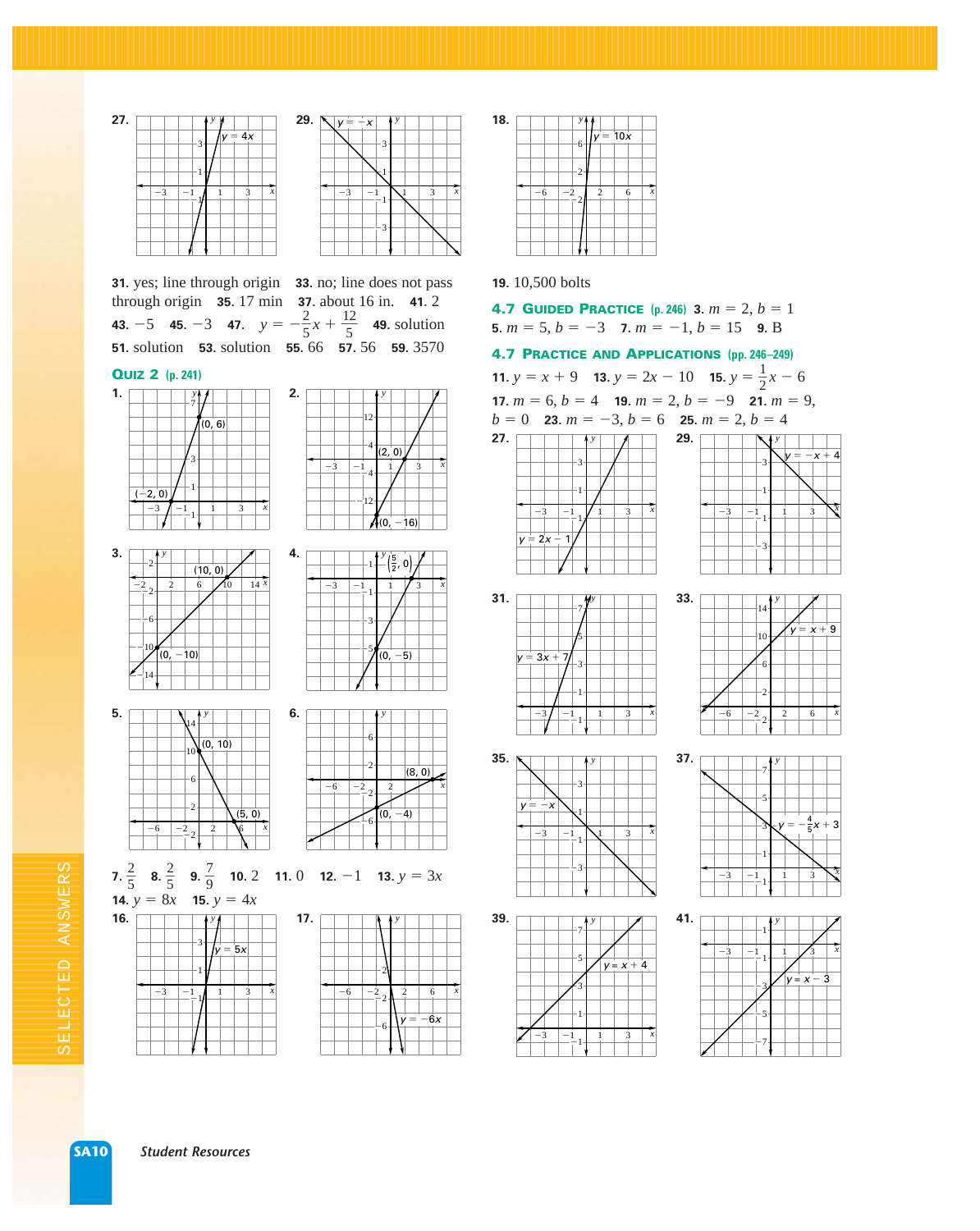**47.**  $m = -\frac{4}{3}$  $\frac{4}{3}$ , *b* = 4 **49**. parallel; same slope, *m* = -3 **51.** parallel; same slope,  $m = 1$  **53.** not parallel; different slopes **55. (1)**  $\frac{1}{7}$ 9  $\frac{9}{0}$  (2)  $\frac{1}{7}$  $\frac{1}{7}$  **63.** line *a* and line *b* **71.** 5 **73.** 12 **75.** 6 **77.**  $-5$ **79.** Atomic weight  $\approx 2 \times$  Atomic number **81.**  $\frac{1}{4}$ 4 3  $\overline{0}$ **83.**  $1\frac{2}{2}$ 3 3  $\frac{3}{6}$  **85.** 1 $\frac{1}{5}$ 5 3  $\frac{3}{6}$  **87.**  $1\frac{1}{2}$ 1  $\overline{1}$ 

#### **4.8 GUIDED PRACTICE (p. 255) 3.** 22 **5.** 8

**7.** function; domain: 10, 20, 30, 40, 50; range: 100, 200, 300, 400, 500 **9.** not a function **11.** not a function

#### **4.8 PRACTICE AND APPLICATIONS (pp. 255–258)**

**13.** function; domain: 1, 2, 3, 4; range: 2, 3, 4, 5 **15.** not a function **17.** function; domain: 0, 2, 3, 4; range: 1, 2, 3, 4 **19.** function **21.** function **23.** function **25.** 6, 0, -6 **27.** 1, -5, -11 **29.** 11, 1, -9 **31.** 23, 7, -9 **33.** 4, -6, -16





 $\begin{array}{|c|c|c|c|c|}\n -3 & -1 & 1 & \n\hline\n & -1 & & \n\end{array}$ 

 $h(x)$ 

1

 $-3$ 

3



**47.**  $-1$  **49.**  $-3$  **51.** not a function **53.** function; domain:  $-2$ , 0, 1, 2; range:  $-2$ , 0, 1, 2



Yes. *Sample explanation:* For each input, there is exactly one output. (The score 285 occurs twice, but the prize money is the same each time.) Domain: 270, 282, 283, 284, 285, 286; range: 486,000, 291,600, 183,600, 129,600, 102,600, 78,570

**57.** 1500 miles **59.**  $f(t) \approx 5.88t$  **63.** 6 **65.**  $\frac{1}{2}$ 3 - **67.** no solution **69.** -1 **71.** -4 **73.** 0 **75.**  $-\frac{3}{5}$ 5 - **77.**  $\frac{1}{2}$  $\frac{1}{2}$  **79.**  $\frac{2}{3}$ 3 -

**QUIZ 3** (p. 258) **1.**  $y = 3x + 4$ ;  $m = 3$ ,  $b = 4$ **2.**  $y = -x + 2$ ;  $m = -1$ ,  $b = 2$  **3.**  $y = -2x + 6$ ;  $m = -2, b = 6$  **4.**  $y = -\frac{5}{8}$  $\frac{5}{8}x + 4$ ;  $m = -\frac{5}{8}$  $\frac{5}{8}$ , *b* = 4 **5.**  $y = \left(\frac{4}{3}\right)$  $\left(\frac{4}{3}\right)x - 8; m = \frac{4}{3}$  $\frac{4}{3}$ ,  $b = -8$ **6.**  $y = 1$ ;  $m = 0, b = 1$ 







**10.** not parallel **11.** not parallel **12.**  $-24$ , 0, 32 **13.** 6,  $-9$ ,  $-29$  **14.**  $-9$ , 3, 19 **15.**  $-21$ ,  $-12$ , 0 **16.** 4.2, 0,  $-5.6$  **17.**  $\frac{3}{4}$  $\frac{3}{4}$ , 0, -1









SELECTED ANSWERS SELECTED ANSWERS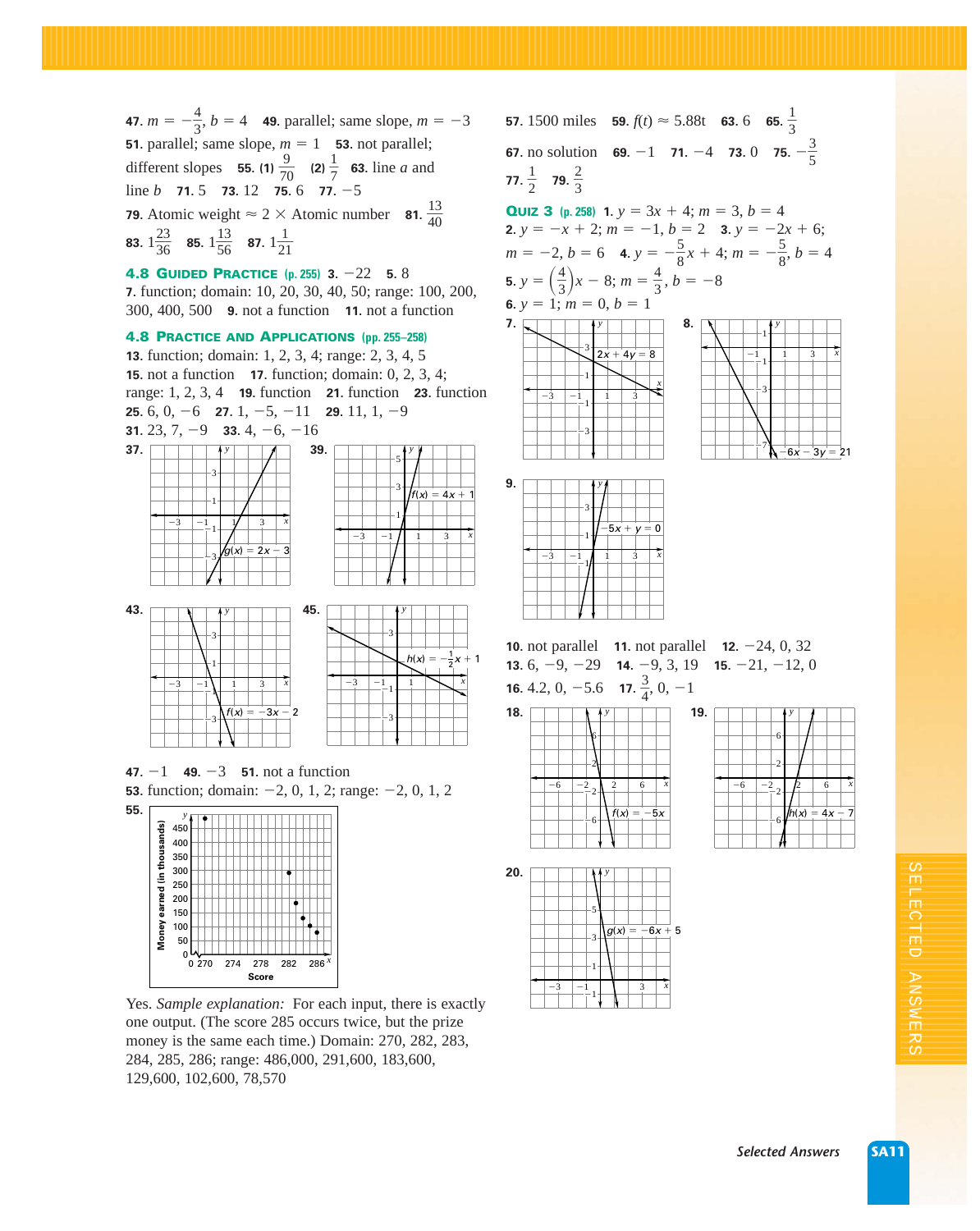#### **CHAPTER SUMMARY AND REVIEW (pp. 259–262)**

**1.** Quadrant I **3.** Quadrant II

*Graph for Ex. 1 and 3* **5.** 











 $-2$  2 6 10 14 *x* 

 $10 = 2y$ 

2  $\frac{2}{1}$ 6

6 *y*





**19.** 0 **21.** undefined **23.**  $y = -\frac{1}{2}$  $\frac{1}{3}x$  **25.**  $y = 3.5x$ **27.**  $y = -2x + 6$  **29.**  $y = \frac{2}{3}$  $\frac{2}{3}x - 4$ 

**31.**  $\begin{array}{|c|c|c|c|c|c|} \hline \textbf{33.} & \textbf{33.} \ \hline \end{array}$  $-3$   $\begin{array}{|c|c|c|c|c|c|} \hline 1 & 3 & x \\ \hline \end{array}$ 1 ∱1  $-3$ 3 *y*  $y = -x - 2$ 

|      |           | $\overline{y}$ |                |  |               |  |     |
|------|-----------|----------------|----------------|--|---------------|--|-----|
|      | 6         |                |                |  |               |  |     |
|      |           |                |                |  |               |  |     |
|      |           |                |                |  |               |  |     |
|      |           |                |                |  |               |  |     |
| $-2$ | $\cdot$ 2 |                | $\overline{c}$ |  |               |  | 14x |
|      |           |                |                |  | $x - 4y = 12$ |  |     |
|      | 6         |                |                |  |               |  |     |





**39.** function; domain:  $-1$ , 0, 1; range: 2, 4, 6 **41.** function; domain:  $-2$ , 0, 2; range: 6

**MAINTAINING SKILLS (p. 265) 1.** - 1  $\frac{1}{2}$  **3.**  $\frac{1}{9}$  $\frac{1}{9}$  **5.**  $\frac{5}{4}$  $\frac{3}{4}$  7.  $\frac{3}{1}$ 1 **MAINTAINING SKILLS** (p. 265) 1.  $\frac{1}{2}$  3.  $\frac{1}{9}$  5.  $\frac{1}{4}$  7.  $\frac{1}{10}$ <br>9. 0 11. -11 13. -11

## **Chapter 5**

**STUDY GUIDE (p. 268) 1.** C **2.** C **3.** B

**5.1 GUIDED PRACTICE** (p. 272) **5.** no **7.**  $y = x$ **9.**  $y = -x + 3$  **11.**  $y = 5x + 5$ 

#### **5.1 PRACTICE AND APPLICATIONS (pp. 272–275)**

**13.**  $y = 3x + 2$  **15.**  $y = 6$  **17.**  $y = \frac{2}{5}$  $\frac{2}{5}x + 7$ **19.**  $y = -x - \frac{2}{5}$  $\frac{2}{5}$  **21.**  $y = -\frac{1}{5}$  $\frac{1}{5}x + \frac{2}{3}$  $\frac{2}{3}$  **23.**  $m = -\frac{1}{2}$  $\frac{1}{2}$ ;  $b = 1$  **25.**  $m = \frac{3}{2}$  $\frac{3}{2}$ ; *b* = 2 **27.** *m* =  $-\frac{2}{3}$  $\frac{2}{3}$ ; *b* = -1 **29.**  $y = -3x - 1$  **31.**  $y = -x + 1$  **33.**  $y = 2x - 1$ **41.** 13.16 sec **43.** *Sample answer:* The prediction may be unrealistic because athletes may be unable to continue the downward trend. **45.** All three lines have the same slope,  $\frac{1}{2}$  $\frac{1}{2}$ . **47.**  $y = x + 63.64$ ,  $y = -x - 63.64$ ,  $y = x - 63.64$  **49.**  $y = -x + 63.64$  **53.** 92 min **57.** 3 **59.**  $-1$  **61.**  $-1$  **63.** *Sample answer:*  $(-1, -3)$ ,  $(0, -4), (1, -5)$  **65.** *Sample answer*:  $(0, 7), (-1, 12),$  $(1, 2)$  **67.** *Sample answer:*  $(-3, 4)$ ,  $(0, 3)$ ,  $(3, 2)$ **69.** 3; 5 **71.** 2; 3

|    |  |   | ÿ |              |  |                     |
|----|--|---|---|--------------|--|---------------------|
|    |  |   |   | $y = 3x + 5$ |  |                     |
|    |  | 5 |   |              |  |                     |
|    |  |   |   |              |  |                     |
|    |  |   |   |              |  |                     |
|    |  |   |   |              |  |                     |
|    |  |   |   |              |  |                     |
|    |  |   |   |              |  |                     |
| -4 |  |   |   |              |  | $\boldsymbol{\chi}$ |
|    |  |   |   |              |  |                     |

 $-1$   $1 \times 3$  5 7 *x* 1  $-1$ 3 5 7 *y*  $y = -2x + 3$ 

**73.** 5;  $-6$ 

|     |  |    | $\overline{y}$ |              |                     |
|-----|--|----|----------------|--------------|---------------------|
|     |  |    |                |              |                     |
|     |  |    |                |              |                     |
| - 3 |  |    |                |              | $\boldsymbol{\chi}$ |
|     |  |    |                |              |                     |
|     |  |    |                |              |                     |
|     |  | -3 |                | $y = 5x - 6$ |                     |
|     |  |    |                |              |                     |
|     |  | 5  |                |              |                     |
|     |  |    |                |              |                     |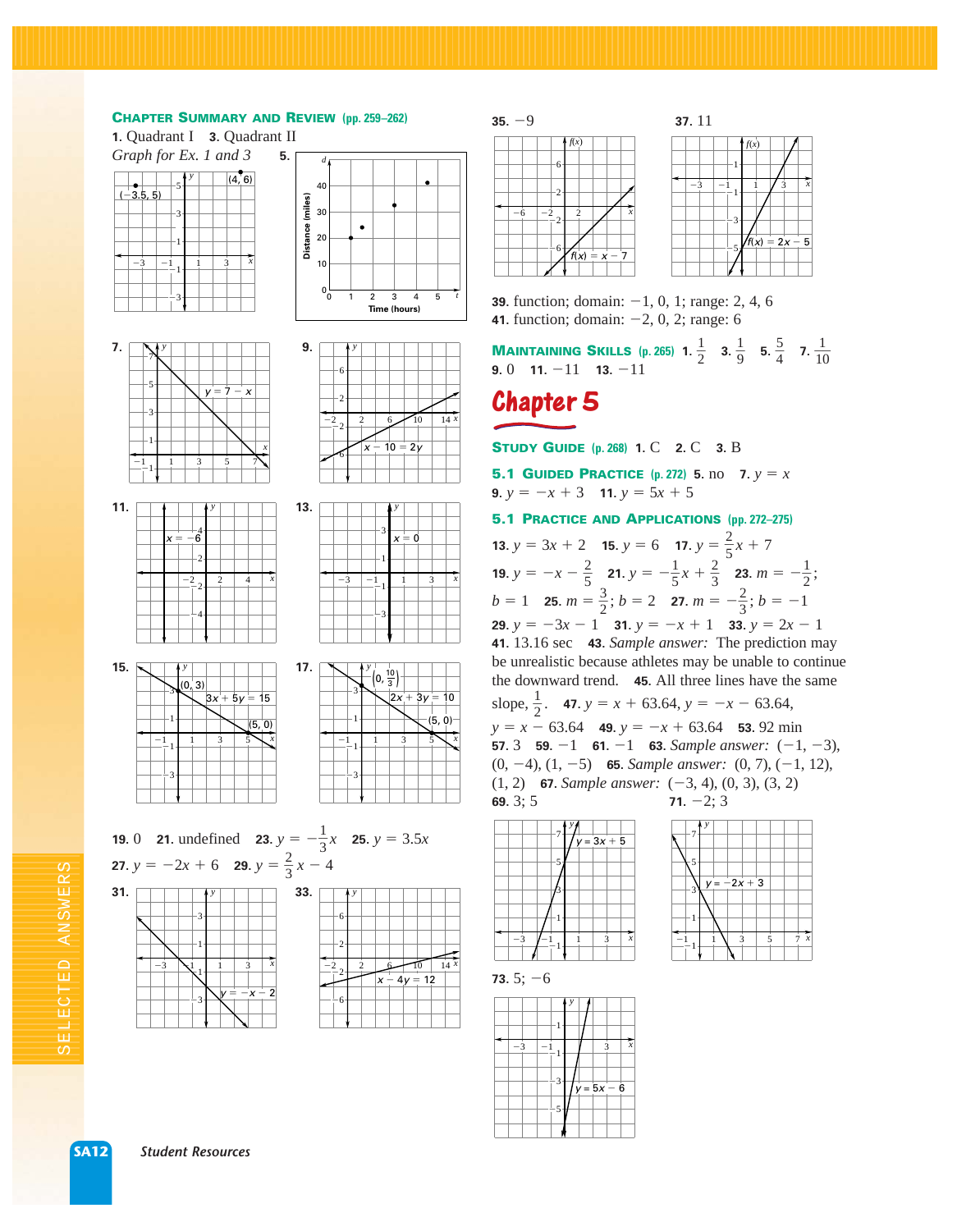**75.**  $\frac{3}{4}$  **77.**  $\frac{31}{50}$  **79.**  $\frac{1}{200}$  **81.**  $1\frac{7}{25}$  **83.**  $\frac{3}{50}$ **5.2 GUIDED PRACTICE** (p. 281) 3.  $y - 4 = 4(x - 3)$ **5.**  $y - 4 = \frac{1}{2}(x - 3)$  **7.**  $y - 2 = 3(x - 2)$ **9.**  $y = \frac{1}{2}x - \frac{5}{2}$  **11.**  $y = x$  **13.**  $y = \frac{1}{4}x + \frac{9}{4}$ **5.2 PRACTICE AND APPLICATIONS (pp. 281-284) 15.**  $y - 2 = \frac{1}{2}(x - 1)$  **17.**  $y + 3 = \frac{1}{2}(x + 1)$ **19.**  $y + 4 = -(x - 4)$  **21.**  $y - 2 = -5(x + 6)$ **23.**  $y + 2 = 2(x + 8)$  **25.**  $y - 4 = 6(x + 3)$ **27.**  $y + 1 = 0(x - 8)$ ;  $y = -1$  **29.**  $y - 4 = 2(x - 1)$ ;  $y = 2x + 2$  31.  $y + 5 = -2(x + 5)$ ;  $y = -2x - 15$ **33.**  $y - 1 = -\frac{1}{3}(x + 1); y = -\frac{1}{3}x + \frac{2}{3}$  **35.**  $y = 2x - 2$ **37.**  $y = \frac{1}{3}x - \frac{8}{3}$  **39.**  $y = -9x - 5$  **41.**  $y = 2x - 1$ 43.  $y = -x - 4$  45. 55.25 psi 53. yes 55. yes 57. no 61. 63  $g(x) = \frac{6}{5}x + 5$  $f(x) = -3x + 4$ 65.  $rac{5}{18}$  67.  $rac{3}{10}$  69.  $rac{1}{21}$  71.  $rac{5}{12}$ Quiz 1 (p. 284) 1.  $y = -2x + 1$  2.  $y = 5x$ **3.**  $y = -\frac{2}{3}x + 1$  **4.**  $y = x - 2$  **5.**  $y = 2x + 3$ 6.  $y - 7 = -2(x - 7)$  7.  $y + 2 = 3(x + 8)$ **8.**  $y = -\frac{1}{2}x$  **9.**  $y = x + 1$  **10.**  $y = 4$  **11.**  $y = -4x$ **12.**  $y = 4x - 4$  **13.**  $y = -\frac{1}{3}x - 4$  **14.**  $y = -2x + 5$ **15.**  $y = \frac{3}{7}x - \frac{13}{7}$ **5.3 GUIDED PRACTICE** (p. 288) 3.  $y = -\frac{4}{3}x + 2$ **5.**  $y = \frac{5}{2}x - \frac{1}{2}$  **7.**  $y = -\frac{2}{3}x$ **5.3 PRACTICE AND APPLICATIONS (pp. 288-290) 9.**  $y - 3 = -\frac{1}{2}(x - 2)$  or  $y - 4 = -\frac{1}{2}x$ 11.  $y + 10 = \frac{7}{6}x$  or  $y - 4 = \frac{7}{6}(x - 12)$ **13.**  $y - 1 = -(x - 1)$  or  $y - 2 = -x$ <br> **15.**  $y - 6 = x + 8$  or  $y - 1 = x + 13$  **17.**  $y - 5 = 0$ **19.**  $y = \frac{15}{4}x + 16$  **21.**  $y = 4x + 1$  **23.**  $y = 2$ **25.**  $y = -\frac{3}{2}x + 3$  **27.**  $y = \frac{8}{3}x + \frac{2}{3}$  **29.**  $y = -2x + 1$ **31.**  $y = -3x + 14$  **33.** point-slope form;  $y = x - 2$ **35.** point-slope form;  $y = \frac{4}{5}x - \frac{1}{5}$  **43.** -5 **45.** 4 47.  $\frac{17}{2}$  49.  $\frac{1}{3}$  51.  $7\frac{19}{24}$  53.  $8\frac{23}{24}$  55.  $26\frac{5}{6}$  57.  $6\frac{17}{18}$ 

**5.4 GUIDED PRACTICE** (p. 294) 3.  $2x - y = 9$  or  $-2x + y = -9$  5.  $3x - 4y = 0$  7.  $5x - y = 7$ **9.**  $3x + y = 10$  **11.**  $3x + 5y = 15$  **13.**  $x = -2$ 

#### 5.4 PRACTICE AND APPLICATIONS (pp. 294-297)

**15.**  $5x + y = 2$  **17.**  $-4x + y = -9$  or  $4x - y = 9$ **19.**  $3x + 8y = 0$  **21.**  $2x - y = -19$  **23.**  $3x + y = 1$ **25.**  $5x - y = 17$  **27.**  $2x - 5y = -41$  **29.**  $x + 3y = 16$ **31.**  $2x - 3y = -6$  **33.**  $2x + y = 1$  **35.**  $x + y = -3$ **37.**  $x + 10y = 27$  **39.**  $y = -2$  **41.**  $x = 4$  **43.**  $x = -3\frac{1}{2}$ 45.  $x = 9$  47.  $y = 10$  49.  $-x + y = 4$  51.  $x + y = 7$ 53.  $4x + 3y = -8$  55. Only the right side was multiplied by 3.



**63.** 
$$
-5
$$
 **65.**  $-42$  **67.**  $\frac{21}{2}$  or 10.5



73. \$908 75. \$14,098 77. \$0 79. \$12,346 **QUIZ 2** (p. 297) 1.  $y = -\frac{1}{5}x - 1$  2.  $y = 3x - 16$ **3.**  $y = 4$  **4.**  $y = -4x + 3$  **5.**  $y = \frac{1}{3}x - \frac{1}{3}$ 6.  $3x + y = 9$  7.  $-x + 2y = 8$  8.  $-2x + 5y = -5$ **9.**  $2x - y = 4$  **10.**  $x + 2y = 6$  **11.**  $2x - 5y = -23$ **12.**  $2x - y = -2$  **13.**  $x + 2y = 2$  **14.**  $y = 3$ 

5.5 GUIDED PRACTICE  $(p. 301)$  3. C; the slope, 1.5, represents the amount paid for each unit produced per hour. 5. B; the slope, 0.32, represents the amount paid per day for each mile driven.

#### 5.5 PRACTICE AND APPLICATIONS (pp. 301-304) 7. 124 **9.**  $y = 124t$  **11.** about 3.2 hours **13.** 10

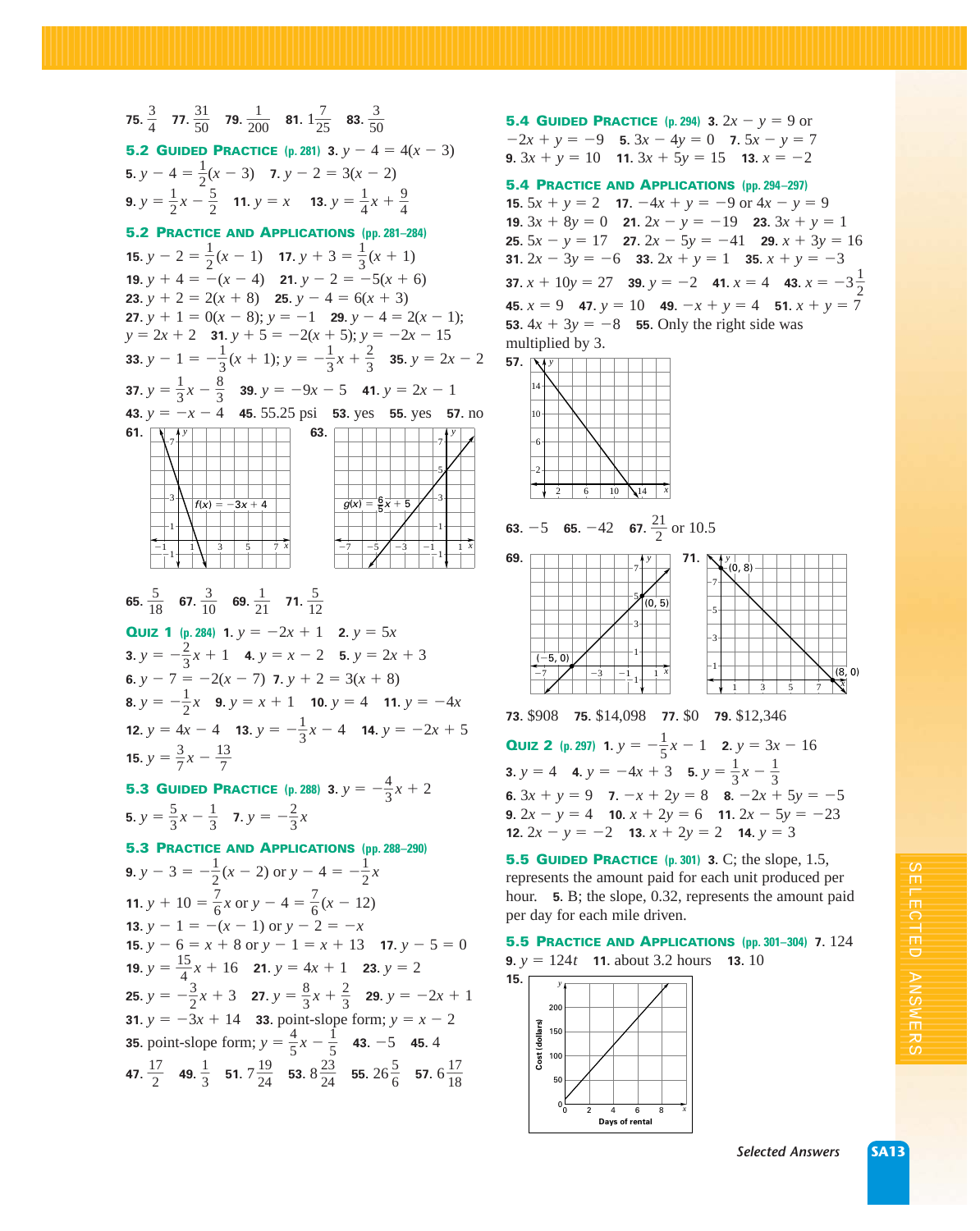**17.** 2 days **19.** (1, 48.9) **21.** about 67 cents **23.** *Sample answer:* about 51 cents **25.**  $5x + 7y = 315$ **27.**  $2x + y = 102$  **29.** 62; 52; 42; 32; 22 **31.**  $2C + 1.25B = 10$  **33.** *Sample answer*: 4500 years **37.** 0 **39.**  $-50$  **41.** 3 feet **43.**  $\frac{3}{7}$  $\frac{3}{7}$ ; *Sample answer:* The slope is the rise divided by the run of the ramp. **45.**  $y = -2x + 3$  **47.**  $y = \frac{4}{3}$ 

 $\frac{4}{3}x - 3$  **49.**  $y = 2$  **51.** >  $53. < 55. = 57. =$ 

**5.6 GUIDED PRACTICE (p. 309) 3.** yes **5.** no **7.**  $y = x + 3$ ; the product of the slopes of the lines is  $(1)(-1) = -1$ , so the lines are perpendicular. **9.**  $y = 2x - 8$ 

**5.6 PRACTICE AND APPLICATIONS (pp. 309–312) 11.** no **13.** yes **15.** yes **17.**  $y = -x - 2$ ,  $y = x - 3$ ; yes **19.**  $y = -3$ ,  $x = -2$ ; yes **21.**  $y = -\frac{1}{3}$  $\frac{1}{3}x - \frac{8}{3}$  $\frac{8}{3}$ ; the product of the slopes of the lines is  $\left(-\frac{1}{3}\right)$  $\frac{1}{3}$ (3) = -1, so the lines are perpendicular. **23.**  $y = 4x - 23$ ; the product of the slopes of the lines is  $(4)(-\frac{1}{4})$  $\frac{1}{4}$  = -1, so the lines are perpendicular. **25.**  $y = \frac{2}{3}$  $\frac{2}{3}x$ ; the product of the slopes of the lines is  $\left(\frac{2}{3}\right)$  $\frac{2}{3}$  $\left(-\frac{3}{2}\right)$  $\left(\frac{3}{2}\right)^3 = -1$ , so the lines are perpendicular. **27.**  $y = -x - 2$  **29.**  $y = x - 1$ **31.**  $y = -2x + 5$  **33.**  $y = -\frac{8}{7}$  $\frac{6}{7}x + 3$  **35.**  $x = -2$ **37.**  $y = -\frac{3}{2}$  $\frac{3}{2}x + 2$  **39.**  $y = \frac{1}{4}$  $\frac{1}{4}x - 6$  **41.** always **43.** always **45.**  $y = \frac{4}{3}$  $\frac{4}{3}x + 3$ ,  $y = -\frac{3}{4}$  $\frac{3}{4}x + \frac{3}{2}$  $\frac{3}{2}$  **49.**  $-6k - 8$ **51.**  $6x + 12y + 2$  **53.**  $\frac{1}{2}$ 3  $\frac{3}{2}$ **55.** horizontal **57.** vertical

 $-1$  1 3 5  $7x$ 1  $-1$  $-3$ 3 *y*  $-3$   $-1$   $1$   $3$   $x$ 1  $-1$  $-3$ 3 *y*  $y = -2$ 

**59.** 
$$
\frac{7}{10}
$$
 **61.**  $\frac{2}{3}$  **63.**  $\frac{8}{27}$  **65.** 7 **67.**  $\frac{7}{13}$  **69.**  $\frac{2}{2}$ 

**QUIZ 3** (p. 312) **1.**  $7x + 3y = 42$  **2.**  $y = -\frac{7}{3}$  $\frac{7}{3}x + 14$ ; 14, 7, 0

2  $\overline{1}$   $\overline{4}$ 



**4.** yes **5.** yes **6.**  $y = x + 1$ ; The product of the slopes of the lines is  $(1)(-1) = -1$ , so the lines are perpendicular. **7.**  $y = -\frac{4}{3}$  $\frac{4}{3}x - 4$ ; The product of the slopes of the lines is  $\left(-\frac{4}{3}\right)$  $\frac{4}{3}$  $\left(\frac{3}{4}\right)$  $\left(\frac{3}{4}\right) = -1$ , so the lines are perpendicular. **8.**  $y = -2x + 11$ 

#### **CHAPTER SUMMARY AND REVIEW (pp. 313–316)**

**1.**  $y = 6x - 4$  **3.**  $y = -8x + 8$  **5.**  $y = \frac{3}{2}$  $\frac{3}{2}x$ **7.**  $y = 2x - 2$  **9.**  $y = -x - 4$  **11.**  $y + 1 = \frac{5}{2}(x + 3);$ 2  $y = \frac{5}{2}$  $\frac{5}{2}x + \frac{1}{2}$ 2  $\frac{3}{2}$  **13.**  $y - 3 = 5(x + 2)$  or  $y = 5x + 13$ **15.**  $y = 3x + 5$  **17.**  $y = -8x + 12$  **19.**  $y = \frac{1}{6}$ 9  $\frac{6}{x}$ **21.**  $y = -1$  **23.**  $y = 7$ ,  $x = -1$  **25.**  $y = -6$ ,  $x = -8$ **27.**  $2x + y = 7$  **29.** \$1,489,200 **31.** 6; 4; 2; 0 **33.** yes **35.**  $y = -2x$ 

#### **MAINTAINING SKILLS (p. 319)**

**1.**  $-21$   $-14$   $-7$  0 7 14 21 28

**3.** 0 30 60 90 120 150

 $5. < 7. > 9. > 11. > 13. >$ 

### **Chapter 6**

**STUDY GUIDE (p. 322) 1.** C **2.** B **3.** C **4.** B

**6.1 GUIDED PRACTICE (p. 326) 3.** open **5.** solid **7.** solid **9.** left **11.** left **13.** left

#### **6.1 PRACTICE AND APPLICATIONS (pp. 326–328)**

**15.** all real numbers less than 8 **17.** all real numbers greater than or equal to 21 **19.** solution **21.** solution **29.** subtract 11 **31.** subtract 6 **33.** add 3

41. 
$$
x < 2
$$
  
\n45.  $p \ge 11$   
\n46.  $a$  10 12  
\n49.  $-2 > c$   
\n40.  $-2 > c$   
\n41.  $-\frac{1}{4} - \frac{1}{2} = \frac{1}{2}$   
\n42.  $-\frac{1}{4} = \frac{1}{2}$   
\n43.  $-\frac{1}{4} = \frac{1}{2}$   
\n44.  $\frac{1}{2} = \frac{1}{4}$   
\n45.  $p \ge 11$   
\n46.  $a$  10 12  
\n47.  $a$  16  
\n58.  $10 \quad 12$   
\n59.  $c < 14$   
\n8.  $\frac{1}{2} = \frac{1}{4}$   
\n60.  $\frac{1}{2}$   
\n61.  $\frac{1}{2} = \frac{1}{4}$   
\n62.  $\frac{1}{4} = \frac{1}{4}$   
\n63.  $\frac{1}{2} = \frac{1}{4}$   
\n64.  $\frac{1}{2} = \frac{1}{4}$   
\n65.  $r > 0.11$ 

**59.** 
$$
d > 16.3
$$

**61.** subtract 4 from each side;  $x < -3$  **65.** 6 **67.** 14 **69.** 32 **71.** 3 **73.** -1 **75.**  $y = -x + 3$  **77.**  $y = -x + 2$ **79.**  $y = 2x - 1$  **81.**  $y = -\frac{1}{2}$  $\frac{1}{3}x + \frac{1}{3}$ 3  $\frac{0}{2}$  **83.**  $y = \frac{2}{5}$  $\frac{2}{5}x + \frac{3}{4}$ 5  $\frac{6}{5}$ **85.**  $-3$  **87.**  $-\frac{3}{7}$ 7  $\frac{2}{7}$  **89.**  $-\frac{1}{3}$ 8  $\frac{5}{2}$  **91.** -1 **93.**  $\frac{1}{0}$  $\frac{1}{9}$  **95.**  $\frac{8}{5}$ 5 -

**6.2 GUIDED PRACTICE (p. 333) 3.** multiply by 5; do not reverse **5.** divide by 4; do not reverse **7.** multiply by  $-6$ ; reverse **9.** not equivalent **11.** equivalent **13.** not equivalent

SELECTED ANSWERS

#### **SA14** *Student Resources*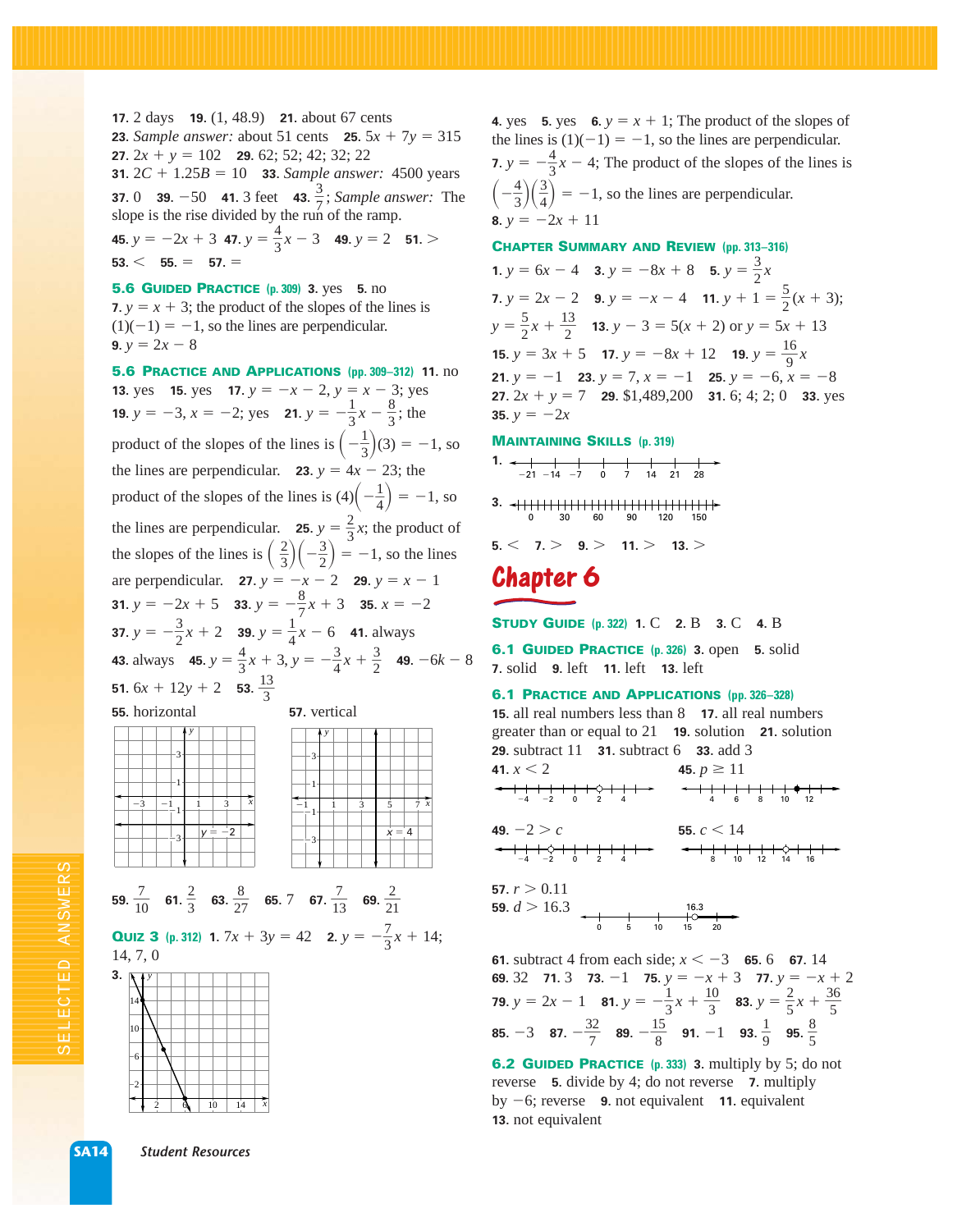#### **6.2 PRACTICE AND APPLICATIONS (pp. 333–335)**

**15.** multiply by 3; do not reverse **17.** multiply by 2; do not reverse **19.** divide by  $-7$ ; reverse **21.** divide by  $-3$ ; reverse **23.** solution **25.** solution **27.** Not equivalent;  $12y > -24$  is equivalent to  $y > -2$ . **29.** equivalent **31.** equivalent **33.** Reverse the inequality sign when dividing by  $-3$ ;  $x \le -5$ .

**35.**  $p < 4$  **37.**  $j \leq -18$ 4 2 024 20 18 16 14 12

**39.**  $n > -60$  **43.**  $a \ge 20$ 

$$
-60 - 40 - 20 \quad 0 \quad 20 \qquad -10 \quad 0 \quad 10 \quad 20 \quad 30
$$
  
**47.**  $d < 5$ ; 1.999  $\approx$  2

$$
\begin{array}{c|cccccccc}\n & -3 & -6 & -4 & -2 & 0 & 2 & 4 & 6 & 8 \\
\end{array}
$$

**49.**  $a \le -18$ ; 5.91  $\approx 6$ 25 20 15 10 5

**51.** always **53.** never **55.**  $20n \ge 25,000$ ;  $n \ge 1250$ **57.** 31 or fewer rides **63.**  $-14$  **65.** 0 **67.** 2 **69.**  $-4$ **71.**  $-27$  **73.** 9 **75.**  $-1$  **77.**  $-2$  **79.**  $b = \frac{2}{4}$ *h A* - **81.**  $A(4, -2)$ ,  $B(2, 1)$ ,  $C(-3, -3)$ ,  $D(0, 0)$  **83.** 1, 2, 4, 5, 7, 10, 14, 20, 28, 35, 70, 140 **85.** 1, 2, 3, 4, 6, 8, 9, 12, 16, 18, 24, 36, 48, 72, 144 **87.** 1, 5, 17, 25, 85, 425 **89.** 1, 3, 9, 13, 19, 39, 57, 117, 171, 247, 741, 2223

**6.3 GUIDED PRACTICE (p. 339) 3.** not multistep; subtract 2 **5.** not multistep; divide by  $-4$  **7.** multistep; subtract 12, divide by 5 **9.** multistep; subtract 2, multiply by 2 **11.** multistep; subtract 2*w*, subtract 2, divide by 4

#### **6.3 PRACTICE AND APPLICATIONS (pp. 339–341)**

**13.** 14, 14;  $-7$ ;  $-7$ ; 7 **15.** subtract 11, divide by  $-2$  and reverse inequality **17.** subtract 22, divide by 3 **19.** divide by 6, add 2; or distribute 6, add 12, divide by 6 **21.**  $x < 5$  **23.**  $\frac{7}{6}$  $\frac{7}{6} \le x$  **25.**  $x \ge -8$  **27.**  $x \ge -3$ **33.**  $x < 12$  **35.**  $6 \le x$  **37.**  $x \le -1$  **39.**  $x > \frac{1}{2}$ 2 - **41.**  $x > -\frac{1}{3}$ 3  $\frac{4}{2}$  **43.** In line 2, distribute the 4 over  $-1$  and distribute 3 over  $1; f > -\frac{7}{2}$  $\frac{1}{2}$ . **45.** *n*  $\leq$  16; you may purchase up to 16 tickets. **47.**  $0.75t + 14 \le 18.50$ **49.**  $2x + 18 > 26$ ;  $x > 4$  m **51.**  $\frac{1}{2}$  $\frac{1}{2}(8x) < 12, x < 3$  ft **55.** 3 **57.** 3 **59.**  $h = 4 + a$  **61.** \$77.48 **63.**  $\frac{9}{7}$  $\frac{9}{7}$  **65.**  $\frac{1}{4}$ 4  $\frac{5}{1}$ 

#### **QUIZ 1 (p. 341)**

**1. 2.** 6 8 10 12 14 10 8 6 4 2

3.   
4. 
$$
a < 5
$$
  
  
-10 -8 -6 -4 -2  
  
4.  $a < 5$   
  
-10 +1 +1 +1 +2 +1 +1 +3 +...  
0 2 4 6 8

| 5. $m \leq -8$                                    | 6. $-12 > b$                 |
|---------------------------------------------------|------------------------------|
| —— <del>——————————————</del><br>$-10 -8 -6 -4 -2$ | $-16$ $-14$ $-12$ $-10$ $-8$ |
| 7. $z \ge -21$                                    | 8. $x \ge 36$                |
| $-22 -20 -18 -16 -14$                             | 35<br>37<br>34<br>36<br>33   |
| 9. $-7 < k$                                       |                              |
| $-10 -8 -6 -4 -2$                                 |                              |

**10.**  $h \ge 52$  **11.** 8 or fewer plays **12.**  $-2 \ge x$ **13.**  $x \le -3$  **14.**  $x < 2$  **15.**  $x > -2$  **16.**  $7 \ge x$ **17.**  $17 \leq x$ 

**6.4 GUIDED PRACTICE (p. 345) 3.** A **5.** (4 *x*) is greater than 7 and less than 8. **7.**  $(-8 - x)$  is greater than or equal to 4 and less than 7. **9.**  $-4 \le x \le 4$ 

#### **6.4 PRACTICE AND APPLICATIONS (pp. 345–347)**

| <b>11.</b> x is greater than or equal to $-23$ and less than or<br>equal to $-7$ . <b>13</b> . x is greater than or equal to $-4$ and |
|---------------------------------------------------------------------------------------------------------------------------------------|
| less than 19. <b>15.</b> $2 < x < 3$ <b>17.</b> $-2 \le x < 2$                                                                        |
| <b>21.</b> $-4 < x \le -2$<br>19. $0 \leq x \leq 5$                                                                                   |
|                                                                                                                                       |
| <b>23.</b> $85 \le f \le 1100$ <b>25.</b> $15 \le f \le 50,000$                                                                       |
| <b>27.</b> 85,000 $\leq c \leq 2,600,000$                                                                                             |
| <b>29.</b> 12 $\lt x \le 14$<br>35. $-4 \le x \le 3$                                                                                  |
| $+\textcolor{red}{+\textcolor{blue}{+\textcolor{blue}{\leadsto}}}$<br>16<br>14<br>10 12<br>8                                          |
| 37.4 $\lt x \lt 7$<br><b>39.</b> $-2 < x \le 10$                                                                                      |
| <del>←   〇                            </del><br>-2  0  2  4  6  8  10                                                                 |
| 41. $-16 \le x \le -14$<br>43. 2 $\lt x \leq 4$                                                                                       |
| <del>← ┼ ┼ ♦ ┿</del> ◇┼┼┼┼┼╌≻<br>$-4$ $-2$ $0$ $2$<br>$-18$ $-16$ $-14$ $-12$ $-10$                                                   |
| 51. 24 53. 2 55. 20 57. $-6$ 59. $-8$ 61. 16<br>63. $-12$ 65. $-7$ 67. more than 25 times                                             |
|                                                                                                                                       |
| <b>69.</b> 262 million <b>71.</b> 37.5% <b>73.</b> 33 $\frac{1}{3}$ % <b>75.</b> 75%                                                  |
| 77.84%                                                                                                                                |
| <b>6.5 GUIDED PRACTICE</b> $(p.351)$ <b>3.</b> B <b>5.</b> A <b>7.</b> all real                                                       |

numbers less than 10 or greater than 13 **9.**  $x < -6$  *or*  $x > -1$  $-6$   $-4$   $-2$  0 2

**6.5 PRACTICE AND APPLICATIONS (pp. 351–353) 11.** all real numbers less than or equal to 15 or greater than or equal to 31 **13.** all real numbers less than or equal to  $-7$  or greater than 11 **15.**  $x \le -3$  or  $x > 0$ **17.**  $x \leq 7$  *or*  $x \geq 8$ **19.**  $x > 7$  or  $x < 0$  **21.**  $x \le -2$  or  $x > 5$ ╺╾┿◇┼┊╎╎╎╎╎║╲╫╍╄╾╷╷╶╾┽╋╎╎╎╎╎╎╎╱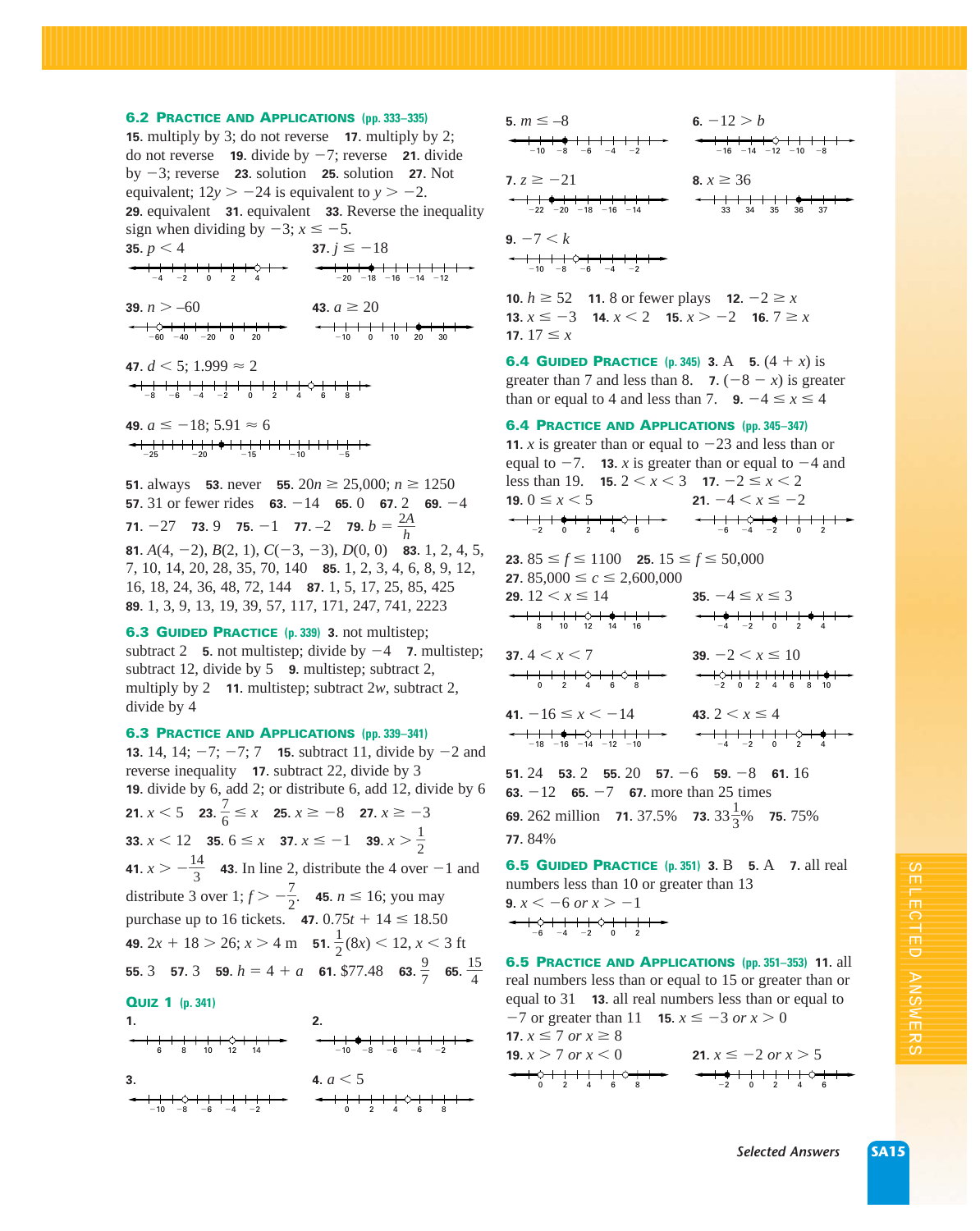| <b>23.</b> $x \ge -1$ or $x \le -4$                                           |     |   | <b>25.</b> $x < -6$ or $x \ge -2$ |       |                                   |  |  |  |
|-------------------------------------------------------------------------------|-----|---|-----------------------------------|-------|-----------------------------------|--|--|--|
|                                                                               |     |   |                                   |       | $-8$ $-6$ $-4$ $-2$ 0             |  |  |  |
| <b>29.</b> $x < 10$ or $x > 12$ ; solution <b>31.</b> $x \le -3$ or $x > 2$ ; |     |   |                                   |       |                                   |  |  |  |
| not a solution                                                                |     |   |                                   |       |                                   |  |  |  |
| <b>33.</b> $x < -2$ or $x \ge 4$                                              |     |   |                                   |       | <b>35.</b> $x > 6$ or $x < -3$    |  |  |  |
|                                                                               |     |   |                                   |       |                                   |  |  |  |
| <b>37.</b> $x < -2$ or $x \ge 1$                                              |     |   |                                   |       | <b>39.</b> $x < -8$ or $x \ge -2$ |  |  |  |
|                                                                               |     |   |                                   | +◆→→→ |                                   |  |  |  |
| $t$ (sec)                                                                     | 0.5 | 1 | 1.5                               |       |                                   |  |  |  |
| $\sqrt{v(\text{ft/sec})}$ -4 -2 0                                             |     |   |                                   |       |                                   |  |  |  |

The velocity of the yo-yo decreases until it reaches the bottom of the string and then as the yo-yo ascends, the velocity increases. At 1 second, the yo-yo has reached the bottom and has a velocity of 0. From then, it rises and gains speed.

|                                                                    | and gains speed.                                                                                                                                                                                                |                                  |        |                  |                                                      |                                               |                                               |                               |
|--------------------------------------------------------------------|-----------------------------------------------------------------------------------------------------------------------------------------------------------------------------------------------------------------|----------------------------------|--------|------------------|------------------------------------------------------|-----------------------------------------------|-----------------------------------------------|-------------------------------|
|                                                                    | 43. $t \le 32$ or $t \ge 212$ 45. $y < 11$ or $y \ge 65$                                                                                                                                                        |                                  |        |                  |                                                      |                                               |                                               |                               |
| 49.                                                                | $\boldsymbol{\mathcal{X}}$                                                                                                                                                                                      | 0                                | 1      | 2                | 3                                                    | 4                                             |                                               |                               |
|                                                                    | у                                                                                                                                                                                                               | 2                                | 5      | 8                | 11                                                   | 14                                            |                                               |                               |
|                                                                    |                                                                                                                                                                                                                 |                                  |        |                  |                                                      |                                               |                                               |                               |
| 51.                                                                | $\boldsymbol{\mathcal{X}}$                                                                                                                                                                                      | 0                                | 1      | 2                | 3                                                    | 4                                             |                                               |                               |
|                                                                    | у                                                                                                                                                                                                               | 5                                | 4      | 3                | 2                                                    | 1                                             |                                               |                               |
|                                                                    |                                                                                                                                                                                                                 |                                  |        |                  |                                                      |                                               |                                               |                               |
| 53.                                                                | $\boldsymbol{\mathcal{X}}$                                                                                                                                                                                      | $\overline{0}$                   | 1      | 2                | 3                                                    | 4                                             |                                               |                               |
|                                                                    | y                                                                                                                                                                                                               | $-4$                             | -2     | $\boldsymbol{0}$ | 2                                                    | 4                                             |                                               |                               |
| 55.                                                                | -5-4<br>0<br>$-6$ $-4$ $-2$<br>59. 1.20 61. 6.65 63. $-0.29$                                                                                                                                                    | $\overline{2}$<br>$\overline{4}$ | 6<br>6 | 57.              | $\frac{1}{4}$<br>$\frac{1}{4}$<br>$\frac{1}{8}$<br>0 | $\frac{1}{2}$<br>$rac{1}{8}$<br>$\frac{1}{2}$ | $rac{2}{3}$<br>$\frac{1}{2}$<br>$\frac{3}{4}$ | $\frac{7}{8}$<br>$\mathbf{1}$ |
|                                                                    | 65.9 $\lt x$                                                                                                                                                                                                    |                                  |        |                  | 67. $x \ge 25$                                       |                                               |                                               |                               |
|                                                                    | $\begin{array}{c} \begin{array}{c} \uparrow \\ \downarrow \\ \downarrow \\ 6 \end{array} & \begin{array}{c} \uparrow \\ \downarrow \\ 7 \end{array} & \begin{array}{c} \downarrow \\ 8 \end{array} \end{array}$ | ∘<br>$\frac{0}{9}$ 10            |        |                  | 22                                                   | 24<br>23                                      | 25                                            | 26                            |
| 71. $x < -8$<br>$_{\rm o}^+$<br>$\frac{+}{4}$<br>$-8$<br>$-4$<br>8 |                                                                                                                                                                                                                 |                                  |        |                  |                                                      |                                               |                                               |                               |
|                                                                    | 73. 28 75. 221 77. 28,000 79. 5400 81. 11,000                                                                                                                                                                   |                                  |        |                  |                                                      |                                               |                                               |                               |
|                                                                    | <b>6.6 GUIDED PRACTICE</b> $(p. 358)$ 3. 2 5. none<br>7. $x - 4 = 10$ , $x - 4 = -10$<br><b>9.</b> $3x + 2 = 6$ , $3x + 2 = -6$                                                                                 |                                  |        |                  |                                                      |                                               |                                               |                               |

#### **6.6 PRACTICE AND APPLICATIONS (pp. 358–360)**

**11.** 9,  $-9$  **13.** no solution **15.** 100,  $-100$  **17.** 7,  $-3$ **19.** 12,  $-12$  **21.** 10,  $-2$  **23.** 3.5,  $-3.5$  **25.** 10,  $-4$ **27.** 18,  $-18$  **29.** always **31.** always **33.** 6,  $-5$ **35.** 1, 4 **37.** 8, 1 **39.** 11, 7 **45.** *Sample answer:*  $|x-2| = 8$  **47.** midpoint: 92.95 million miles; distance: 1.55 million miles

| 53. |           |  |   | $\mathcal{Y}$ |   |                  |
|-----|-----------|--|---|---------------|---|------------------|
|     | $3y = 15$ |  |   |               |   |                  |
|     |           |  |   |               |   |                  |
|     |           |  | 3 |               |   |                  |
|     |           |  |   |               |   |                  |
|     | Ω         |  |   |               | 2 | $\boldsymbol{x}$ |

**55.**  $y = -5x + 20$  **57.**  $y = 4x - 12$  **59.**  $y = -2x - 1$ **61.** 48,000 **63.** 47,500 **65.** 47,509.13

#### **QUIZ 2 (p. 360)**

| 1. $3 < x < 12$                               | 2. $-9 < x \le 7$                                                                                                       |
|-----------------------------------------------|-------------------------------------------------------------------------------------------------------------------------|
|                                               | $-10 -5 0 5 10$                                                                                                         |
| 3. $-4 \le x \le -2$<br>$-4$ $-2$ $0$ $2$ $4$ | 4. $x > 5$ or $x < -5$<br>$\begin{array}{c} \begin{array}{c} \bullet \end{array} \end{array}$<br>$-6$ $-4$ $-2$ 0 2 4 6 |
| 5. $x < -9$ or $x > -4$<br>$-10 -8 -6 -4 -2$  | 6. $x < -1$ or $x > 5$                                                                                                  |

**7.**  $-128.6 < T < 136$  **8.** 14,  $-14$  **9.** no solution **10.** 33,  $-15$  **11.**  $-9$ ,  $-21$  **12.** 18,  $-6$  **13.** 7,  $-11$ **14.** *Sample answer:*  $|x - 7.5| = 10.5$  or  $|2x - 15| = 21$ 

**6.7 GUIDED PRACTICE (p. 364) 5.** not a solution **7.** solution

#### **6.7 PRACTICE AND APPLICATIONS (pp. 364–366)**

**9.**  $x > 1, x < -1$ ; or **11.**  $x - 1 \le 9, x - 1 \ge -9$ ; and **13.** 10 +  $7x \ge 11$ , 10 +  $7x \le -11$ ; or **15.**  $-15 < x < 15$  **19.**  $x \ge 30$  *or*  $x \le -10$ **21.**  $x > 12$  *or*  $x < -4$  **25.**  $-16 \le x \le -2$ **27.** never **29.** always **31.**  $-2 < x < 1$  $\frac{7}{2}$ 2 - **39.**  $x \ge 8$  or  $x \le -2$  **41.**  $0 \le x \le 6$ **43.**  $t < 3$  or  $t > 7$  **45.** orange **51.** all real numbers except 4 **53.** \$38 **55.** *Sample answers:*  $(-12, 0)$ , 8 4048 2 0246  $-4$   $-2$  0 2 4  $-\frac{7}{2}$  $\leftarrow + + \circ + + \circ + + + \circ +$  $-12$   $-8$   $-4$  0 4 8 12  $-16$   $-12$   $-8$   $-4$  0 15 0 15 10 0 10 20 30

 $(-12, 3), (-12, -4)$  **57.** *Sample answers:*  $\left(\frac{2}{3}\right)$  $\frac{2}{3}$ , 0),  $\left(\frac{2}{3}\right)$  $\left(\frac{2}{3}, 1\right), \left(\frac{2}{3}\right)$  $\left(\frac{2}{3}, 5\right)$  **59.** function **61.** not a function **63.**  $5\frac{1}{1}$ 1 1  $\frac{1}{8}$  **65.**  $11\frac{1}{1}$ 5  $\frac{5}{8}$  **67.** 19 $\frac{3}{8}$ 8 -

**SA16** *Student Resources*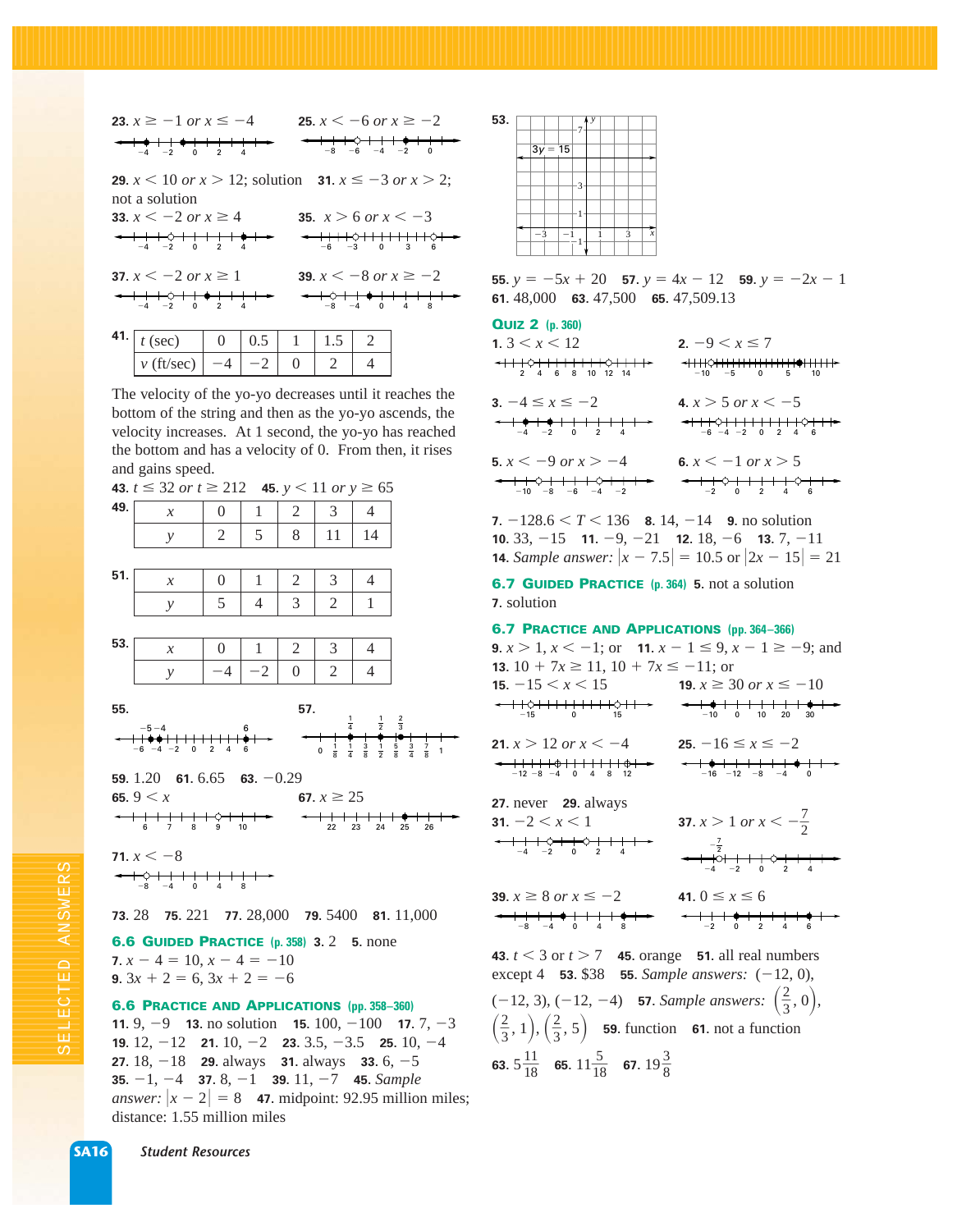**6.8 GUIDED PRACTICE (p. 370) 5.** B **7.** to the right **9.** solution **11.** not a solution **13.** not a solution

#### **6.8 PRACTICE AND APPLICATIONS (pp. 370–373)**

**15.** Both  $(0, 0)$  and  $(-1, -1)$  are solutions. **17.**  $(0, 0)$  is a solution; (2, 0) is not a solution. **19.** Neither (0, 0) nor  $(2, -4)$  are solutions. **23.** solid **25.** dashed **27.**  $y = x$ ; solid **29.**  $y = \frac{1}{2}$  $\frac{1}{2}x - 8$ ; solid **31.**  $y = -2x - 3$ ; dashed **33.** solid **35.** yes













**51.** *Sample answer:* (1, 3), (2, 2), (3, 1) **53.**  $y \le -2x + 3200$ 



**57.** 15 **59.** 69 **61.** 30°C **63.**  $m = \frac{1}{2}$  $\frac{1}{2}$ ,  $b = -2$ **65.**  $m = -3$ ,  $b = 7$  **67.**  $m = 0$ ,  $b = 5$  **69.** 52%

#### **QUIZ 3 (p. 373)**

| 1. $x \ge 18$ or $x \le -18$<br>$-18$<br>18                                                                                                                                                                                                                                                                                                                                                                                                                                                                           | 2. $x > 5$ or $x < 3$                                  |
|-----------------------------------------------------------------------------------------------------------------------------------------------------------------------------------------------------------------------------------------------------------------------------------------------------------------------------------------------------------------------------------------------------------------------------------------------------------------------------------------------------------------------|--------------------------------------------------------|
| $-20 - 10$<br>20<br>10<br><sup>0</sup>                                                                                                                                                                                                                                                                                                                                                                                                                                                                                | $-2$<br>$\mathcal{P}$<br>$\Omega$<br>ĥ                 |
| $-9 < x < -5$                                                                                                                                                                                                                                                                                                                                                                                                                                                                                                         | 4. 1 $\leq x \leq 7$                                   |
| $\leftarrow$ $\leftarrow$ $\leftarrow$ $\leftarrow$ $\leftarrow$ $\leftarrow$ $\leftarrow$ $\leftarrow$ $\leftarrow$ $\leftarrow$ $\leftarrow$ $\leftarrow$ $\leftarrow$ $\leftarrow$ $\leftarrow$ $\leftarrow$ $\leftarrow$ $\leftarrow$ $\leftarrow$ $\leftarrow$ $\leftarrow$ $\leftarrow$ $\leftarrow$ $\leftarrow$ $\leftarrow$ $\leftarrow$ $\leftarrow$ $\leftarrow$ $\leftarrow$ $\leftarrow$ $\leftarrow$ $\leftarrow$ $\leftarrow$ $\leftarrow$ $\leftarrow$ $\leftarrow$ $\leftarrow$<br>$-10 -8 -6 -4 -2$ | $\overline{\phantom{a}}$<br>$\Delta$<br>$\overline{2}$ |
| 5. $-16 \le x \le 9$                                                                                                                                                                                                                                                                                                                                                                                                                                                                                                  | 6. $x > 5$ or $x < -6$                                 |
| $-16$<br>$-20 - 10$<br>20<br>0<br>10                                                                                                                                                                                                                                                                                                                                                                                                                                                                                  | <del>-&gt;++++++++</del><br>$-6$ $-4$ $-2$ 0 2         |

**7.**  $t < 0.75$  or  $t > 2.25$  **8.** Both  $(0, -1)$  and  $(2, 2)$  are solutions. **9.**  $(0, 0)$  is not a solution;  $(-4, 1)$  is a solution. **10.** (2, 1) is not a solution;  $(-1, 2)$  is a solution. **11.**  $(1, -1)$  is a solution;  $(2, -3)$  is not a solution.

| 12. |          | $x \le -4$ |      |    | v |                  | 13. |
|-----|----------|------------|------|----|---|------------------|-----|
|     |          |            |      | 3  |   |                  |     |
|     |          |            |      |    |   |                  |     |
|     | $\equiv$ |            | $-3$ |    |   | $\boldsymbol{x}$ |     |
|     |          |            |      | -3 |   |                  |     |
|     |          |            |      |    |   |                  |     |

|      |  |   | $\overline{y}$ |            |                     |
|------|--|---|----------------|------------|---------------------|
|      |  |   |                | $y \geq 3$ |                     |
|      |  |   |                |            |                     |
|      |  |   |                |            |                     |
|      |  |   |                |            |                     |
| $-3$ |  |   |                |            | $\boldsymbol{\chi}$ |
|      |  |   |                |            |                     |
|      |  |   |                |            |                     |
|      |  |   |                |            |                     |
|      |  | 3 |                |            |                     |





**6.8 TECHNOLOGY (p. 374)**





 $-3$   $-1$   $1$   $3$   $x$ 1

 $\begin{array}{|c|c|c|c|c|c|} \hline -3 & -1 & 1 & 3 & x \\ \hline \end{array}$ 

3 *y*

 $-3$ 

3 *y*

 $2x$ 

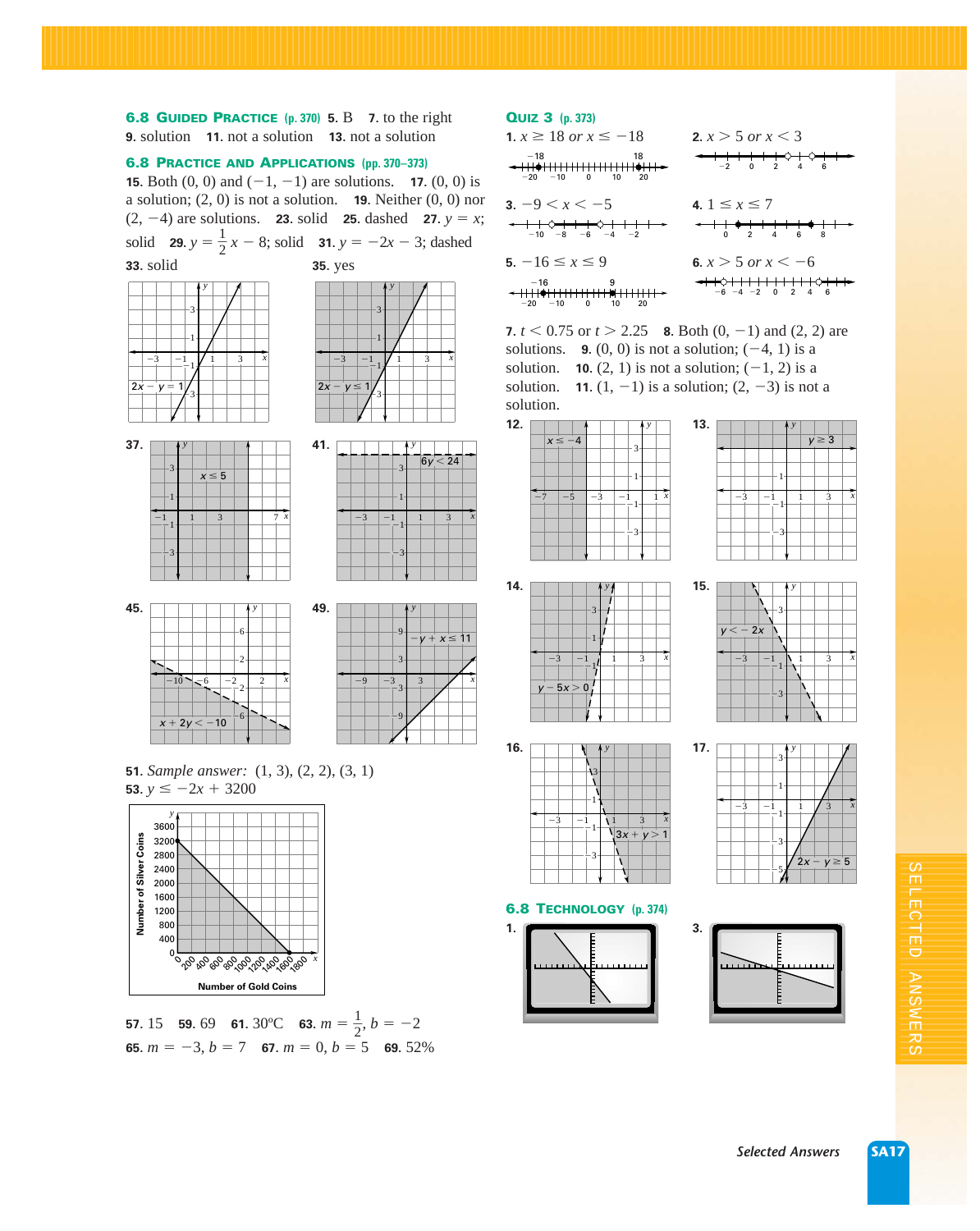

**13.**  $y > x$ 

| <b>CHAPTER SUMMARY AND REVIEW (pp. 375-378)</b>                  |                                                                                                                                                                                                                                                                                                                                                                                                                                                                                                                                                 |
|------------------------------------------------------------------|-------------------------------------------------------------------------------------------------------------------------------------------------------------------------------------------------------------------------------------------------------------------------------------------------------------------------------------------------------------------------------------------------------------------------------------------------------------------------------------------------------------------------------------------------|
| 1. $x \leq 2$                                                    | 3. $2 < x$                                                                                                                                                                                                                                                                                                                                                                                                                                                                                                                                      |
| $-4$ -2 0 2 4                                                    |                                                                                                                                                                                                                                                                                                                                                                                                                                                                                                                                                 |
| 5. 8 $\lt x$                                                     | 7. 27 $\leq p$                                                                                                                                                                                                                                                                                                                                                                                                                                                                                                                                  |
|                                                                  |                                                                                                                                                                                                                                                                                                                                                                                                                                                                                                                                                 |
| <b>9.</b> $n \le -6$                                             | <b>11.</b> $t \leq 56$<br>$\begin{array}{c cccc}\n\bullet & + & + & + & + & + & + & \bullet & + & + \\ \hline\n& 32 & 40 & 48 & 56 & 64\n\end{array}$                                                                                                                                                                                                                                                                                                                                                                                           |
| 13. $x \ge 2$ 15. $x \ge 5$ 17. $x < -\frac{1}{3}$ 19. $x \ge 1$ |                                                                                                                                                                                                                                                                                                                                                                                                                                                                                                                                                 |
| <b>21.</b> $x \le 13$                                            | 25. $2 < x < 4$                                                                                                                                                                                                                                                                                                                                                                                                                                                                                                                                 |
| <b>23.</b> $-1 \le x \le 5$                                      |                                                                                                                                                                                                                                                                                                                                                                                                                                                                                                                                                 |
| <b>27.</b> $8 \leq x \leq 40$                                    | <b>29.</b> $x \le -5$ or $x > -2$                                                                                                                                                                                                                                                                                                                                                                                                                                                                                                               |
| <del>&lt;     ●              </del> <   ><br>20   30   40        |                                                                                                                                                                                                                                                                                                                                                                                                                                                                                                                                                 |
| <b>31.</b> $x \leq 1$ or $x > 7$                                 | <b>33.</b> $x < 2$ or $x > 10$                                                                                                                                                                                                                                                                                                                                                                                                                                                                                                                  |
|                                                                  | $\begin{array}{cccccccc}\n & - & + & + & + & \circ & + & + & \circ & + & + & \circ & + & + & \circ & + & + & \circ & + & \circ & + & \circ & + & \circ & + & \circ & + & \circ & + & \circ & + & \circ & + & \circ & + & \circ & + & \circ & + & \circ & + & \circ & + & \circ & + & \circ & + & \circ & + & \circ & + & \circ & + & \circ & + & \circ & + & \circ & + & \circ & + & \circ & + & \circ & + & \circ & + & \circ & + & \circ & + & \circ & + & \circ & + & \circ & + & \circ & + & \circ & + & \circ & + & \circ & + & \circ & +$ |
| <b>35.</b> no solution <b>37.</b> 9, $-9$                        | 39. no solution                                                                                                                                                                                                                                                                                                                                                                                                                                                                                                                                 |
| 41. $-2 \le x \le 2$                                             | 43. $2 \leq x \leq 18$                                                                                                                                                                                                                                                                                                                                                                                                                                                                                                                          |
| $+\qquad +$                                                      |                                                                                                                                                                                                                                                                                                                                                                                                                                                                                                                                                 |
| 45. $-3 < x < 5$                                                 | 47. $-2 < x < 10$                                                                                                                                                                                                                                                                                                                                                                                                                                                                                                                               |
| $-6$ $-4$ $-2$ 0 2 4 6                                           |                                                                                                                                                                                                                                                                                                                                                                                                                                                                                                                                                 |
| 49. $x < -\frac{13}{2}$ or $x > \frac{11}{2}$                    |                                                                                                                                                                                                                                                                                                                                                                                                                                                                                                                                                 |
| $-\frac{13}{2}$ $\frac{11}{2}$                                   |                                                                                                                                                                                                                                                                                                                                                                                                                                                                                                                                                 |

**51.**  $\begin{array}{|c|c|c|c|c|c|} \hline \end{array}$   $\uparrow$   $\uparrow$   $\uparrow$   $\uparrow$   $\uparrow$  53. **55.**  $-3$   $-1$   $1$   $3$   $x$ 1  $\frac{1}{1}$  $-3$ 3 *y*  $x < 2$ 





**MAINTAINING SKILLS (p. 381) 1.** 70 **3.** 37 **5.** 69 **7.** 51 **9.** 17 **11.** 7 **13.** 3 **15.** 7

| <b>CUMULATIVE PRACTICE</b> (pp. 382-383) 1. $7\text{ }3.45\text{ }5.3$ |  |  |  |  |  |
|------------------------------------------------------------------------|--|--|--|--|--|
|------------------------------------------------------------------------|--|--|--|--|--|

| . . | Input $n$  |    |    |    |    |  |  |
|-----|------------|----|----|----|----|--|--|
|     | Output $C$ | ບບ | oo | б, | 68 |  |  |

**9.** 2.5 **11.**  $-18$  **13.** 4.6 **15.** 83°F **17.** 18 + 3*x* **19.**  $-15 + 5t$  **21.**  $11b + 7$  **23.**  $6y + 6$  **25.**  $-18$ **27.** 24 **29.**  $-4$  **31.** 10 **33.** 75 **35.** 1 **37.** 12.5 cm<sup>3</sup> **39.** 52 mi/h **41.** 25 ft/sec

| 43. |             |  |    | $\mathbf{v}$ |            |         |                  | 45. |
|-----|-------------|--|----|--------------|------------|---------|------------------|-----|
|     |             |  | 3  |              |            |         |                  |     |
|     |             |  |    |              |            | C(2, 0) |                  |     |
|     |             |  |    |              | $A(0, -2)$ |         | $\boldsymbol{x}$ |     |
|     | $B(-3, -3)$ |  | -3 |              |            |         |                  |     |
|     |             |  |    |              |            |         |                  |     |

| i. | $B(-2, 4)$ |  |   | $\overline{\mathbf{v}}$ |                           |                  |
|----|------------|--|---|-------------------------|---------------------------|------------------|
|    |            |  | 3 |                         |                           |                  |
|    |            |  |   |                         |                           |                  |
|    |            |  |   |                         |                           |                  |
|    |            |  |   |                         | $\int_{0}^{1}$ $C(0, -1)$ | $\boldsymbol{x}$ |
|    |            |  | 3 |                         | $A(1, -4)$                |                  |

**47.** The sales of catfish have increased since 1990, although not consistently. There are points clustered around sales of \$370 to \$380 million.

| 49. | y                     | 51.              |
|-----|-----------------------|------------------|
|     | $2x + y = 12$<br>10   |                  |
|     | 6                     |                  |
|     | $\overline{c}$        |                  |
|     | $\overline{-2}$<br>-2 | $\boldsymbol{x}$ |

|                                | ν  |                  | 51. |                         | $\mathbf{v}$ |           |  |
|--------------------------------|----|------------------|-----|-------------------------|--------------|-----------|--|
|                                |    | $2x + y = 12$    |     | 3                       |              |           |  |
|                                | 10 |                  |     |                         |              |           |  |
|                                | 6  |                  |     |                         |              |           |  |
|                                |    |                  |     |                         |              |           |  |
|                                |    |                  |     | $\overline{\mathbf{3}}$ |              |           |  |
| $\overline{\phantom{0}}$<br>-6 |    | $\boldsymbol{x}$ |     |                         |              | $x - y =$ |  |
|                                |    |                  |     |                         |              |           |  |

 $-6$   $-4$   $-2$  0 2 4 6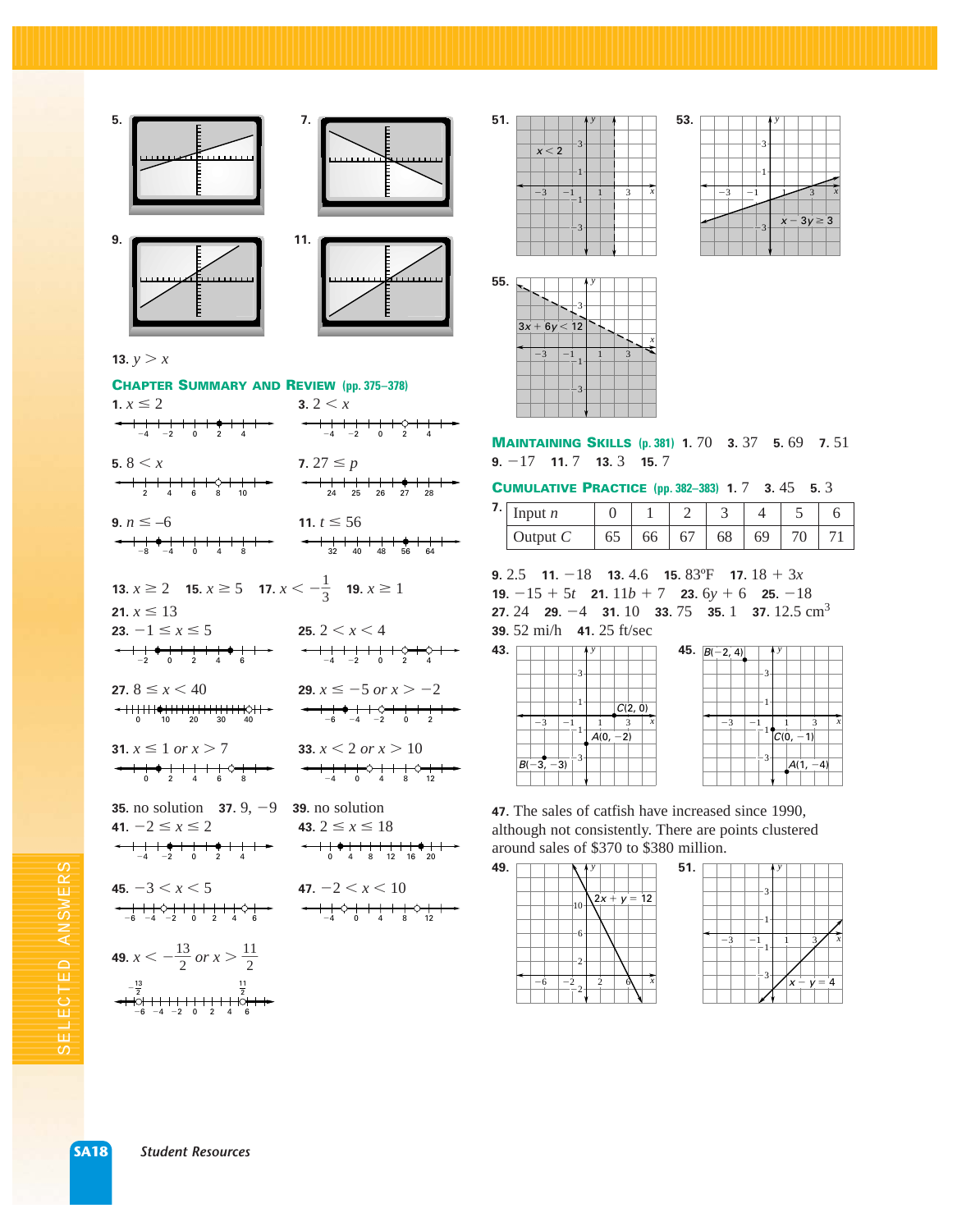

**55.**  $y = -2x + 5$  **57.**  $y = 4x + 1$  **59.**  $y = x + 1$ **61.**  $y = \frac{1}{4}$  $\frac{1}{4}x - \frac{7}{4}$  $\frac{7}{4}$  **63.**  $y = -3x - 4$ **65.**  $y - 4 = x - 1$  or  $y - 6 = x - 3$ **67.**  $y + 7 = -8(x + 1)$  or  $y - 1 = -8(x + 2)$ **69.**  $y - 7 = \frac{3}{4}$  $\frac{3}{4}(x-4)$  or  $y-10=\frac{3}{4}$  $\frac{3}{4}(x-8)$ **71.**  $x < 2$  **73.**  $x \ge -7$  **75.**  $x > 4$  **77.**  $-5 \le x \le 2$ **79.**  $x > 4$  or  $x \le -2$  **81.**  $-6 \le x \le 1$ 

### **Chapter 7**

**STUDY GUIDE (p. 388) 1.** C **2.** B **3.** A **4.** D

**7.1 GUIDED PRACTICE** (p. 392) **3.**  $y = x - 2$ ;  $y = -2x + 10$  **5.** (4, 2)

#### **7.1 PRACTICE AND APPLICATIONS (pp. 392–394)**

**7.** solution **9.** not a solution **11.** not a solution **13.** (4, 5) **15.** (3, 0) **17.** (6, -6) **19.**  $(-3, -5)$  **21.**  $(-4, -5)$ **23.** (1, 4) **25.** 125,000 miles **27.** 14 years **33.** 4 **35.** 5 **37.**  $-2$  **39.**  $y = x + 7$  **41.**  $y = -2x - 9$ **43.**  $y = -3x + 2$  **45.** 4.764 **47.** 2 **49.** 10

**7.1 TECHNOLOGY** (p. 395) **1.**  $(-3.5, 2.5)$ **3.**  $(-0.8, -2.05)$ 

**7.2 GUIDED PRACTICE (p. 399) 3.** Equation 2; *y* has a coefficient of  $-1$  **5.**  $x = 1$  **7.** (-5, 18) **9.** (1, 3)

#### **7.2 PRACTICE AND APPLICATIONS (pp. 399–401)**

**11.** Equation 2; *m* has a coefficient of 1, no constant. **13.** Equation 2; *x* and *y* have coefficients of 1.

- 
- **15.** Equation 2; *x* has a coefficient of 1. **17.** (9, 5) **19.**  $(4, -2)$  **21.**  $(-1, 5)$  **23.**  $(0, 0)$  **25.**  $(-7, 4)$

**27.**  $\left(-\frac{7}{2}\right)$  $\frac{3}{2}$ 

 $\frac{7}{2}, -\frac{1}{2}$ 2 **29.** 30 11-inch softballs and 50 12-inch

softballs **31.** \$3375 in ABC and \$1125 in XYZ

**33.** 1200 meters uphill, 1000 meters downhill **39.** –2*x* **41.** 26



| $-3$<br>3<br>- |   |
|----------------|---|
|                | x |
| 3              |   |





20

#### **53.** 1, 3 **55.** 1, 3 **57.** 1, 2, 3, 6 **59.** 1, 3

**7.3 GUIDED PRACTICE** (p. 405) **3.**  $9x + 7x = 16x$ ;  $24 + 8 = 32$ ; Solution:  $(2, 2)$  **5.** *Sample answer:* multiply equation 2 by  $-4$ , then add and solve for *x*. Solution:  $(1, -1)$ 

#### **7.3 PRACTICE AND APPLICATIONS (pp. 405–408)**

**7.**  $(-3, 7)$  **9.**  $(2, 0)$  **11.**  $(3, 5)$  **13.**  $(-8, 6)$  **15.**  $(3, 0)$ **17.** (3, 2) **19.** (2, 0) **21.**  $\left(\frac{7}{2}\right)$  $\left(\frac{7}{2}, 5\right)$  **23.** (21, -3) **25.**  $(8, -1)$  **27.**  $(3, -4)$  **29.**  $\left(-79, -\frac{6}{5}\right)$ 5  $\frac{1}{5}$  **31.** (1, 2)

**33.** (1, 0) **35.** (2, 1) **37.** (2, 0) **39.** (3, 2) **41.** (2, 0) **43.** about 3 cubic centimeters **45.** There are 15,120 men and 20,000 rolls of cotton. **49.**  $y = 3x + 10$ **51.**  $y = -3x + 30$  **53.**  $y = x - 1$  **55.** (1, 3) is a solution;  $(2, 0)$  is not a solution. **57.**  $(-3, -2)$ **59.**  $(10, -2)$  **61.** true **63.** true **65.** false

#### **QUIZ 1** (p. 408) **1.**  $(3, -4)$  **2.**  $(0, 0)$

**3.** (6, 8) **4.** (1, 9) **5.** (-1, 3) **6.** (-6, 10) **7.** (6, 8)  
**8.** (5, 1) **9.** 
$$
\left(-\frac{1}{2}, \frac{1}{2}\right)
$$
 **10.** (2, -1) **11.** (0, 1) **12.** (2, 1)

**13.** Four compact discs were bought at \$10.50 each and 6 were bought at \$8.50 each.

#### **7.4 GUIDED PRACTICE (p. 412) 3.** (7.5, 0.5)

**5.** You would have to sell \$600,000 of merchandise. **7.** 10*d*

#### **7.4 PRACTICE AND APPLICATIONS (pp. 412–414)**

**9.** (0, 2) **11.** (3, 6)





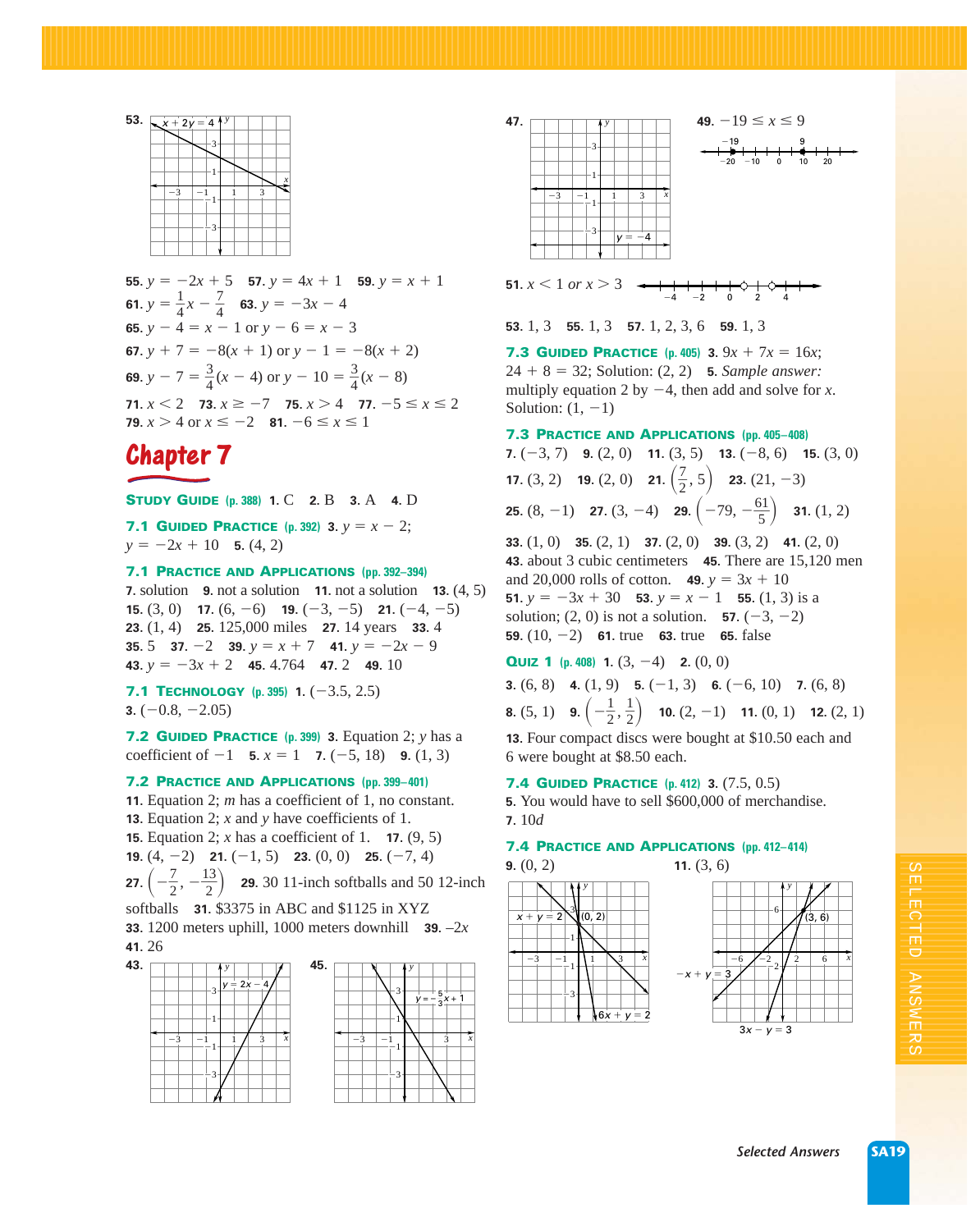**13.** *Sample answer:* Multiplication and addition. No variable can be easily isolated. **15.** *Sample answer:* Substitution. Equation 2 can be solved for *x* or *y*. **17.** *Sample answer:* Substitution. Equations 1 or 2 can

be solved for *x*. **19.** (3, 3) **21.**  $\left(\frac{2}{1}\right)$ 4  $\frac{4}{5}, \frac{6}{5}$ **23.**  $(-2, 1)$ 

**25.**  $(-3, 2)$  **31.** 6 pea plants, 7 broccoli plants **33.** about  $(1.6, 6474)$  **39.** parallel;  $m = 4$  for both lines **41.** not parallel; different slopes

5 -



**49.** 
$$
1\frac{1}{5}
$$
 **51.**  $1\frac{11}{72}$  **53.**  $\frac{23}{30}$  **55.**  $\frac{25}{32}$ 

#### **7.5 GUIDED PRACTICE (p. 420)**

**5.** No solution; the two equations represent parallel lines.



**7.** no solution **9.** one solution; (5, 12)

#### **7.5 PRACTICE AND APPLICATIONS (pp. 420–422)**

**17.** no solution **19.** no solution **21.** one solution **23.** Infinitely many solutions; multiplying Equation 1 by 4 yields Equation 2. **25.** infinitely many solutions; one line **27.** infinitely many solutions; one line **29.** no solution; parallel lines **31.** No; there are infinitely many solutions for the system. **33.** Yes, \$14.98. *Sample explanation:* The solution of the system  $4x + 2y = 99.62$ and  $8x + y = 139.69$  is (14.98, 19.85).

**39.** about 4:27 P.M.



| $y > x + 4$ |  |  |  |   |
|-------------|--|--|--|---|
|             |  |  |  |   |
|             |  |  |  |   |
|             |  |  |  |   |
|             |  |  |  |   |
|             |  |  |  | r |
|             |  |  |  |   |
|             |  |  |  |   |
|             |  |  |  |   |





**7.6 GUIDED PRACTICE (p. 427)**

|   |  |       | y > x' |                  |
|---|--|-------|--------|------------------|
| 3 |  |       |        |                  |
|   |  |       |        |                  |
|   |  |       |        |                  |
|   |  |       |        | $\boldsymbol{x}$ |
|   |  |       |        |                  |
|   |  |       |        |                  |
|   |  | x < 1 |        |                  |
|   |  |       |        |                  |

**5.** The student graphed  $y \ge 1$ , instead of  $y > -1$ ; graphed  $x \le 2$ , instead of  $x \ge 2$ ; graphed  $y \le x - 4$ , instead of  $y > x - 4$ . **7.**  $y \le -x, x > -2$ 

#### **7.6 PRACTICE AND APPLICATIONS (pp. 427–430)**





- **25.** *Sample answer:*  $2y x \le 4$ ,  $2y x \ge -4$
- **27.** *Sample answer:*  $y \ge 0$ ,  $y \le -x + 2$ ,  $y \le x + 2$
- **29.** *Sample answer:*  $y \ge 0$ ,  $3y \le -5x$ ,  $4y \le 5x + 35$
- **31.**  $b + c \ge 240$ ;  $b < c$ ;  $5b + 3c \le 1200$ **35.**

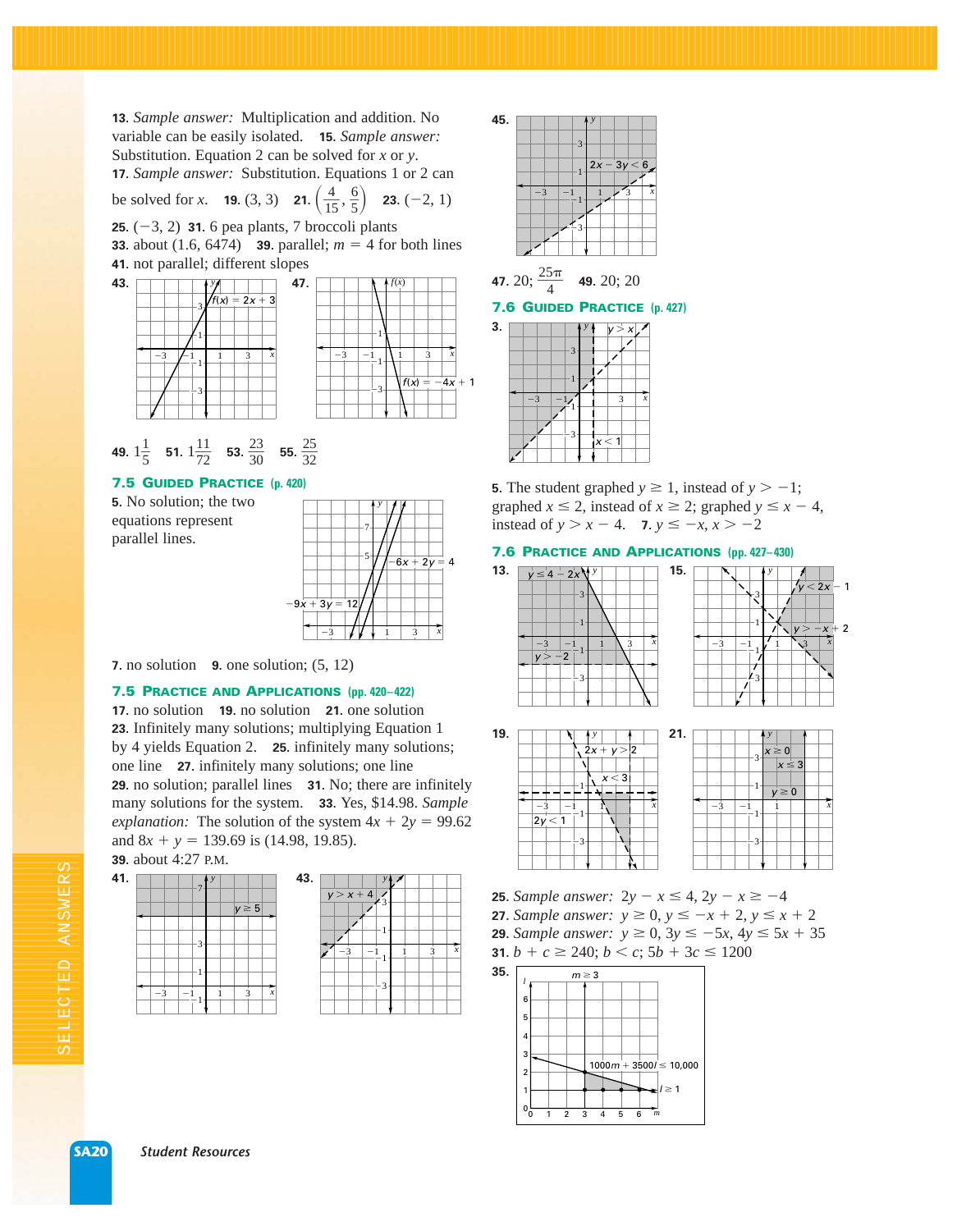**37.**  $b + c \le 20$ ,  $5b + 6c \ge 90$  **39.** *Sample answer:* 5 hours babysitting and 15 hours as a cashier; 15 hours babysitting and 5 hours as a cashier **41.**  $y \ge 0, x \ge 0$ ,  $y \leq -x + 4$  **45.** 243 **47.** 137 **49.** 62 **51.** 49 **53.** 60 **55.** 38 5-point questions and 30 2-point questions **57.** 9.25 **59.** 2.8 **61.** 3.8 **63.** 6.875

**QUIZ 2** (p. 430) **1.**  $l = 8$  ft,  $w = 3$  ft **2.** premium gas costs \$1.57/gallon, regular gas costs \$1.35/gallon **3.** no solution **4.** one solution; (0, 1) **5.** infinitely many solutions







**9.** Sample answer: 
$$
x + 2y \le 4, -x + y \ge -1
$$

#### **CHAPTER SUMMARY AND REVIEW (pp. 431–434)**

**1.**  $(9, -3)$  **3.**  $(0, 1)$  **5.**  $\left(4, -\frac{1}{2}\right)$  $\frac{1}{2}$  **7.** (0, 3) **9.**  $\left(\frac{5}{8}\right)$  $\frac{5}{8}, \frac{3}{2}$  $\frac{3}{2}$ **11.**  $\left(\frac{1}{2}\right)$  $\frac{1}{2}$ , 0) **13.**  $\left(-\frac{8}{1}\right)$ 1 3  $\frac{3}{4}, \frac{3}{1}$ 1 9  $\begin{pmatrix} 9 \\ 4 \end{pmatrix}$  **15.** (3, -5) **17.** (-1, 1) **19.** 2 regular movies; 3 new releases **21.** no solution



|   | y |  |              |                  |                  |
|---|---|--|--------------|------------------|------------------|
| 5 |   |  |              | $-x + 3y \le 15$ |                  |
| 3 |   |  |              |                  |                  |
|   |   |  | $9x \geq 27$ |                  |                  |
|   |   |  |              |                  | $\boldsymbol{x}$ |



**MAINTAINING SKILLS (p. 437) 1.** 125 **3.** 9 **5.** 0.47 **7.** 0.035 **9.** 61% **11.** 200%

### **Chapter 8**

#### **STUDY GUIDE (p. 440) 1.** A **2.** C **3.** D **4.** D **5.** A

**8.1 GUIDED PRACTICE** (p. 446) **5.**  $(-5)^6$  **7.**  $2^{12}$  **9.**  $y^{20}$ **11.**  $16n^4$ 

**8.1 PRACTICE AND APPLICATIONS (pp. 446–448) 13.** 5 **15.** 18 **17.** 7 **19.**  $4^9$  **21.**  $(-2)^6$  **23.**  $x^9$  **25.** 3 **27.** 12 **29.** 9 **31.**  $2^6$  **33.**  $(-4)^{15}$  **35.**  $c^{80}$  **37.** 441 **39.** 576 **41.**  $64d^6$  **43.**  $64m^6n^6$  **45.**  $-r^5s^5t^5$  **47.**  $<$  **49.**  $<$ **51.**  $>$  **53.**  $-4x^7$  **55.**  $r^8s^{12}$  **57.**  $18x^5$  **59.**  $a^4b^4c^6$ **61.**  $V = 36\pi a^3 \approx 113.1a^3$  **63.** 8, or 8 to 1 **65.**  $2^1 = 2$ ,  $2^2 = 4$ ,  $2^3 = 8$  **67.**  $2^{30} = 1,073,741,824$  pennies 1  $\frac{5}{4}$ 

**75.** 10,000 **77.**  $\frac{1}{2}$  $\frac{1}{5}$  **79.**  $\frac{4}{4}$ 4



**87.**  $x < 7$  **89.**  $x \le 1$  **91.**  $x \ge \frac{7}{4}$  $\frac{7}{4}$  **93.** true **95.** false; 10 **97.** false; 1

**8.2 GUIDED PRACTICE (p. 452) 3.** 1 **5.** 64 **7.** 2 **9.**  $\frac{-}{1}$ 1  $\frac{1}{6}$  **11.** 0.0016 **13.** 0.0156 **15.**  $\frac{1}{m}$ 1  $\frac{1}{2}$  **17.** 3 $c^5$ 

**8.2 PRACTICE AND APPLICATIONS** (pp. 452–454) 19.  $\frac{1}{2}$  $\frac{1}{2}, \frac{1}{5}$  $\frac{1}{5}$ ,  $\frac{1}{5}$  $\frac{1}{6}$  **21.** 1 **23.**  $\frac{1}{1}$ 1  $\frac{1}{6}$  **25.**  $-\frac{1}{34}$  $\frac{1}{43}$  **27.** 256 **29.**  $\frac{1}{8}$  $\frac{1}{8}$  **31.**  $\frac{1}{3}$ 1  $\overline{6}$ **33.** 64 **35.**  $\frac{1}{0}$  $\frac{1}{9}$  **37.**  $\frac{1}{40}$  $\frac{1}{00}$  **39.**  $\frac{1}{1}$ 1  $\frac{1}{6}$  **41.** 0.0313 **43.** 0.0016 **45.** 0.0625 **47.** 0.0714 **49.** The 5 should not be raised to a negative power;  $\frac{1}{x}$ 5  $\frac{5}{3}$ . **51.**  $\frac{3}{x}$ 1  $\frac{1}{5}$  **53.**  $\frac{y}{r}$ *x* 4  $\frac{1}{2}$  **55.**  $x^2$ **57.**  $x^{10}y^4$  **59.**  $\frac{1}{64}$ 1  $\frac{1}{x^3}$  **61.**  $\frac{21}{x}$ *x* 1 9  $\frac{16}{9}$  **63.** about 5.31 million people **73.** 4 **75.** 2 **77.**  $\frac{2}{7}$ 2  $\frac{7}{2}$  = 13.5 **79.** -9 **81.** 15 **83.** -15 **85.**  $-13 < x < -5$  **87.**  $-6 \le x \le 1$ **89.**  $x > 2$  or  $x < -\frac{2}{3}$ 3  $rac{0}{3}$   $rac{-\frac{20}{3}}{+\bigcirc}$ <br>-6 -4 **91.**  $\left(-\frac{5}{3}\right)$  $\left(\frac{5}{3}, -1\right)$  **93.** (5, 0) **95.** (2, 3) **97.** *Sample*  $answer: \frac{1}{1}$ 6  $\frac{5}{0}$ ,  $\frac{3}{1}$ 9  $\frac{9}{5}, \frac{1}{2}$ 2 2  $\frac{2}{0}$  **99.** *Sample answer*:  $\frac{2}{1}$ 2  $\frac{2}{6}, \frac{1}{2}$ 3  $\frac{1}{4}$ ,  $\frac{1}{3}$ 4  $\overline{2}$ **101.** *Sample answer*:  $\frac{3}{2}$ 3  $\mathbf{0}$  $\frac{0}{2}, \frac{4}{4}$ 4 5  $\frac{5}{8}, \frac{6}{6}$ 6 0 4 - **103.** *Sample answer*:  $\frac{5}{6}$ 6  $\boldsymbol{0}$  $\frac{0}{4}, \frac{7}{9}$ 9 5  $\frac{5}{6}, \frac{10}{12}$ 1 0 2 0  $\frac{58}{28}$ - $-2$  0 2  $\frac{20}{3}$  2 15 13 11 9 7 5 3 9 7 5 3 1 1 3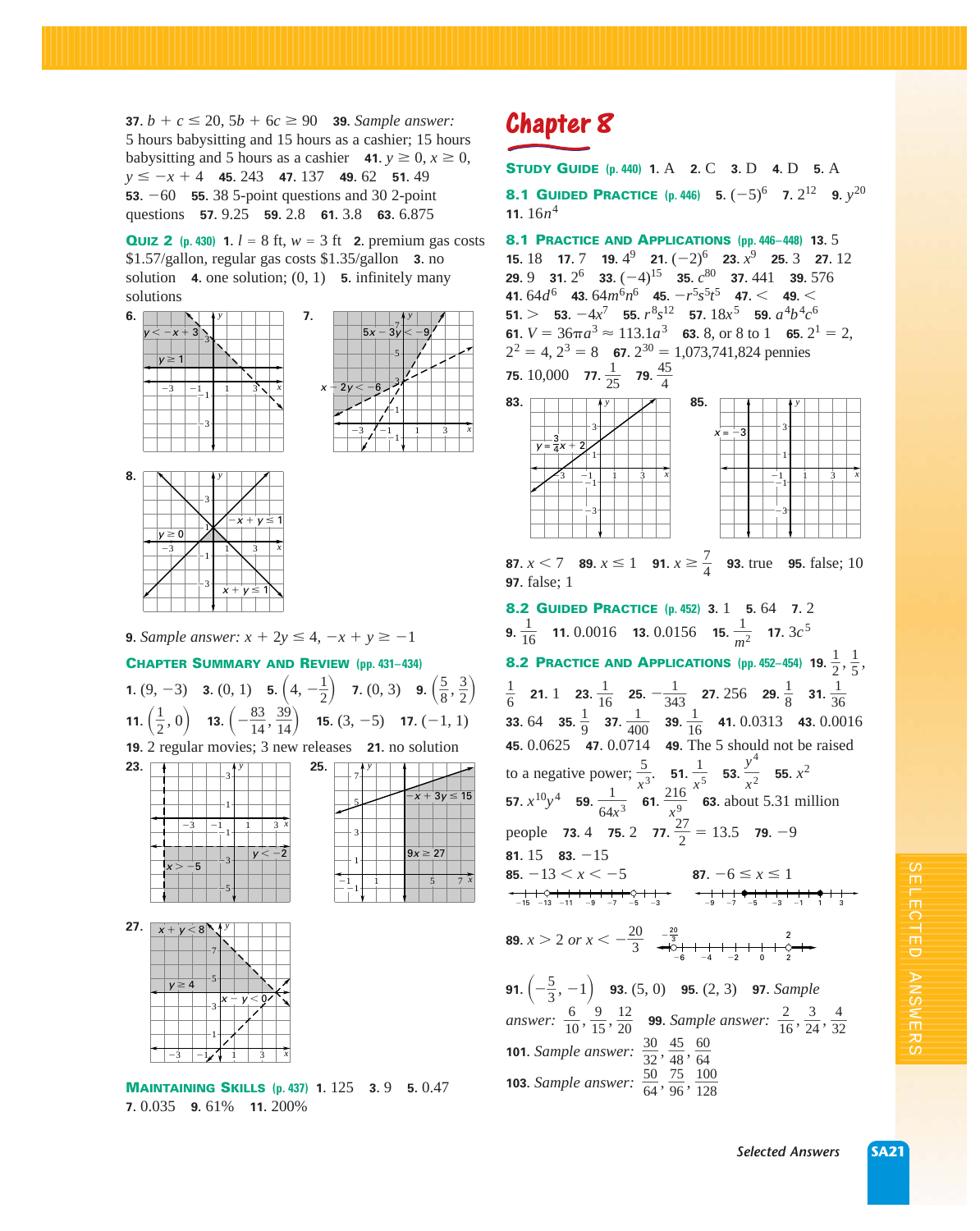#### **8.3 GUIDED PRACTICE (p. 458)**

| 3. |            |    |       | y |                |
|----|------------|----|-------|---|----------------|
|    | $-y = 4^x$ |    | $-14$ |   |                |
|    |            |    | $-10$ |   |                |
|    |            |    | 6     |   |                |
|    |            |    | -2-   |   |                |
|    |            | -3 |       |   | $\overline{x}$ |

**5.** domain: all real numbers; range: all positive real numbers

#### **8.3 PRACTICE AND APPLICATIONS (pp. 458–460) 7.** yes;

|                                   | $2^0 = 1$ <b>9.</b> no; $2(3)^0 = 2$ <b>11.</b> yes; $\left(\frac{1}{8}\right)^0 = 1$ <b>13.</b> no; |  |
|-----------------------------------|------------------------------------------------------------------------------------------------------|--|
| $7\left(\frac{1}{5}\right)^0 = 7$ |                                                                                                      |  |





**19.** 
$$
\begin{array}{|c|c|c|c|c|c|c|c|} \hline x & -2 & -1 & 0 & 1 & 2 & 3 \\ \hline y & \end{array}
$$
 
$$
y = \left(\frac{1}{6}\right)^x
$$
 **36 6 1 1 1 1 1 1 1 1 1 1 1 1 1 1 1 1 1 1 1 1 1 1 1 1 1 1 1 1 1 1 1 1 1 1 1 1 1 1 1 1 1 1 1 1 1 1 1 1 1 1 1 1 1 1 1 1 1 1 1 1 1 1 1 1 1 1 1 1 1 1 1 1 1 1 1 1 1 1 1 1 1 1 1 1 1 1 1 1 1 1 1 1 1 1**



#### **23.** 55.90 **25.** 45.25 **27.** 0.00 **29.** 1.06



|                   |       | $\mathcal{Y}$ |   |                  |
|-------------------|-------|---------------|---|------------------|
|                   | ۷     |               |   |                  |
| $-3$              |       |               | ö | $\boldsymbol{x}$ |
|                   |       |               |   |                  |
|                   | 12    |               |   |                  |
| $=-3(8)^{x}$<br>У |       |               |   |                  |
|                   | $-20$ |               |   |                  |
|                   | $-28$ |               |   |                  |



 $-3$  |  $-1$  |  $1$  |  $3$  |  $\bar{x}$ 



**43.** domain: all real numbers; range: all negative real numbers **45.** domain: all real numbers; range: all negative real numbers **47.** domain: all real numbers; range: all positive real numbers **49.** domain: all real numbers; range: all positive real numbers

| 51. | Year              | 1995 | 2000 | 2005   | 2010   |  |
|-----|-------------------|------|------|--------|--------|--|
|     |                   |      |      |        | 10     |  |
|     | $U$ (in millions) | 17.8 | 135  | 1025.2 | 7784.8 |  |



**55.** 0.38 **57.**  $-0.46$  **59.**  $-1.91$  **61.**  $8x + y = 4$ **63.**  $7x - 8y = 0$  **65.**  $3x + 16y = 9$  **67.** 1 solution **69.** no solution **71.** infinitely many solutions **73.**  $-5$ ,  $-4$ , 6 **75.**  $-3\frac{4}{5}$  $\frac{4}{5}, -2\frac{3}{4}$  $\frac{3}{4}$ ,  $-2\frac{1}{5}$  $\frac{1}{5}$  **77.** 3.001, 3.01, 3.25 **QUIZ 1** (p. 460) **1.** 59,049 **2.** 64 **3.** 1600 **4.** 36 **5.**  $\frac{1}{2}$ 1 5 - **6.** 1 **7.**  $r^{13}$  **8.**  $k^8$  **9.**  $9d^2$  **10.**  $\frac{2}{x^3}$ 2  $\frac{2}{y^9}$  **11.**  $\frac{a^{10}}{4}$ 5  $\frac{b^{12}}{5}$ 1  $\frac{1}{7n^7}$  **13.** about \$1008; about \$2177

12. 
$$
\frac{1}{m^7n^7}
$$
 13. about \$1008; about \$1  
\n14.





SELECTED ANSWERS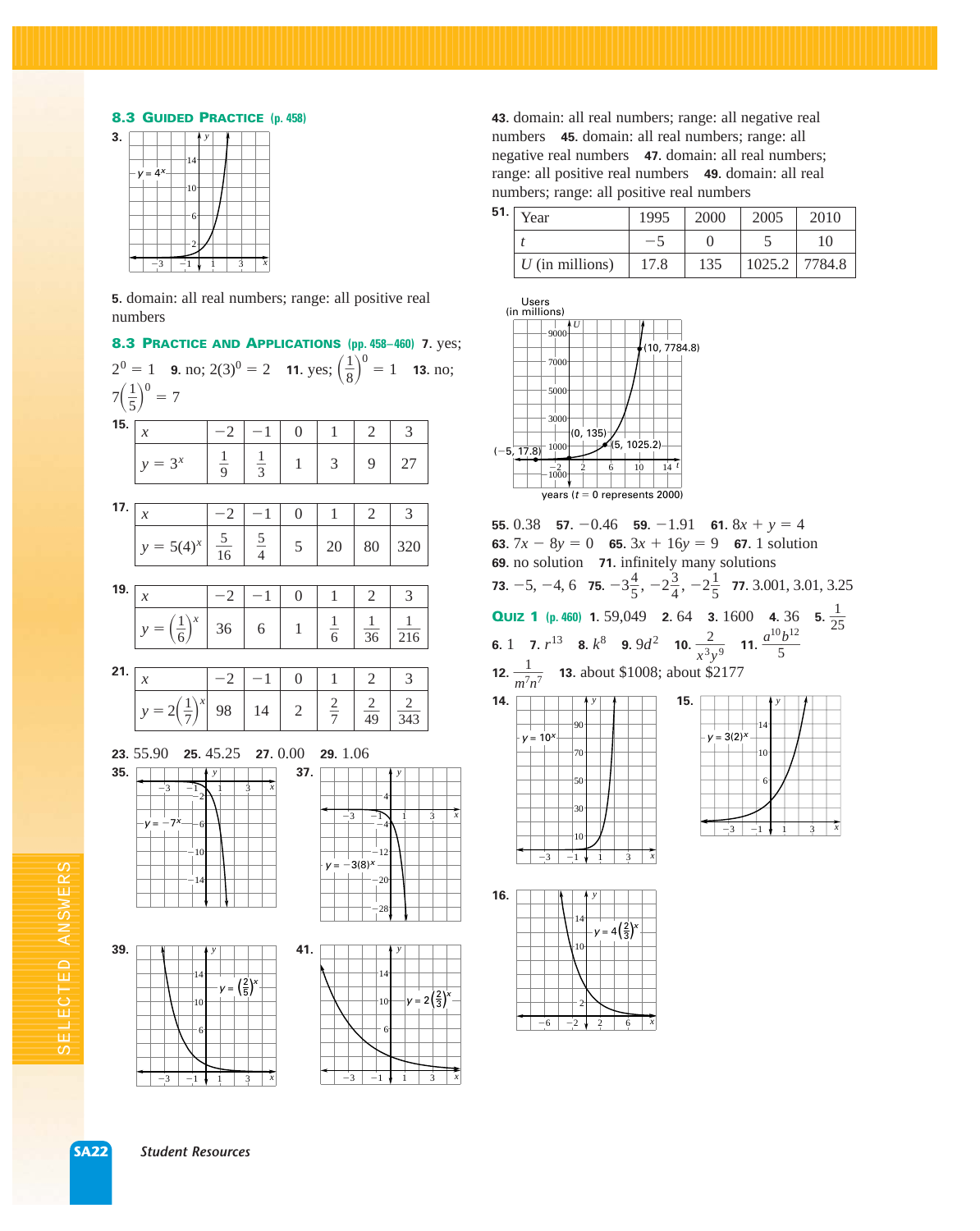

**7.** *Sample answer:* For  $a > 1$ , the graph of  $y = a^x$  is a curve that passes through (0, 1) and increases to the right. The graph of  $y = -a^x$  passes through  $(0, -1)$  and decreases to the right. Both graphs approach the *x*-axis to the left.

**8.4 GUIDED PRACTICE** (p. 465) **3.**  $125$  **5.**  $-32$  **7.**  $x^3$ **9.**  $\frac{-}{m}$ 1  $\frac{1}{16}$  **11.**  $\frac{1}{3}$ 1  $\frac{1}{2}$  **13.**  $\frac{25}{8}$ 8 5 1  $\frac{56}{1}$  **15.**  $\frac{25}{m}$ 25  $\frac{e}{n^2}$  **17.**  $\frac{m}{n}$ *m* 1 6  $\frac{1}{10}$ **8.4 PRACTICE AND APPLICATIONS (pp. 465–468) 19.** 4 **21.** 11 **23.** 6 **25.** 125 **27.** 1 **29.**  $\frac{1}{x}$  $\frac{1}{x}$  **31.**  $\frac{1}{x}$ 1  $\frac{1}{3}$  **33.** 1296 **35.** 3 **37.** 10 **39.**  $\frac{1}{62}$  $\frac{1}{25}$  **41.**  $-\frac{8}{2}$ 8  $\frac{3}{7}$  **43.**  $\frac{8}{x}$ *x* 1  $\frac{1}{4}$  **45.**  $\frac{x}{y}$ *y* 5 5 - **47.**  $\left(\frac{6}{b}\right)$ *b a*  $\left(\frac{a}{2}\right)^3 = \frac{6^3}{b}$ *b* 3 *a* 6  $rac{a^3}{6} = \frac{216}{1}$ *b* 6 6  $rac{5a^3}{6}$  **49.**  $5x^3y^3$  **51.**  $6a^8b^3$  $\frac{96}{1}$ *y*  $\frac{6x^4}{x}$  **55.**  $\frac{2y}{x}$ 3 *y x* 9  $\frac{y^9}{x^3}$  **57.**  $\frac{9x^2}{x^2}$ 2  $\frac{2y^2}{2}$  **59.**  $\approx 0.437$  **61.** 200, 160, 128, 102, 82, 66, 52 **63.** product of powers property; quotient of powers property; product of powers property;

canceling a common factor **69.** 100,000 **71.** 1 **73.**  $y = \frac{1}{2}$  $\frac{1}{2}x + 4$  **75.**  $y = -x - 8$  **77.**  $y = -x + 3$ **79.** solution **81.** not a solution **83.** (8, 4) **85.** (4, 3) **87.** (9, 1) **89–93.** Estimates may vary. **89.** 450

**91.** 80.5 **93.** 1750

**8.5 GUIDED PRACTICE (p. 472) 3.** 430 **5.** 0.05 **7.** 0.245 **9.** 6.9  $\times$  10<sup>6</sup> **11.** 9.9  $\times$  10<sup>-1</sup> **13.** 2.05  $\times$  10<sup>-2</sup> **15.** 2  $\times$  10<sup>-11</sup>

#### **8.5 PRACTICE AND APPLICATIONS (pp. 472–474)**

**17.** right, 2 **19.** left, 7 **21.** 8000 **23.** 21,000 **25.** 433,000,000 **27.** 0.009 **29.** 0.098 **31.** 0.00000000011 **33.** in scientific notation **35.**  $9 \times 10^2$  **37.**  $8.8 \times 10^7$  **39.**  $9.52 \times 10^1$ **41.**  $1 \times 10^{-1}$  **43.**  $6 \times 10^{-6}$  **45.**  $8.5 \times 10^{-3}$ **47.**  $1.23 \times 10^9$  **49.**  $1.5 \times 10^5$  **51.**  $7.0 \times 10^{-4}$ **53.**  $2.7 \times 10^7$  **55.**  $4.0 \times 10^{-2}$  **57.**  $1.09926 \times 10^6$ ;  $1,099,260$  **59.**  $1.5 \times 10^{-11}$ ; 0.000000000015 **61.** ≈7.9626  $\times$  10<sup>-19</sup>; ≈0.00000000000000000079626 **63.** 0.00098 **65.**  $2 \times 10^{-23}$  **67.** about \$18.12 per square mile **69.** about  $(4.87 \times 10^{14})\pi$  km<sup>3</sup> or about  $1.53 \times 10^{15} \text{ km}^3$  **73.** no solution



**79.** 212% **81.** 67.4% **83.** 7.567

**Quiz 2** (p. 474) **1.**  $7776$  **2.**  $\frac{1}{x}$ 1  $\frac{1}{2}$  **3.**  $-\frac{34}{8}$ 8  $\frac{43}{2}$  **4.**  $\frac{b}{2}$ *a* 5  $\frac{1}{5}$  **5.**  $\frac{1}{3}$ 4  $\frac{1}{y^9}$ **6.**  $30x^2$  **7.**  $-\frac{25}{x^2}$ *a b* 3  $rac{b^6}{3}$  **8.**  $rac{16}{3}$ 8 6 1 *m n*4  $\frac{m^4}{4}$  **9.**  $\frac{4x^3}{4}$ 5  $rac{3y^7}{5}$  **10.**  $rac{24}{w^2}$ 2 2 4 *z*  $\frac{43}{7^{11}}$ 

**11.** 5,000,000,000 **12.** 4,800 **13.** 33,500 **14.** 0.000007 **15.** 0.011 **16.** 0.0000208 **17.**  $1.05 \times 10^2$ **18.**  $9.9 \times 10^4$  **19.**  $3.07 \times 10^7$  **20.**  $2.5 \times 10^{-1}$ **21.**  $4 \times 10^{-4}$  **22.**  $6.7 \times 10^{-6}$ 

**8.6 GUIDED PRACTICE (p. 479) 3.** 0.04 **5.** about \$608

#### **8.6 PRACTICE AND APPLICATIONS (pp. 479–481)**

**7.**  $C = 100$ ,  $r = 0.5$  **9.**  $C = 7.5$ ,  $r = 0.75$ **11.**  $y = 310,000(1.15)^t$ ;  $y =$  population,  $t =$  number of years **13.**  $y = 10,000(1.25)^{10}$ ;  $y = \text{profit}, t = \text{number}$ of years after 1990 ( $t \le 10$ ) **15.**  $y = 15,000(1.3)^{15}$ ; *y* = profit, *t* = number of years after 1990 ( $t \le 15$ ) **17.** \$2231.39 **19.** \$4489.99 **21.** \$382.88 **23.** \$510.51 **25.** \$1466.01 **27.** \$1770.44 **29.** 3, 4 **31.** 2 **33.** 3 **35.** about 13.2 L/min, 46.3 L/min, 86.5 L/min **45.** 5 **47.**  $-2$  **49.**  $-7$  **51.** 4 **53.**  $2^4$  **55.**  $3^7$  **57.**  $r^6$ **59.**  $\frac{1}{4}$  $\frac{1}{4}$  **61.**  $\frac{1}{8}$ 8 -

**8.7 GUIDED PRACTICE (p. 485) 3.** \$6185.20 **5.** \$4266.98 **7.** C **9.** exponential decay **11.** exponential decay

#### **8.7 PRACTICE AND APPLICATIONS (pp. 485–488) 13.** 18; 0.11 **15.** 0.5; 0.625 **17.**  $y = 100,000(0.98)^t$

**19.**  $y = 100(0.91)^t$  **21.**  $y = 70(0.99)^t$  **23.** about \$11,192 **25.** about \$8372 **27.** about 229 mg **29.**  $y = 64(0.5)^t$ 



**35.**  $y = 22,000(0.91)^t$ ; about \$10,300

**37.**  $y = 10,500(0.9)^t$ ; about \$3700

**39.** 302, 239, 189, 150, 119 **41.** about 106 miles

SELECTED ANSWERS SELECTED ANSWERS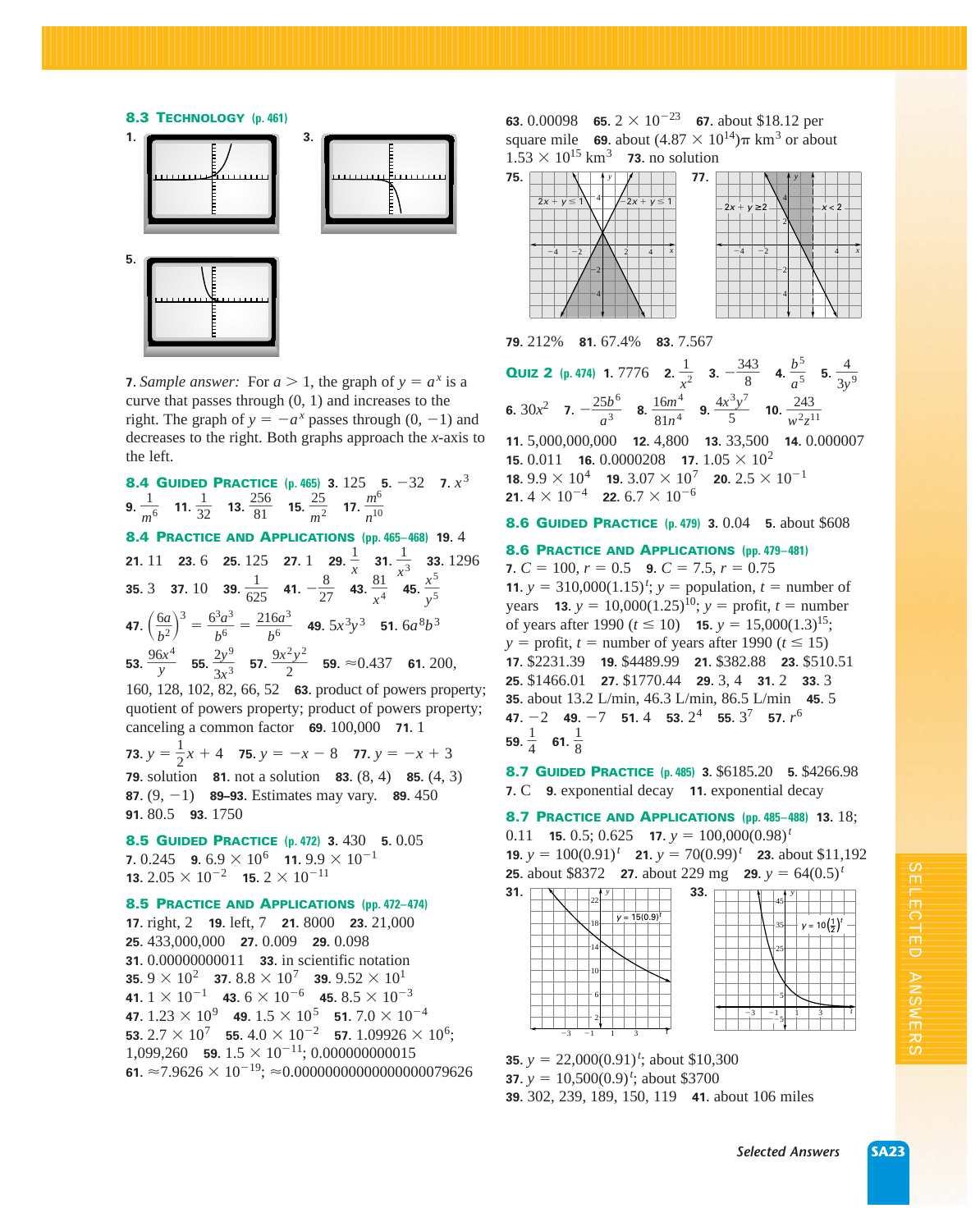**45**. exponential decay; 0.98 **47**. exponential decay;  $\frac{2}{3}$ 





|  |    | y | $y = 35(\frac{5}{4})^t$ |  |
|--|----|---|-------------------------|--|
|  | 24 |   |                         |  |
|  | 18 |   |                         |  |
|  | 12 |   |                         |  |
|  | 6  |   |                         |  |
|  |    |   |                         |  |

**51.** Sample answer: As b increases, the curve becomes steeper or more vertical. **57.** 24 **59.** 72 **61.**  $-0.92$ 63. -0.64 65.  $y - 5 = 3(x - 2)$  67.  $y + 4 = 4(x + 1)$ 69.  $y - 7 = -6(x + 1)$  71. 2.5 73. 0.2 75. 5.5

**QUIZ 3** (p. 488) 1. \$270 2. \$314.93 3. \$367.33 **4.** \$462.73 **5.** 1600 raccoons **6.** about \$12,422 7. about \$10,286 8. about \$9360 9. about \$5841 **10.**  $y = 20,000(0.92)^t$ ; about \$13,200

**11.** exponential decay;  $0.1$  **12.** exponential growth;  $1.2$ 

|  |  |    | $\overline{y}$ |  |                |  |
|--|--|----|----------------|--|----------------|--|
|  |  | 80 |                |  | $y = 6(0.1)^t$ |  |
|  |  | 60 |                |  |                |  |
|  |  |    |                |  |                |  |
|  |  |    |                |  |                |  |
|  |  |    |                |  |                |  |
|  |  |    |                |  |                |  |

| -               |    |  |
|-----------------|----|--|
|                 | y  |  |
| $y = 10(1.2)^t$ | 20 |  |
|                 | 16 |  |
|                 | 12 |  |
|                 |    |  |
|                 | Δ  |  |
|                 |    |  |

 $112(\frac{2}{3})$ 

13. exponential growth; 4.5 14. exponential decay; 0.1



|  |  |     | y |  |                         |  |
|--|--|-----|---|--|-------------------------|--|
|  |  | 200 |   |  | $y = 2(\frac{1}{10})^t$ |  |
|  |  | 160 |   |  |                         |  |
|  |  | 120 |   |  |                         |  |
|  |  | 80  |   |  |                         |  |
|  |  | 40  |   |  |                         |  |
|  |  |     |   |  |                         |  |



 $17.$ 



**21.**  $\frac{1}{3}$  **23.**  $\frac{16}{81}$  **25.** 9y **27.**  $\frac{8a^6b^{12}}{125}$  **29.** 70 **31.** 0.0002 **33.**  $5.2 \times 10^7$  **35.**  $9 \times 10^{-3}$  **37.**  $1.5 \times 10^7$ **39.** 1.44  $\times$  10<sup>7</sup> **41.** 7  $\times$  10<sup>8</sup> **43.**  $y = 2(1.05)^t$ 45.  $y = 125(0.97)^t$ 

19.

**MAINTAINING SKILLS** (p. 495) 1.  $2^3$  3.  $3 \cdot 5 \cdot 7$  5.  $2\frac{5}{8}$ 7.  $1\frac{12}{15}$ 

### Chapter 9

**STUDY GUIDE** (p. 498) 1.  $B$  2.  $D$  3.  $C$ 

**9.1 GUIDED PRACTICE** (p. 502) 5.  $\pm 11$  7.  $-2$ **9.** irrational **11.** rational **13.** 14.66,  $-2.66$ 15.  $13.31, -9.31$ 

9.1 PRACTICE AND APPLICATIONS (pp. 502-504) 17. The positive and negative square roots of 16 are 4 and  $-4$ . **19.** The positive square root of 225 is 15. **21.** The negative square root of 289 is  $-17$ . **23.** The positive square root of 1 is 1. **25.** 12 **27.** 14 **29.**  $\pm 7$  **31.**  $-16$ 33. 20 35. 11 37.  $-1$  39. 13 41. no 43. no 45. yes 47. no 49. no 51. no 53. 2.24 55. 3.61 57.  $-7$  59.  $\pm 1$  61.  $\pm 3.87$  63.  $-4.47$  65. 3 67. 0 69.6 71.7 73.7 75.10.24, 5.76 77.  $-0.34$ ,  $-11.66$ 79.  $-11.24, -2.76$  81. 5.13,  $-1.80$  83.  $-2.90, 0.57$ 85. *m* is a perfect square 87. False. Sample *counterexample:* the square root of 0 is 0. **95.**  $(2, -2)$ 97. 116 adult tickets and 208 student tickets **99.**  $(-4, -19)$  **101.**  $(5, -6)$  **103.**  $0.5\overline{3}$  **105.**  $0.875$ 107, 0.3125 109, 0.4 111, 0.8 113, 0.9

**9.2 GUIDED PRACTICE** (p. 508) 3. 2 5. 0 7. 2 9.  $\pm 7$ **11.**  $\pm\sqrt{7}$  **13.** no real solution **15.** 1.7 sec **17.** 3.5 sec

9.2 PRACTICE AND APPLICATIONS (pp. 508-510) 19.  $\pm 1$ **21.** no real solution **23.**  $\pm 15$  **25.**  $\pm 11$  **27.**  $\pm 16$ **29.**  $\pm 7$  **31.**  $\pm 8$  **33.**  $\pm 4$  **35.**  $\pm \sqrt{2}$  **37.**  $\pm 3$  **39.** no real solution 41.  $\pm 5$  43.  $\pm \sqrt{3}$  45.  $\pm 6$  47.  $\pm \sqrt{14}$ 49. The equation has no real solution. 51.  $\pm 1.41$ **53.**  $\pm 2.83$  **55.**  $\pm 1.84$  **57.** True; the solutions of  $x^2 = c$ are  $\sqrt{c}$  and  $-\sqrt{c}$ . **59**.  $h = -16t^2 + 96$  **61**. 0.40 mm 63. 0.15 mm 65. 0.12 mm 67. 5,500,400; 22,582,900; 73,830,400 **71.**  $-18$  **73.** 12 **75.** 5; 6 **77.** 8; 2 **79.**  $x \ge -2$  **81.**  $x < 2$  **83.**  $8 \times 10^{-7}$  **85.**  $8.721 \times 10^{3}$ 87.  $\frac{2}{3}$  89.  $\frac{1}{3}$  91.  $\frac{5}{6}$  93.  $\frac{3}{4}$ 

 $S<sub>A24</sub>$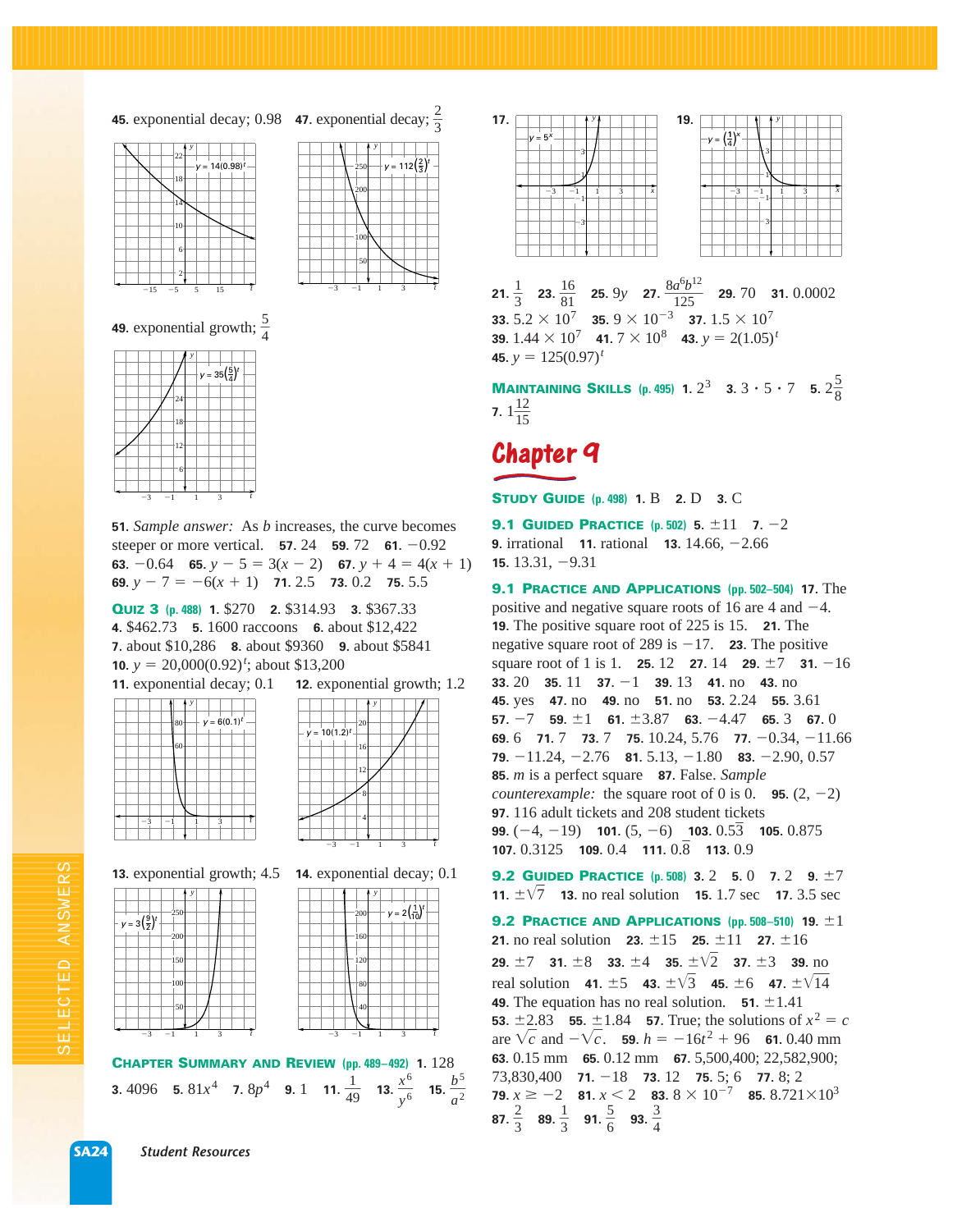**9.3 GUIDED PRACTICE (p. 514) 5.** D **7.** B **9.** 6 **11.**  $2\sqrt{15}$  **13.**  $\frac{\sqrt{15}}{4}$  **15.**  $\frac{\sqrt{10}}{5}$ 4

#### **9.3 PRACTICE AND APPLICATIONS (pp. 514–517)**

**17.** no; radical in the denominator **19.** yes **21.**  $2\sqrt{11}$ **23.**  $3\sqrt{2}$  **25.**  $3\sqrt{3}$  **27.**  $10\sqrt{2}$  **29.**  $5\sqrt{5}$  **31.** 12 **33.**  $\frac{1}{2}$ 2 - **35.**  $\frac{2}{5}$  $\frac{2}{5}$  **37.**  $\frac{6}{5}$  $\frac{6}{5}$  **39.**  $\frac{\sqrt{11}}{9}$  **41.**  $\frac{3}{4}$  $\frac{\sqrt{11}}{9}$  **41.**  $\frac{3}{4}$  **43.**  $\frac{\sqrt{5}}{9}$ **45.**  $\sqrt{20} = \sqrt{4 \cdot 5} = 2\sqrt{5}$  **47.**  $\frac{\sqrt{5}}{5}$  **49.**  $\frac{\sqrt{2}}{2}$  **51.**  $\frac{\sqrt{3}}{3}$ **53.**  $\frac{\sqrt{10}}{5}$  **55.**  $\frac{\sqrt{11}}{11}$  **57.**  $\frac{5\sqrt{3}}{3}$  **59.** 20 **61.**  $-6\sqrt{3}$ **63.** -12 **65.** -1 **67.**  $3\sqrt{6}$  **69.**  $-3\sqrt{10}$  **71.**  $\frac{\sqrt{15}}{5}$ 5 5 5 9

**73.**  $2\sqrt{5}$  **75.**  $70\sqrt{2}$  m/sec **77.** No; ratio of speeds is the square root of the ratio of depths. **79.** 98

**81.** Multiplication; square



|      | 6                     | $\mathbf{\dot{y}}$<br>$2x + y = 6$      |
|------|-----------------------|-----------------------------------------|
|      | $\overline{c}$        |                                         |
|      |                       |                                         |
| $-6$ | $^{-2}$ <sub>-2</sub> | $\overline{c}$<br>$\boldsymbol{x}$<br>б |
|      | 6                     |                                         |

**97.**  $81x^4$  **99.** 144 **101.**  $64x^2y^2$  **103.**  $-a^3b^3c^3$ **105.** domain: all real numbers; range: all negative real numbers **107.**  $\frac{1}{4}$  $\frac{1}{4}$  **109.**  $\frac{3}{8}$  $\frac{3}{8}$  **111.**  $\frac{1}{18}$  $\frac{2}{89}$  **113.**  $\frac{1}{1}$ 1  $\overline{0}$ **QUIZ 1** (p. 517) **1.** 9 **2.**  $-5$  **3.** 4 **4.**  $-2$  **5.**  $\pm 1$  **6.** 10 **7.**  $\pm 7$  **8.** 11 **9.**  $\pm 8$  **10.**  $\pm \sqrt{63}$  or  $\pm 3\sqrt{7}$  **11.**  $\pm \sqrt{6}$ **12.** no real solution **13.**  $\pm 4$  **14.**  $\pm 5$  **15.**  $3\sqrt{2}$ **16.**  $2\sqrt{15}$  **17.**  $\sqrt{3}$  **18.** -9 **19.**  $4\sqrt{30}$  **20.**  $\frac{2\sqrt{3}}{3}$ **21.**  $\frac{\sqrt{5}}{2}$  **22.**  $\frac{1}{2}$  $rac{\sqrt{5}}{3}$  **22.**  $rac{1}{2}$  **23.**  $rac{\sqrt{5}}{4}$  **24.**  $2\sqrt{2}$  **25.**  $rac{\sqrt{6}}{3}$  **26.**  $rac{6\sqrt{5}}{5}$ 3 3

**9.4 GUIDED PRACTICE (p. 523) 3.** up **5.** down **7.** up **9.** axis of symmetry: **11.** axis of symmetry:









(0, 0)

| $\lambda$ - | - 1 |   |   |               |                  |
|-------------|-----|---|---|---------------|------------------|
|             |     |   | y |               |                  |
|             |     | 6 |   |               |                  |
|             |     |   |   | (1, 5)        |                  |
|             |     |   |   |               |                  |
|             |     |   |   |               |                  |
|             |     |   |   |               |                  |
| $-3$        |     |   |   | $\frac{1}{3}$ | $\boldsymbol{x}$ |
|             |     |   |   |               |                  |
|             |     |   |   |               |                  |
|             |     |   |   |               |                  |
|             |     |   |   |               |                  |

#### **9.4 PRACTICE AND APPLICATIONS (pp. 523–525) 15.** up

**17.** down **19.** down **21.** down **23.** down **25.**

 $x \mid -2 \mid -1 \mid 0 \mid 1 \mid 2 \mid 3$ *y* | 24 | 6 | 0 | 6 | 24 | 54

> $\frac{5}{2}$ 2 -

> > $\frac{2}{5}$ 2  $\frac{5}{1}$

 $\frac{3}{2}$  3 4 5

 $-12$   $-8$  0

| 27.<br>25<br>2 | $\mathcal{X}$ | $\Omega$       |    |  |
|----------------|---------------|----------------|----|--|
|                |               | $\overline{0}$ | 12 |  |

**29.**  $\frac{1}{\left(-\frac{1}{6}\right)}$  $\frac{1}{6}$ , 3 $\frac{5}{6}$  $\frac{5}{6}$  $x \mid -2 \mid -1$  6 -1  $-1$  0 1 2  $y \mid 24 \mid 8$  $rac{5}{5}$ 6 -4 | 12 | 32









 $-3$  | | |  $1$  |  $3$  |  $x$ 1  $+1$ 3 7 *y*  $(\frac{1}{2}, 8)$ 

*Selected Answers* **SA25**

 $y = -4x^2 + 4x + 7$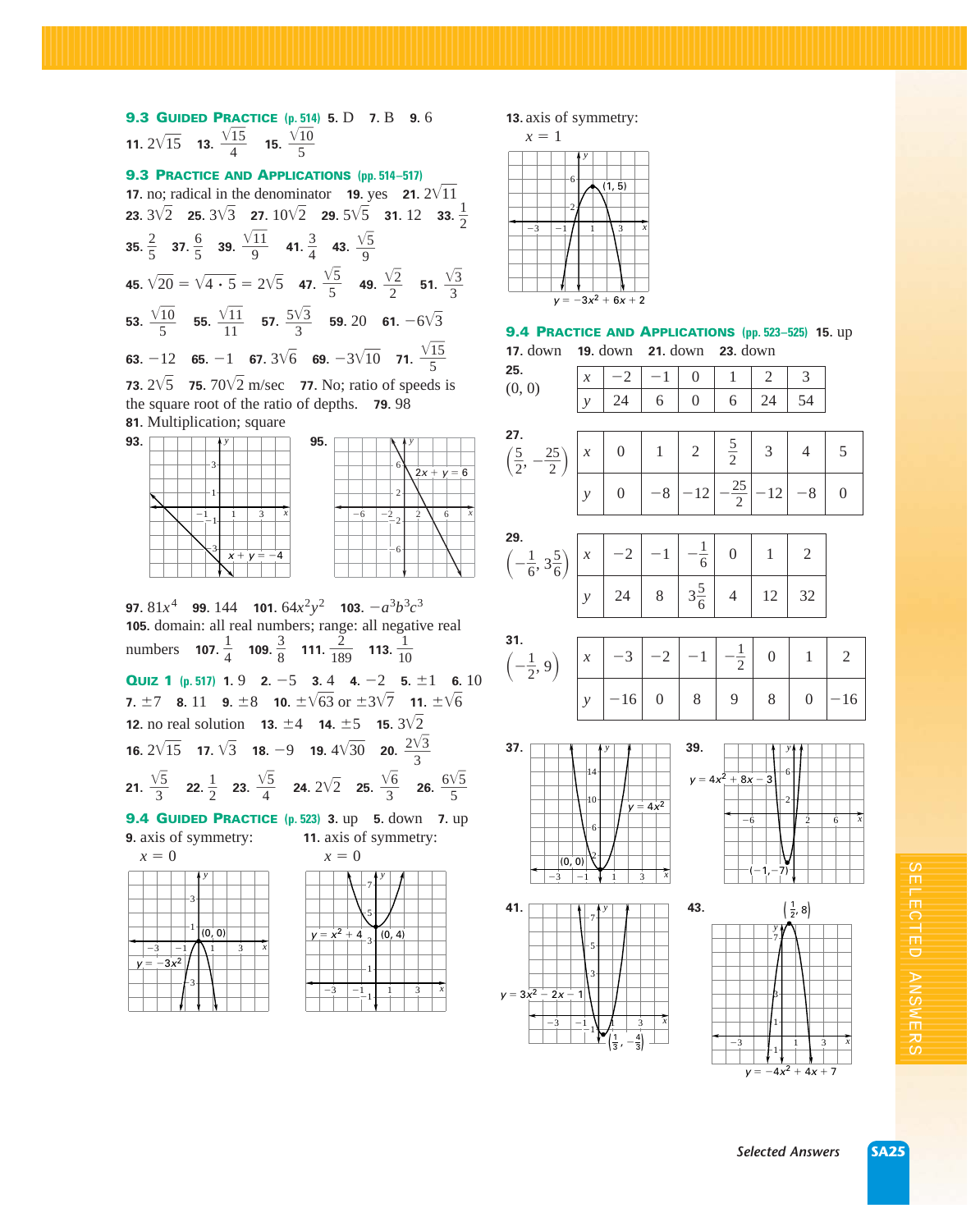**45.**  $\left(\frac{1}{3}\right)$ 3 5  $\frac{5}{2}, \frac{60}{6}$ 6  $\boldsymbol{0}$ 4  $\left(\frac{10}{4}\right)$ ; this point represents the highest point on the path of the basketball. At  $\frac{1}{2}$ 3 5  $\frac{3}{2} \approx 0.47$  sec the ball reaches its high point of  $\frac{60}{6}$ 6 0 4  $\frac{99}{4} \approx 9.52$  ft. **47.** 10 ft





**59.**  $(-5)^9$  **61.**  $x^8$  **63.**  $m^8$  **65.**  $2^5$  **67.**  $\frac{2}{1}$ 4  $\frac{1}{5}, \frac{1}{3}$  $\frac{1}{3}, \frac{2}{5}$ 5 - 69.  $\frac{3}{4}$  $\frac{3}{4}, \frac{7}{8}$  $\frac{7}{8}$ ,  $\frac{3}{1}$ 9  $\overline{0}$ 

**9.5 GUIDED PRACTICE** (p. 529) **3.** B **5.** A **7.**  $\pm 1$ **9.**  $\pm 4$  **11.** 2, 5

#### **9.5 PRACTICE AND APPLICATIONS (pp. 529–531)**

**13.**  $x^2 - 6x + 6 = 0$  **15.**  $3x^2 - x - 5 = 0$ **17.**  $6x^2 - 12x = 0$  **19.**  $-3$ , 1 **23.**  $-3$ , 1 **25.**  $-3$ , 1 **27.**  $-1$ , 5 **29.**  $-5$ , 1 **31.**  $-3$ , 2 **33.**  $-1$ , 2 **35.**  $\pm 5$ **37.**  $\pm$  5 **39.**  $\pm$  4 **41.**  $\pm$  9 **43.**  $\pm$  2 **45.**  $\pm$  3 **47.**  $-4$ , 1 **49.** 4, 8 **51.** 10 sec **55.** pasta: \$5.95; salad: \$1.95 **57.** (3, 2), one solution **59.**  $\left(-\frac{7}{2}\right)$  $(\frac{7}{2}, 6)$ ; one solution **61.** no solution **63.** 4 **65.** 0 **67.** 2 **69.**  $-9$  **71.**  $2\sqrt{6}$ **73.**  $10\sqrt{2}$  **75.**  $\sqrt{3}$  **77.**  $\frac{20\sqrt{3}}{3}$  **79.** > **81.** > **83.** < **85.** < **9.5 TECHNOLOGY** (p. 532) **1.**  $-1$ , 2 **3.**  $-0.77$ , 2.27 **5.** 2 **9.6 GUIDED PRACTICE** (p. 536) **5.**  $2x^2 - 16x + 32 = 0$ ; 3

 $a = 2, b = -16, c = 32$  **7.**  $-7, 1$  **9.**  $-6$ **11.**  $\frac{-1 \pm \sqrt{13}}{6}$  **13.**  $2x^2 + x - 6 = 0$ ;  $-2, \frac{3}{2}$  $\frac{-1 \pm \sqrt{13}}{6}$  13.  $2x^2 + x - 6 = 0$ ; -2,  $\frac{3}{2}$ **15.**  $x^2 - x - 2 = 0$ ;  $-1$ , 2 **17.**  $x^2 - 4x + 3 = 0$ ; 1, 3 6

#### **9.6 PRACTICE AND APPLICATIONS (pp. 536–539)**

**19.**  $3x^2 - 3x - 6 = 0$ ;  $a = 3$ ,  $b = -3$ ,  $c = -6$ **21.**  $x^2 - 5x + 6 = 0$ ;  $a = 1$ ,  $b = -5$ ,  $c = 6$ **23.**  $3x^2 - 24x + 45 = 0$ ;  $a = 3$ ,  $b = -24$ ,  $c = 45$ **25.**  $k^2 - \frac{1}{4}$  $\frac{1}{4} = 0$ ;  $a = 1$ ,  $b = 0$ ,  $c = -\frac{1}{4}$ 4 - **27.**  $\frac{2}{2}$  $\frac{2}{3}x^2 + 2x - \frac{1}{3}$  $\frac{1}{3} = 0$ ;  $a = \frac{2}{3}$  $\frac{2}{3}$ , *b* = 2, *c* =  $-\frac{1}{3}$  $\frac{1}{3}$  **29.** 9 **31.** 1 **33.** 169 **35.** 148 **37.** 21 **39.** 39 **41.**  $-1$ ,  $-10$ **43.**  $-\frac{4}{2}$  $\frac{4}{3}$ , 2 **45.** -1.30, -0.26 **47.** -1.87, 13.87 **49.**  $2x^2 - 4x - 30 = 0$ ;  $-3$ , 5 **51.**  $x^2 + 6x - 5 = 0$ ;  $-3 \pm \sqrt{14}$  **53.**  $2x^2 - 5x - 7 = 0$ ;  $-1, \frac{7}{2}$ 2 - **55.**  $x^2 - 2x - 3 = 0$ ;  $-1$ , 3 **57.**  $2x^2 - 2x - 12 = 0$ ;  $-2$ , 3 **59.**  $-2$ ,  $-3$  **61.**  $-2$ ,  $-8$  **63.**  $-1$ , 4 **65.**  $-3$ , 1 **67.** 2.30 sec **69.** 2.21 sec **71.** 0.92 sec **73.** 0.4 sec **75.** 1.4 sec **77.** 5.7 sec **79.** about 5.04 sec **81.** A

**83.** D **85.** 27 **91.**





0 8 16 24 32

 $96. > 97. < 99. < 101.$ 

**QUIZ 2 (p. 539) 1.** up **2.** up **3.** down **4.** up **5.** down **6.** down





**10.**  $-2$ , 5 **11.** 6 **12.**  $-1$ ,  $-3$  **13.**  $-3$  **14.**  $-6$ ,  $-\frac{1}{2}$ 2 - **15.**  $-2$ , 8 **16.**  $\frac{3}{2}$  $\frac{3}{2}$ , 2 **17.** 1.17, -2.84 **18.** 1.55, -0.22

**9.7 GUIDED PRACTICE (p. 543) 5.** one solution **7.** B **9.** A **11.** 2

**9.7 PRACTICE AND APPLICATIONS (pp. 543–545) 13.** 49 **15.**  $-40$  **17.** 0 **19.**  $-111$  **21.**  $-40$ **23.** no solution **25.** two solutions **27.** no solution **29.** two solutions **31.** two solutions **33.** one solution **35.** 60 **37.** It crosses the *x*-axis at two distinct points. **39.** 0 **41.** 0 **43.** 1 **47.** domain:  $0 \le t \le 5$ ; range:  $9.29 \le P \le 161.49$  **49.** about 8.5 years **53.**  $1 \leq x \leq 4$  $-4$   $-2$   $-2$   $-3$   $-3$   $-4$   $-5$   $-3$   $-3$   $-3$   $-1$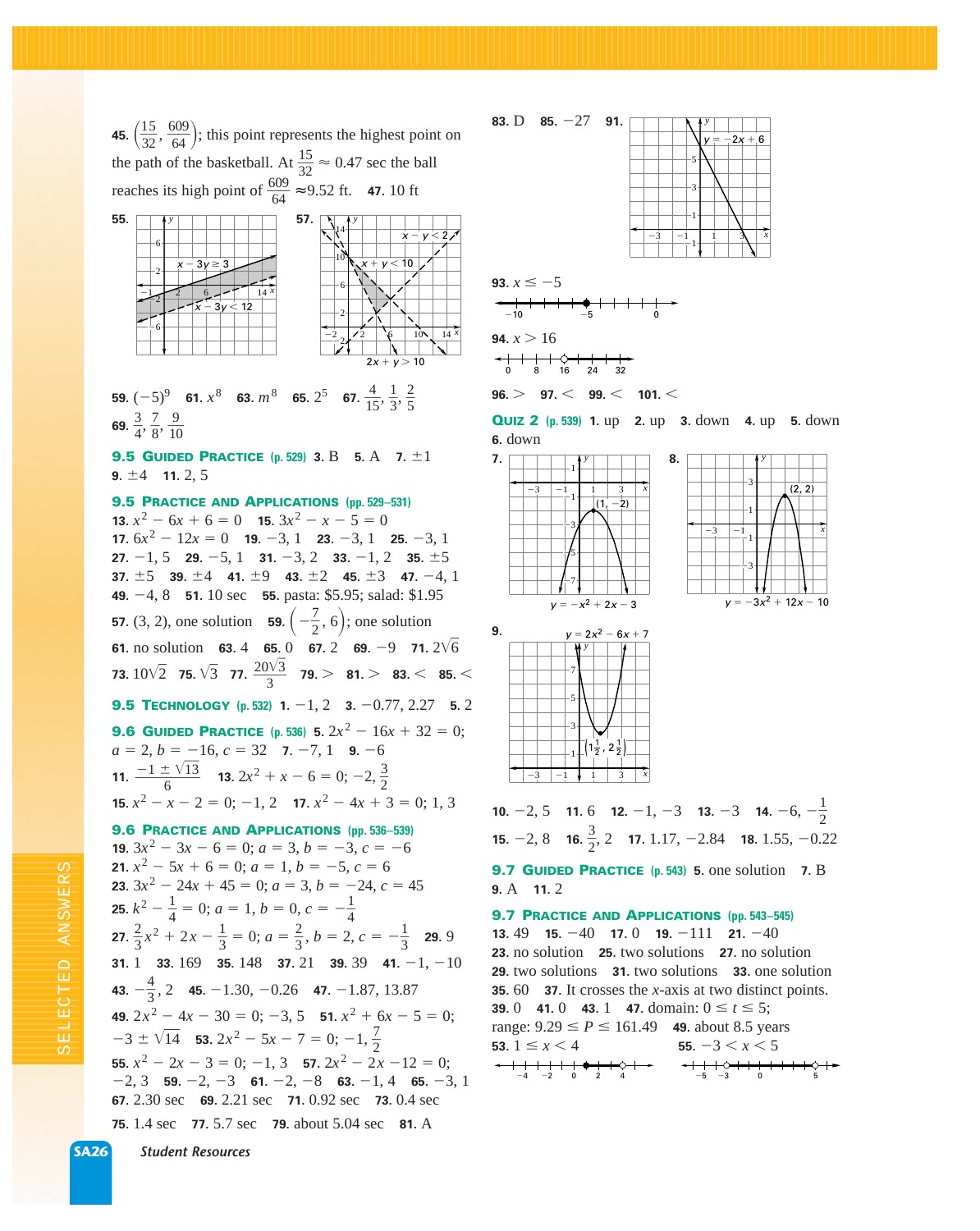

#### **59.** 0.06 **61.** 0.01 **63.** 0.0018

### **9.8 GUIDED PRACTICE (p. 550) 3.** inside **5.** outside

**7.** (0, 0), yes;  $(1, -2)$ , no







### **9.8 PRACTICE AND APPLICATIONS (pp. 550–552) 15.** yes **17.** no **19.** no **21.** outside **23.** inside **25.** sometimes

**27.** sometimes





| $y > -x^2 - 3x - 2$ |  |
|---------------------|--|
|                     |  |

 $-3$   $-1$   $1$   $3$   $x$ 1

*y*

 $-3$ 





*y*

**QUIZ 3 (p. 552) 1.** two solutions **2.** one solution **3.** no solution **4.** No. *Sample answer:* the vertical motion model is  $h(t) = -16t^2 + 50t + 5$ . If you let  $h(t) = 45$ and solve for *t*, you have the quadratic equation  $-16t^2 + 50t - 40 = 0$ . The discriminant has a value of  $2500 - 2560 = -60$ , so there are no solutions.





*y*



**12.**  $y > x^2 + 2x + 1$  **13.** 







*Selected Answers* **SA27**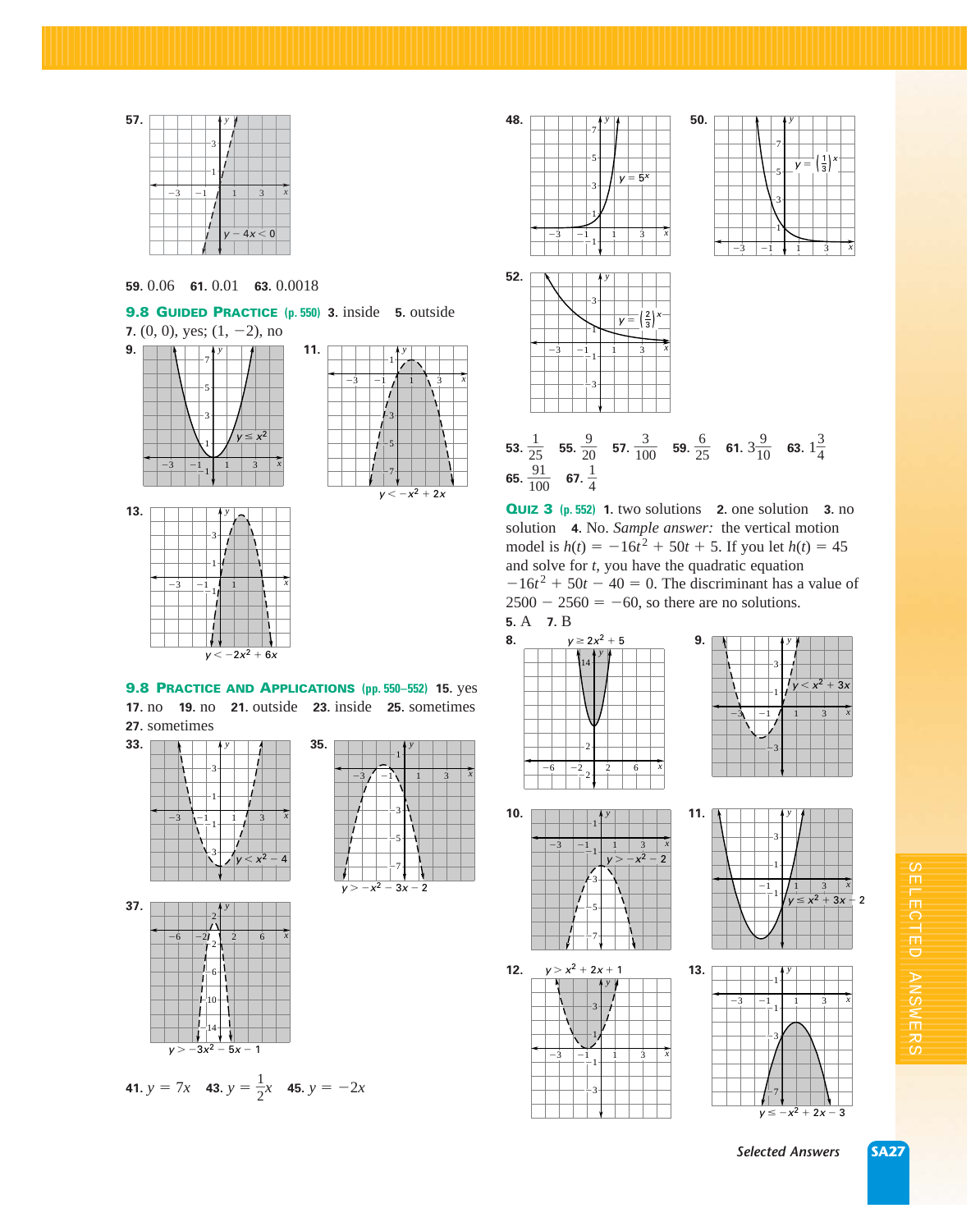

**17.** 5, 1 **19.** 1,  $\frac{1}{2}$  $\frac{1}{3}$  **21.**  $\frac{1}{2}$  $\frac{1}{2}, \frac{3}{5}$  $\frac{3}{5}$  **23.** two solutions **25.** 2 **27.** 1



**MAINTAINING SKILLS** (p. 559) **1.**  $16x - 96$  **3.**  $5m - 65$ **5.**  $30a + 80$  **7.**  $21m + 6n$  **9.**  $2x + 10$ 

#### **CHAPTERS 1–9 CUMULATIVE PRACTICE (p. 560–561)**

**1.** No. Each input value can only have one output value. 5 has two. **3.**  $3x - 6$  **5.**  $9 + 2h$  **7.**  $1.25x = 60$ ; 48 pretzels **9.** 360 **11.** 400% **13.**  $-3$ ;  $\frac{1}{2}$  $\frac{1}{2}$  **15.**  $\frac{1}{3}$ 5  $\frac{4}{5}$ ; 14 **17.**  $-2$ ;  $-28$  **19.** Yes; slope of both lines is 4. **21.**  $y = -x + 10$  **23.**  $y = -2x - 2$  **25.**  $y = -\frac{1}{2}$  $\frac{1}{2}x + \frac{9}{2}$ 2 - **27.**  $3x - 5y = -6$  **29.**  $-2x + 7y = 15$  **31.**  $x + 4y = 24$ **33.**  $m \le -9$  **35.**  $t \le -8$  **37.**  $y \ge 14$  **39.**  $y > -4$ **41.**  $k \ge 7$  **43.** (2, 6) **45.**  $(-5, -4)$  **47.**  $\left(1, -\frac{1}{2}\right)$  $\frac{1}{2}$ **49.**  $\sqrt{y}$  **1. 51. 53.**  $x^9$  **55.**  $64t^2$  **57.** 243 **59.**  $\frac{1}{1}$ 1  $\frac{1}{6}$  **61.**  $\frac{x^4}{4}$ 4  $\frac{y^8}{4}$  **63.**  $\frac{9y^8}{4}$ *y*  $\frac{x^3}{x^3}$ **65.**  $1.5 \times 10^3$  **67.**  $6 \times 10^{10}$  **69.**  $8 \times 10^0$  **71.**  $2\sqrt{10}$ **73.**  $6\sqrt{2}$  **75.**  $\frac{\sqrt{21}}{2}$  **77.**  $3\sqrt{2}$  **79.**  $\frac{\sqrt{10}}{10}$  **81.**  $\frac{\sqrt{6}}{3}$ 2 1  $-1$  $-3$  $\pm 5$ 3 *y*  $-1$   $\frac{1}{3}$   $\frac{1}{5}$   $\frac{1}{7}$   $\frac{1}{x}$  $-1$  1 3 5 7 *x* 1  $-1$ 3 5 7 *y*



**87.** No. Discriminant for  $-16t^2 + 100t - 180 = 0$  is  $-1520$ , so there is no real solution.

### **Chapter 10**

#### **STUDY GUIDE (p. 566) 1.** B **2.** C **3.** D

**10.1 GUIDED PRACTICE (p. 571) 3.** linear binomial **5.** quadratic binomial **7.** cubic trinomial **9.**  $-3x^2$ and  $-5x$  are not like terms;  $9x^3 - 3x^2 - 5x - 2$ **11.**  $3x - 16$  **13.**  $4x^2 - 7x - 2$ 

#### **10.1 PRACTICE AND APPLICATIONS (pp. 571–573)**

**15.** always **17.** sometimes **19.** always **21.** 4 **23.** 4 **25.** 20 $m^3$ ; cubic monomial **27.** -16; constant monomial **29.**  $11y^3 - 14$ ; cubic binomial **31.**  $7b^3 - 4b^2$ ; cubic binomial **33.**  $-6x^3 + 4x^2 - 6$ **35.**  $-7m^2 + 7m - 3$  **37.**  $-6$  **39.**  $3x^2 - 5$ **41.**  $z^3 + 1$  **43.**  $-n^3 + 3n^2 + 3n - 5$ **45.**  $25x^3 + 8x + 2$  **47.**  $x^2 + 2x + 2$  **49.**  $-3x^2 + 6$ **51.**  $1.5x^2 + 60x$  **53.**  $A = 1.381t^2 + 3.494t + 235.325$ **59.**  $5x - 2$  **61.**  $-15x + 9$  **63.**  $-7x - 55$  **65.** 32 **67.** 256 **69.** 256 **71.** 1.295 **73.** 4 **75.**  $1\frac{5}{8}$ 8 - **77.**  $3\frac{1}{1}$ 7  $\frac{7}{0}$  **79.**  $12\frac{1}{2}$ 2 9  $\frac{2}{8}$  **81.**  $3\frac{1}{1}$ 3  $\frac{3}{4}$  **83.** 15 $\frac{3}{7}$ 7 1  $\overline{2}$ 

**10.2 GUIDED PRACTICE** (p. 578) **3.**  $(x + 3)$ ,  $(x + 3)$ **5.** 3 **7.** 20 **9.**  $-8x^2 - 14x$  **11.**  $-12x^4 - 8x^3 + 24x^2$ **13.**  $y^2 + 6y - 16$  **15.**  $w^2 + 2w - 15$ **17.**  $8x^2 - 29x - 12$  **19.**  $x^2 + x - 56$ 

#### **10.2 PRACTICE AND APPLICATIONS (pp. 578–580)**

**21.**  $-8x^2 + 20x$  **23.**  $2x^3 - 16x^2 + 2x$ **25.**  $12w^5 - 8w^4 - 4w^3$  **27.**  $t^2 + 13t + 40$ **29.**  $d^2 - 2d - 15$  **31.**  $2y^2 + 5y + 2$  **33.**  $3s^2 + 5s - 2$ **35.**  $8y^2 - 18y + 7$  **37.**  $y^2 - 3y - 40$ **39.**  $2w^2 + 5w - 25$  **41.**  $2x^2 - 3x - 135$ **43.**  $6z^2 + 25z + 14$  **45.**  $10t^2 + 9t - 9$ **47.**  $63w^2 - 143w + 60$  **49.**  $d^3 - 7d^2 + 4d + 30$ **51.**  $6x^3 + x^2 - 8x + 6$  **53.**  $a^3 + 4a^2 - 19a + 14$ **55.**  $4y^3 + 45y^2 - 38y - 24$  **57.**  $21x^2 + 100x + 100$ **59.**  $R = -3.15t^2 - 6.21t + 989.12$ , in millions of dollars **61.**  $2x^2 + 7x + 3$  **65.**  $49x^2$  **67.**  $\frac{2}{2}$ 4  $\frac{1}{5}y^2$  **69.** 9<sup>8</sup> **71.**  $b^7$ **73.**  $432t^4$  **75.**  $-108x^3y^5$  **77.** two solutions **79.** two solutions **81.** one solution **83.** two solutions **85.** two solutions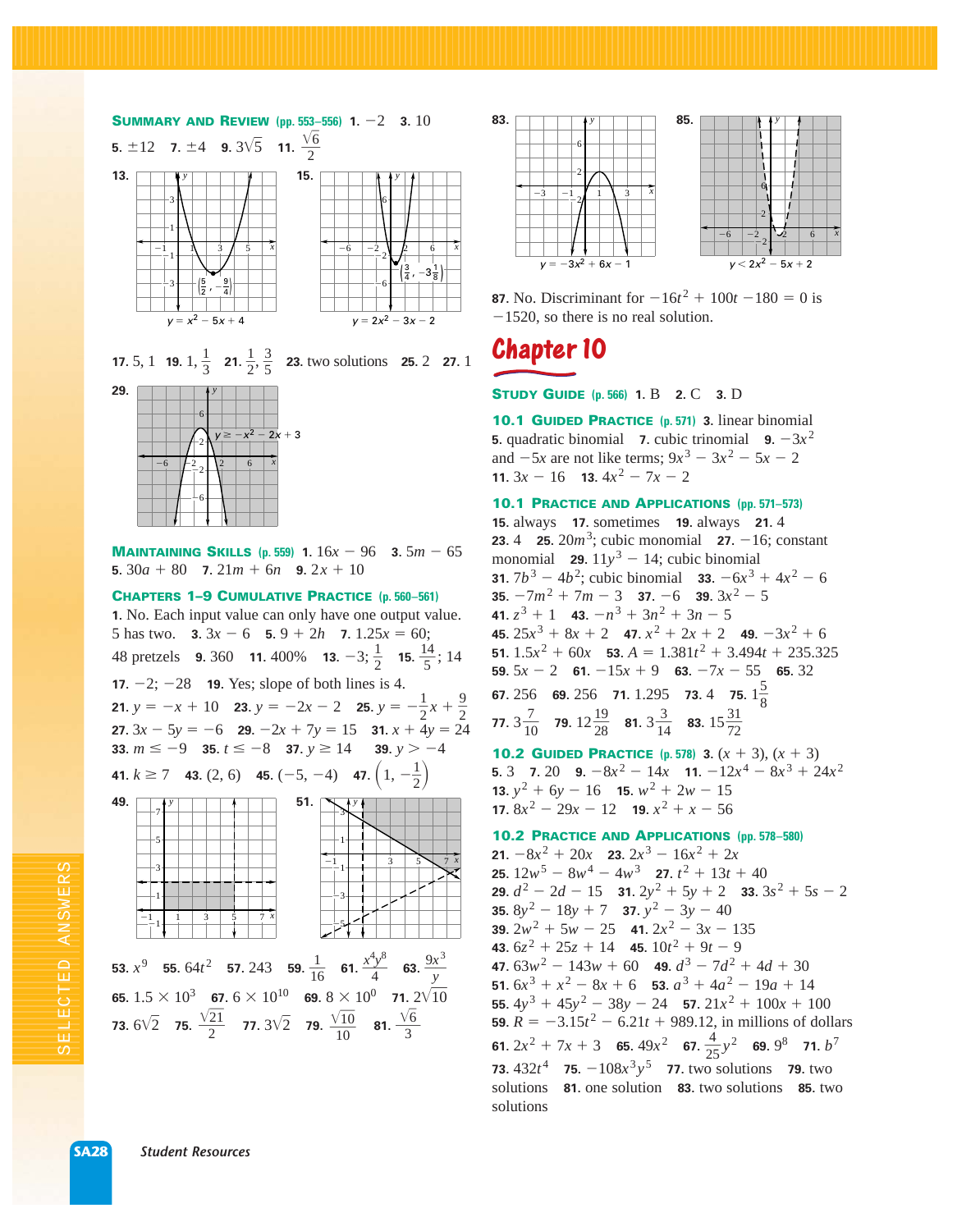

89. 0.03 91. 2 93.  $\frac{27}{8}$  95.  $\frac{87}{92}$  97. 2

**10.3 GUIDED PRACTICE** (p. 585) **3.**  $x^2 - 12x + 36$ **5.**  $p^2 + 12p + 36$  **7.**  $t^2 - 36$  **9.** F;  $9x^2 + 24x + 16$  $11. T$ 

10.3 PRACTICE AND APPLICATIONS (pp. 585-587) 13. yes

**15.** no **17.** yes **19.** yes **21.** yes **23.**  $x^2 - 25$ **25.**  $4m^2 - 4$  **27.**  $9 - 4x^2$  **29.**  $x^2 + 10x + 25$ **31.**  $9x^2 + 6x + 1$  **33.**  $16b^2 - 24b + 9$  **35.**  $x^2 - 16$ **37.**  $9x^2 - 6x + 1$  **39.**  $4y^2 - 25$  **41.**  $a^2 - 4b^2$ 43.  $9x^2 - 16y^2$  45.  $81 - 16t^2$  47. false;  $a^{2} + 4ab + 4b^{2}$  49. true 51.  $(x + 3)^{2} = x^{2} + 6x + 9$ ; square of a binomial 53.  $(2x + 4)^2 = 4x^2 + 16x + 16$ ; square of a binomial **55.**  $9x^2 - 24x + 16$  in.<sup>2</sup> 57. 25% normal feathers; 50% mildly frizzled;

25% extremely frizzled 61. x 63.  $\frac{15x^2}{x}$ 



67.  $\frac{1}{4}$  69.  $\frac{4}{9}$  71.  $\frac{1}{27}$  73.  $\frac{27}{64}$ 

QUIZ 1 (p. 587) 1. 2 2. 0 3. 3 4. 5 5.  $3x^2 + 5x + 9$ 6.  $-6x^3 - 14x^2 + 2x - 2$  7.  $3t^2 - 13t + 14$ **8.**  $6x^3 + 3x^2 + 4x + 3$  **9.**  $x^2 + 7x - 8$ **10.**  $y^2$  + 11y + 18 **11.**  $-12x^5$  + 11x<sup>4</sup> - 3x<sup>2</sup> **12.**  $4x^2 - 49y^2$  **13.**  $16n^2 - 49$  **14.**  $2x^3 - 3x^2 - 6x + 8$ **15.**  $x^2 - 36$  **16.**  $16x^2 - 9$  **17.**  $25 - 9b^2$ **18.**  $4x^2 - 49y^2$  **19.**  $9x^2 + 36x + 36$ **20.**  $64x^2 + 96x + 36$ 

**10.4 GUIDED PRACTICE** (p. 591) **3.** No; 2 and  $-5$  are solutions, 3 is not. 5. no 7. yes  $9. -1, -3$  11. 7



#### 10.4 PRACTICE AND APPLICATIONS (pp. 591-593)

15.  $-8$ , 6 17.  $-3$  19.  $-7$  21.  $-2$ ,  $-3$  23. 17 **25.**  $-9$  **27.** 20,  $-15$  **29.**  $-1$ ,  $-2$ , 4 **31.**  $-5$ , 6 **33.**  $-8$ ,  $-9$ , 12 **35.** 8,  $-2$  $\overline{2}$ ,

vertex:  $(-4, -1)$ 



|  | $(-5, 0)$ |  |   | $-3,0)^{1}$ |                  |
|--|-----------|--|---|-------------|------------------|
|  |           |  | з |             | $\boldsymbol{x}$ |
|  |           |  |   |             |                  |

|           |       |          |   | y |   |
|-----------|-------|----------|---|---|---|
|           |       |          |   |   |   |
|           |       |          | 6 |   |   |
|           |       |          |   |   |   |
|           |       |          |   |   |   |
|           |       |          |   |   |   |
|           |       |          |   |   |   |
| $(-4, 0)$ |       | $-3, 0)$ |   |   |   |
| 6         |       |          |   |   | x |
|           | $-35$ | በ 25)    |   |   |   |

47.  $(0, -14)$  49. 630 ft 51. 200 m 55. 0.04443 57. 1,250,000 59. 9,960,000 61. 81,700,000 **63.**  $x^2$  – 64 **65.**  $6x^2$  + 19x – 7 **67.**  $24x^2$  – x – 3 **69.**  $x^2 + 20x + 100$  **71.** exponential decay;  $y = P(0.84)^t$  where  $P =$  the average price of the computer in 1996, and *t* is the number of years since 1996. **73**. exponential decay;  $y = N(0.97)^t$  where N is the number of members in 1996 and  $t$  is the number of years since 1996. **75.** 1, 2, 3, 4, 6, 12 **77.** 1, 2, 3, 6, 9, 18 79. 1, 3, 17, 51 81. 1, 2, 3, 4, 6, 9, 12, 18, 36 83. 1, 2, 4, 8, 16, 32, 64 85. 1, 2, 3, 4, 6, 7, 12, 14, 21, 28, 42, 84

**10.5 GUIDED PRACTICE** (p. 599) 3. A 5. C 7. 5,  $-1$ 9. always 11. never

#### 10.5 PRACTICE AND APPLICATIONS (pp. 599-601)

**15.**  $(z + 1)(z + 5)$  **17.**  $(b + 8)(b - 3)$  **19.**  $(r + 4)(r + 4)$ **21.**  $(m - 10)(m + 3)$  **23.**  $(b + 8)(b - 5)$  **25.** 2, -7 27.  $-1$ ,  $-15$  29. 6,  $-9$  31. 4, 11 33. 5,  $-13$ **35.** 8,  $-7$  **37.**  $-4$ ,  $-8$  **39.** 2, 15 **41.** 3,  $-6$ 43. base: 8 ft, height: 5 ft 45. 305 m by 550 m 51. 15 **53.** 1 **55.** 18 **57.**  $y^2 + 5y - 36$  **59.**  $-3w^2 + 3w + 60$ 61.  $20t^2 - 62t + 30$  63.  $-2$ ,  $-3$  65. 6, 9 67. 1,  $-\frac{1}{2}$ 69.  $-4$ , 3,  $\frac{1}{2}$  71. 11.056 73. 11.86 75. 20.9204 77.114.8106

**SA29**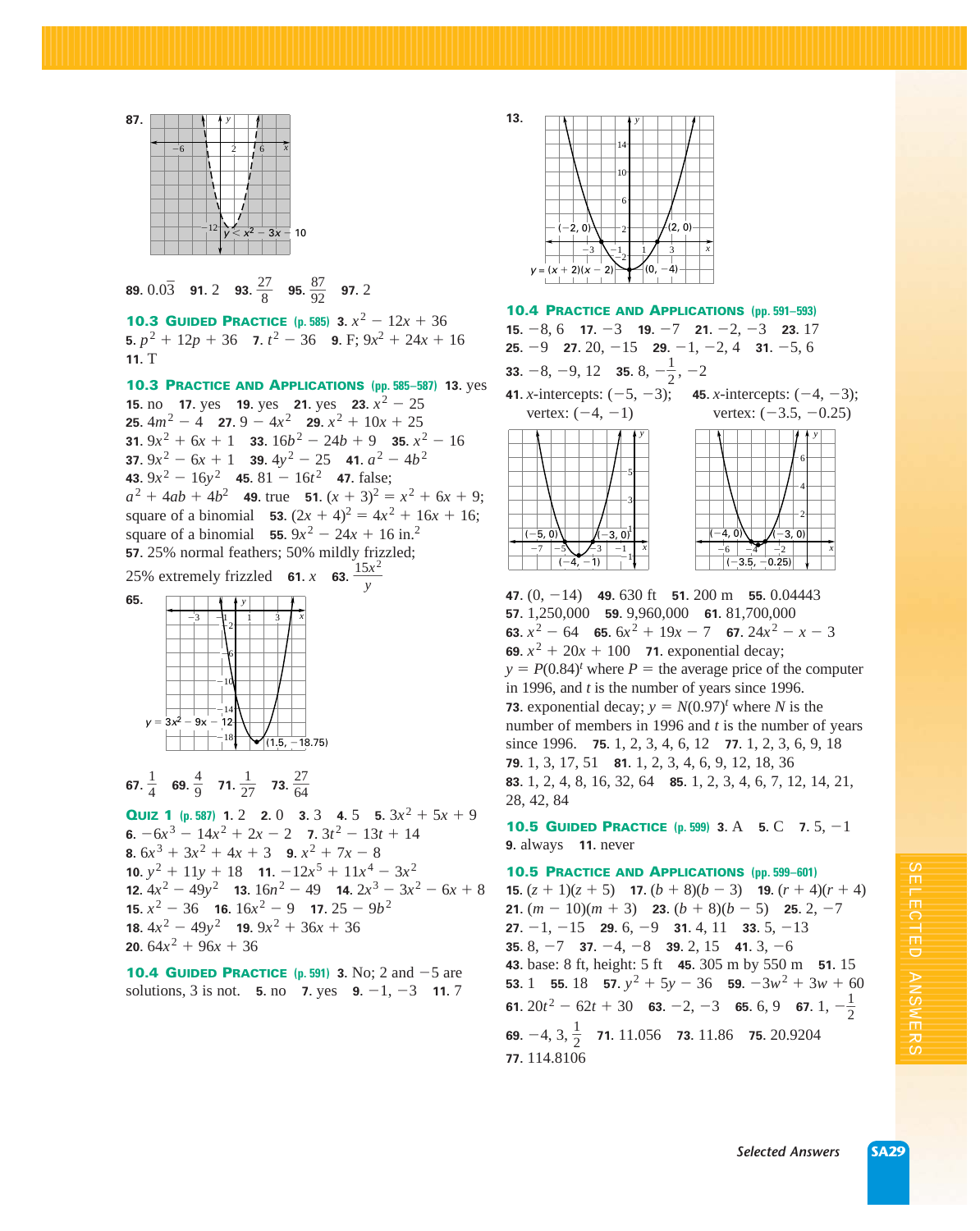**10.6 GUIDED PRACTICE** (p. 606) **3.**  $-6$  **5.**  $10x^2$  **7.** D **9.** C **11.**  $(2x + 1)(x - 2)$  **13.**  $(3x - 4)(4x - 1)$ **15.**  $(3x - 4)(x + 2)$  **17.**  $\frac{1}{2}$  $\frac{1}{2}$ , -8

#### **10.6 PRACTICE AND APPLICATIONS (pp. 606–608)**

**23.**  $(3t + 1)(t + 5)$  **25.**  $(2a + 1)(3a + 1)$ 

**27.**  $(6b + 1)(b - 2)$  **29.**  $3(x + 1)(2x - 5)$ **31.**  $(2z - 1)(z + 10)$  **33.**  $(4x + 7)(x + 5)$ **35.**  $(3c - 4)(c - 11)$  **37.**  $(2t + 7)(3t - 10)$ **39.**  $(2y - 5)(4y - 3)$  **41.** Incorrectly factored:  $3y^2 - 16y - 35 = (3y + 5)(y - 7)$ ; solutions are  $-\frac{5}{3}$  $\frac{3}{3}$ , 7. **43.**  $\frac{3}{7}$  $\frac{3}{7}$ , 1 **45.**  $\frac{1}{4}$  $\frac{1}{4}$ , 5 **47.**  $\frac{1}{3}$ 5  $\frac{3}{2}$ , -2 **49.**  $\frac{1}{2}$  $\frac{1}{2}$ ,  $\frac{3}{2}$  $\frac{3}{2}$  **51.**  $\frac{5}{2}$  $\frac{5}{2}$ ,  $\frac{7}{4}$ 4 - **53.**  $\frac{3}{7}$  $\frac{3}{7}, -\frac{1}{4}$ **55. a.**  $h = -16t^2 + 8t + 8$  **b.** 1 sec; yes **57.** 2 sec; the other solution of  $\frac{3}{4}$  $\frac{3}{4}$  second is the time it takes for the T-shirt to leave the cannon and go up to a height of 30 feet. You would probably catch the T-shirt as it fell. **61.**  $\left(-\frac{4}{1}\right)$ 1 9  $\frac{9}{2}, -\frac{1}{2}$ 2  $\frac{1}{2}$  **63.** 16*t*<sup>2</sup> – 8*t* + 1 **65.**  $9x^2 + 30x + 25$  **67.** 121 - 132*x* + 36*x*<sup>2</sup> **69.**  $\frac{2}{3}$ 4 3 - **71.**  $\frac{1}{2}$ 5  $\frac{5}{7}$  **73.**  $\frac{1}{3}$ 3 6  $\frac{6}{5}$  **75.**  $\frac{5}{4}$ 4 - **QUIZ 2** (p. 608) **1.**  $-5$  **2.**  $-4$  **3.**  $-\frac{7}{2}$  $\frac{7}{2}$ , 4 **4.** 0,  $\frac{2}{5}$ 5 -

**5.** 5,  $-\frac{1}{2}$  $\frac{1}{2}$  **6.** 0, -4, 7

**7.** *x*-intercepts: 2, -2; **8.** *x*-intercepts:  $-3$ ,  $-5$ ; vertex:  $(0, -4)$  vertex:  $(-4, -1)$ 



|      |  |           |                      |     |                |             |   | $\overline{y}$ |                     |
|------|--|-----------|----------------------|-----|----------------|-------------|---|----------------|---------------------|
|      |  |           |                      |     |                |             |   |                |                     |
|      |  |           |                      |     |                |             |   |                |                     |
|      |  |           |                      |     |                |             |   |                |                     |
|      |  |           |                      |     |                |             |   |                |                     |
|      |  | $(-5, 0)$ |                      |     |                | $-3,0)^{1}$ |   |                |                     |
| $-9$ |  |           |                      |     | $\overline{3}$ |             |   |                | $\boldsymbol{\chi}$ |
|      |  |           | $\overline{(-4)}$    | – f |                |             |   |                |                     |
|      |  |           |                      |     |                |             |   |                |                     |
|      |  |           | $y = (x + 3)(x + 5)$ |     |                |             | 3 |                |                     |
|      |  |           |                      |     |                |             |   |                |                     |
|      |  |           |                      |     |                |             |   |                |                     |

**9.** *x*-intercepts:  $1, -3$ ; vertex:  $(-1, -4)$ 



**10.**  $(y + 4)(y - 1)$  **11.**  $(w + 11)(w + 2)$ **12.**  $(n + 19)(n - 3)$  **13.** cannot be factored **14.**  $(b - 8)(b + 2)$  **15.**  $(r - 7)(r + 4)$ **16.**  $(m - 9)(m + 5)$  **17.**  $(x + 6)(x + 11)$ **18.**  $(r - 43)(r + 2)$  **19.** 1, -6 **20.** -1, -25 **21.** 5, 9

**22.** -9, -2 **23.** 
$$
-\frac{1}{2}
$$
, -5 **24.**  $\frac{1}{3}$ , 1 **25.**  $-\frac{2}{3}$ , 4  
**26.**  $-\frac{3}{2}$  **27.**  $-\frac{7}{3}$ ,  $-\frac{2}{5}$ 

**10.7 GUIDED PRACTICE**  $(p. 613)$  **3.**  $(b + 5)^2$ **5.**  $(w - 8)^2$  **7.**  $6(y - 2)(y + 2)$  **9.**  $(2x - 1)^2$  **11.** -3 **13.** 7 **15.** 3 **17.** 3 sec

#### **10.7 PRACTICE AND APPLICATIONS (pp. 613–615)**

**19.**  $(q - 8)(q + 8)$  **21.**  $(3c - 1)(3c + 1)$ **23.**  $(9 - x)(9 + x)$  **25.**  $(w - 3y)(w + 3y)$  **27.**  $(x + 4)^2$ **29.**  $(b-7)^2$  **31.**  $(3x + 1)^2$  **33.**  $(5n - 2)^2$ **35.**  $4(2w - 5)^2$  **37.**  $(a - 2b)^2$  **39.**  $4(n - 3)(n + 3)$ **41.**  $5(c + 2)^2$  **43.**  $9(3t^2 + 2t + 1)$  **45.**  $3(k - 10)(k - 3)$ **47.**  $4(b-5)^2$  **49.**  $4(2w+5)^2$  **51.**  $-\frac{1}{2}$  $\frac{1}{2}$  **53.** 4 **55.** 6 **57.**  $\frac{7}{4}$  $\frac{7}{4}$  **59.** 5 sec **61.**  $S = 2D^2$ ; about 2.12 in. **63.** 1 sec **65.** 16 ft **69.** solution **71.** not a solution **73.**  $(1, -1)$  **75.**  $(0, 0)$  **77.**  $(2, 2)$  **79.**  $6\sqrt{6}$  **81.**  $10\sqrt{2}$ **83.**  $\frac{2\sqrt{7}}{7}$  **85.** 8 **87.**  $\frac{7 \pm 4\sqrt{7}}{9}$  **89.**  $\frac{9 \pm \sqrt{557}}{14}$ **91.**  $2^2 \cdot 5$  **93.**  $3 \cdot 19$  **95.**  $2^4 \cdot 5$  **97.**  $2^3 \cdot 3 \cdot 5$ **99.**  $3 \cdot 5 \cdot 23$  **101.**  $2^3 \cdot 3 \cdot 5^2$  $(1, -1)$  75. (0, 0) 77. (2, 2) 79. 6  $\sqrt{(2, 2)}$ <br>  $\frac{2\sqrt{7}}{7}$  85. 8 87.  $\frac{7 \pm 4\sqrt{7}}{9}$  89.  $\frac{9 \pm \sqrt{7}}{14}$ 7

**10.8 GUIDED PRACTICE (p. 620) 3.** When factoring out  $-2b$ , the remaining factor is  $(b^2 - 6b + 7)$ ; answer is  $-2b(b-7)(b+1)$ . **5.**  $3x^2(x^2+2)$ **7.**  $(x - 1)(x^2 + x + 1)$  **9.**  $(3x + 1)(9x^2 - 3x + 1)$ **11.**  $2b(b-3)(b+3)$  **13.**  $3t(t+3)^2$  **15.**  $x(x-4)(x+4)$ 

#### **10.8 PRACTICE AND APPLICATIONS (pp. 620–622)**

**17.**  $6v(v^2 - 3)$  **19.**  $3x(1 - 3x)$  **21.**  $4a^2(1 - 2a^3)$ **23.**  $5x(3x^2 - x - 2)$  **25.**  $3d(6d^5 - 2d + 1)$ **27.**  $(a + b)(a + 3)$  **29.**  $(5x + 1)(2x - 3)$ **31.**  $(10x - 7)(x - 1)$  **33.**  $(c - 2)(c^2 + 2c + 4)$ **35.**  $(m - 5)(m^2 + 5m + 25)$  **37.**  $2y(y - 6)(y + 1)$ **39.**  $4t(t-6)(t+6)$  **41.**  $(c^3-12)(c+1)$ **43.**  $3(x + 10)(x^2 - 10x + 100)$  **45.**  $-3$ ,  $-4$  **47.** 9,  $-3$ **49.**  $0, \frac{1}{2}$  $\frac{1}{2}, -\frac{1}{2}$  $\frac{1}{2}$  **51.**  $-\frac{3}{4}$  $\frac{3}{4}$ , 3 **53.**  $\frac{-5 \pm \sqrt{17}}{4}$  **55.**  $\frac{2 \pm 2\sqrt{43}}{12}$ 4

**57.** 3 sec **59.** 
$$
h, l = h - 3, w = h - 9
$$
 **61.**  $h = 12$  in.,  
 $l = 9$  in.,  $w = 3$  in. **65.**  $x < 1$  **67.**  $-3, 3$  **69.** 7,  $-19$ 

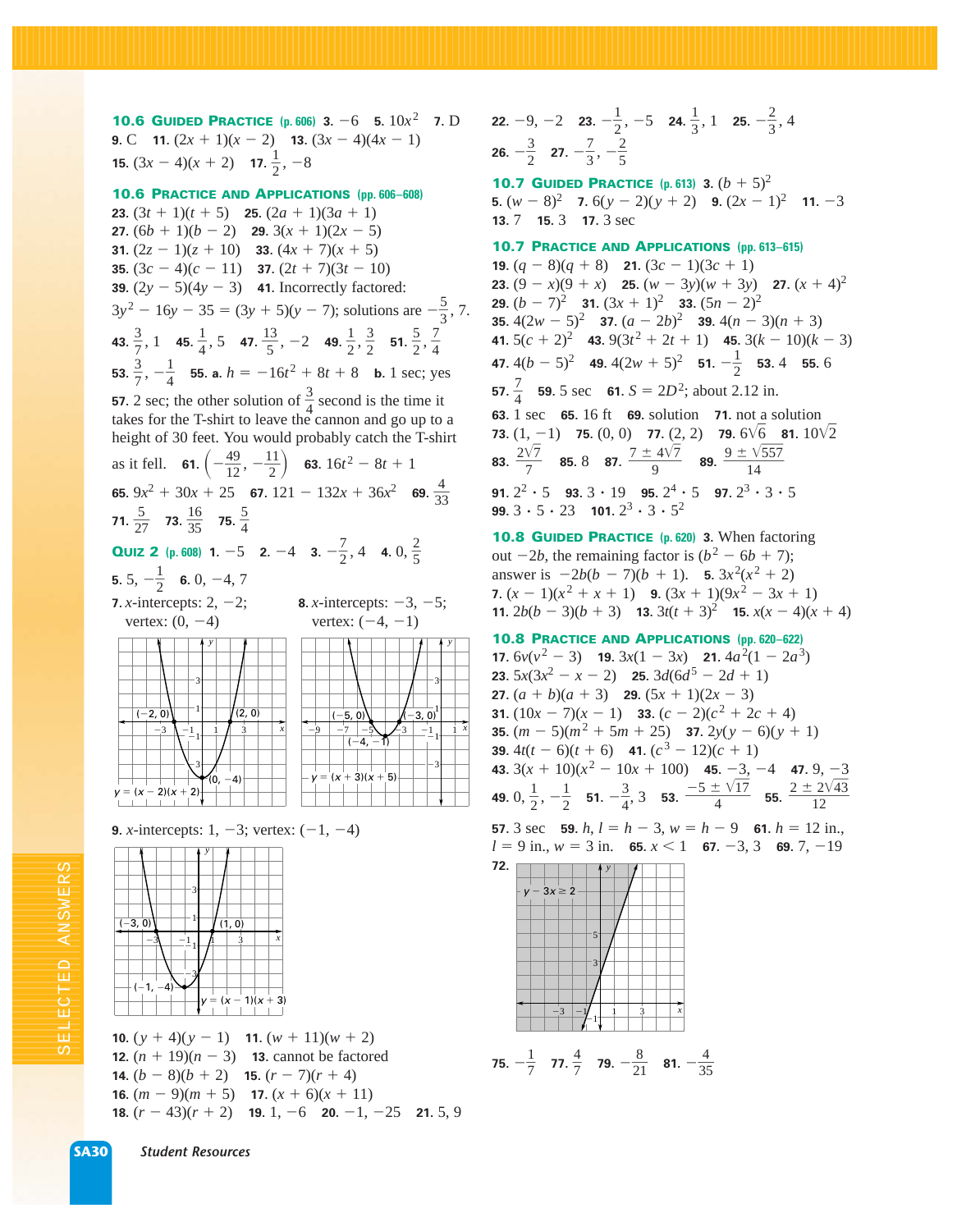**QUIZ 3** (p. 622) **1.**  $(7x - 8)(7x + 8)$ ; difference of squares **2.**  $(11 - 3x)(11 + 3x)$ ; difference of squares **3.**  $(2t + 5)^2$ ; perfect square trinomial **4.**  $2(6-5y)(6+5y)$ ; difference of squares **5.**  $(3y + 7)^2$ ; perfect square trinomial **6.**  $3(n - 6)^2$ ; perfect square trinomial **7.** 4 **8.**  $-4$  **9.** 0, 3,  $-12$ **10.**  $3x^2(x + 4)$  **11.**  $3x(2x + 1)$  **12.**  $9x^3(2x - 1)$ **13.**  $2x(4x^4 + 2x - 1)$  **14.**  $2x(x - 2)(x - 1)$ **15.**  $(x^2 + 4)(x + 3)$  **16.**  $4(x - 5)(x^2 + 5x + 25)$ **17.**  $0, \frac{5}{6}$  $\frac{5}{6}, -\frac{5}{6}$  $\frac{3}{6}$  **18.** 2

#### **CHAPTER SUMMARY AND REVIEW (pp. 623–626)**

**1.**  $3x - 5$  **3.**  $2x^2 + 5x + 7$  **5.**  $x^3 + 2x^2 + 2x - 2$ **7.**  $6a^3 - 15a^2 + 3a$  **9.**  $a^2 + 3a - 40$ **11.**  $d^3 - d^2 - 16d - 20$  **13.**  $x^2 - 225$ **15.**  $x^2 + 4x + 4$  **17.**  $(2x + 2)^2 = 4x^2 + 8x + 4$ ; square of a binomial **19.** 2, 3 **21.**  $\frac{3 \pm \sqrt{29}}{10}$  **23.** 0, -9, 12 **25.**  $-\frac{1}{2}$  $\frac{1}{3}$ , 4 **27.**  $(x + 6)(x + 4)$  **29.**  $(m - 10)(m + 2)$ **31.**  $-8$ , 4 **33.**  $(3x + 1)(4x + 1)$  **35.**  $(4r - 3)(r + 2)$ **37.**  $-\frac{1}{2}$  $\frac{1}{2}$ , 1 **39.**  $\frac{1}{2}$  $\frac{1}{2}$ , -4 **41.**  $\frac{1}{4}$  $\frac{1}{4}$ ,  $-\frac{1}{4}$  $\frac{1}{4}$  **43.** 10, -10 **45.**  $-\frac{2}{5}$  $\frac{2}{5}$  **47.**  $5y^2(y^2 - 4y + 2)$  **49.**  $(y^2 - 2)(3y - 4)$ **51.**  $(3b + 1)(9b^2 - 3b + 1)$  **53.** 5, -5 10

**MAINTAINING SKILLS (p. 629) 1.** - 1  $\frac{1}{4}, \frac{2}{5}$  $\frac{2}{5}$  **3.**  $\frac{1}{3}$  $\frac{1}{3}, \frac{1}{2}$  $\frac{1}{2}, \frac{5}{6}$  $\frac{2}{6}$  5.  $\frac{1}{1}$ 3  $\frac{1}{0}$ ,  $\frac{1}{2}$ 2 3  $\frac{3}{0}, \frac{3}{4}$  $\frac{3}{4}$  **7.**  $\frac{5}{6}$  $\frac{5}{6}, \frac{5}{4}$  $\frac{5}{4}$ ,  $1\frac{1}{3}$  $\frac{1}{3}$  **9.**  $1\frac{1}{1}$ 1  $\frac{1}{2}$  **11.**  $\frac{2}{3}$ 3 9  $\frac{9}{5}$  **13.**  $\frac{1}{3}$ 3 1  $\frac{1}{0}$  **15.**  $5\frac{1}{3}$ 3 -

### **Chapter 11**

#### **STUDY GUIDE (p. 632) 1.** B **2.** B **3.** D

**11.1 GUIDED PRACTICE** (p. 636) **3.** 3 **5.**  $\frac{1}{7}$  $\frac{1}{7}$  **7.** 6 **9.** no **11.** yes (assuming  $a, c \neq 0$ )

#### **11.1 PRACTICE AND APPLICATIONS (pp. 636–638)**

**13.**  $\frac{3}{7}$ 9  $\frac{2}{2}$  **15.** 35 **17.** 3 **19.**  $\frac{4}{3}$ 8  $\frac{5}{2}$  **21.**  $\frac{5}{2}$  $\frac{5}{2}$  **23.**  $\frac{1}{3}$  $\frac{1}{3}$  **25.**  $\pm 8$ **27.** 10 **29.**  $-\frac{5}{3}$  $\frac{5}{3}$  **31.** -5, 2 **33.** 2, 5 **35.** 4,  $\frac{5}{2}$ 2 - **37.** about 7.5 ft high and 5.4 ft wide **39.** 6.875 in. **45.**  $y + 3 = -4(x - 5)$  **47.**  $2x + y = 26$ **49.**  $3x - 4y = -29$  **51.**  $12x + y = 84$  **53.** 8 **55.** 100

**57.**  $3\sqrt{2}$  **59.**  $4\sqrt{5}$  **61.** 54 **63.**  $\sqrt{7}$ 

| 65. | Decimal  | 0.78     | 0.2 | 0.6 | $\vert 0.073 \vert 0.03$    |     | 0.48     |
|-----|----------|----------|-----|-----|-----------------------------|-----|----------|
|     | Percent  | 78%      |     |     | 20% 66 $\frac{2}{2}$ % 7.3% | 3%  | 48%      |
|     | Fraction | 39<br>50 |     |     | 73<br>1000                  | 100 | 12<br>25 |

**11.2 GUIDED PRACTICE (p. 642) 3.** Direct variation; the graph is a line passing through the origin. **5.** Inverse variation; the graph represents  $y = \frac{4}{x}$  $\frac{4}{x}$ . **7.** neither **9.** inverse variation **11.**  $y = \frac{2}{3}$ *x*  $\frac{4}{1}$ 

#### **11.2 PRACTICE AND APPLICATIONS (pp. 642–644)**

**13.**  $y = 4x$  **15.**  $y = 3x$  **17.**  $y = \frac{1}{9}$ **21.**  $y = \frac{2}{3}$ *x*  $\frac{2}{x}$  **23.**  $y = \frac{1}{x}$ *x*

> 1  $\frac{1}{1}$  $-3$

3 *y*





*x* 7 -

 $\frac{1}{9}x$  **19.**  $y = \frac{2}{x}$ 

*x* 1 -

**31.** inverse variation **33.** inverse variation **35.** 116 lb **37.** about 0.36 pounds per square inch **39.** 2.2° **45.** 4.5 **47.** 1 **49.** 5.5 **51.** yes **53.** yes **55.**  $(x + 7)(x - 2)$ **57.**  $(5x - 6)(x - 9)$  **59.**  $5x^2(3x + 2)(x - 4)$ **61.** about 1.36 to 1 **63.**  $\frac{2}{3}$  $\frac{2}{3}$  **65.** 2 **67.**  $9\frac{1}{1}$ 7  $\frac{7}{5}$  **69.**  $1\frac{2}{5}$ 5 8 5 - **11.2 TECHNOLOGY** (p. 645) **1.** directly; 0.825;  $y = 0.825x$ **11.3 GUIDED PRACTICE (p. 649) 5.** -8 1  $\frac{1}{c}$  **7.** already in simplest form **9.**  $\frac{2}{3n^2}$ 2  $^{+}$  $\frac{n}{x+10}$  **11.**  $y^4 - 1$  **13.** 3*y* + 1 **15.**  $x + 1$ **11.3 PRACTICE AND APPLICATIONS (pp. 649–651) 17.** 3*x*

9. 
$$
\frac{7}{25x^2}
$$
 21.  $\frac{4}{3}$  23.  $\frac{t^2}{t+2}$  25.  $\frac{7}{12+x}$  27.  $\frac{7-x^2}{6}$ 

**19.** 
$$
\frac{7}{25x^2}
$$
 **21.**  $\frac{4}{3}$  **23.**  $\frac{7}{t+2}$  **25.**  $\frac{7}{12+x}$  **27.**  $\frac{7}{6}$   
\n**29.** -1 **31.**  $\frac{x-4}{x-3}$  **33.**  $\frac{x+1}{x+6}$  **35.**  $2x - 1$  **37.**  $-\frac{1}{x}$   
\n**39.**  $-\frac{1}{2y}$  **41.**  $-\frac{1}{y+3}$  **43.**  $a - 2$  **45.**  $x - 8$   
\n**47.**  $-\frac{4(11x - 738)}{5(x+40)}$ ; 3.6 lb per in.<sup>2</sup> **51.**  $-\frac{1}{3}$  **53.**  $\frac{24}{49}$ 

3  $\frac{c^2}{2}$ 

**55.** 
$$
\frac{9y}{20}
$$
 **57.**  $4m^3$  **59.**  $\frac{8a}{3}$ 

$$
\frac{20}{}
$$



 $-1$   $\downarrow$   $1$   $\downarrow$   $x$ 1





| 65. |  | 9 | $\overline{y}$ |   |
|-----|--|---|----------------|---|
|     |  |   |                |   |
|     |  |   |                |   |
|     |  |   |                |   |
|     |  | 5 |                |   |
|     |  |   |                |   |
|     |  | 3 |                |   |
|     |  |   |                |   |
|     |  | 1 |                |   |
|     |  |   |                |   |
|     |  |   |                | x |

**67.** 2.387 **69.** 111.4 **71.** 0.02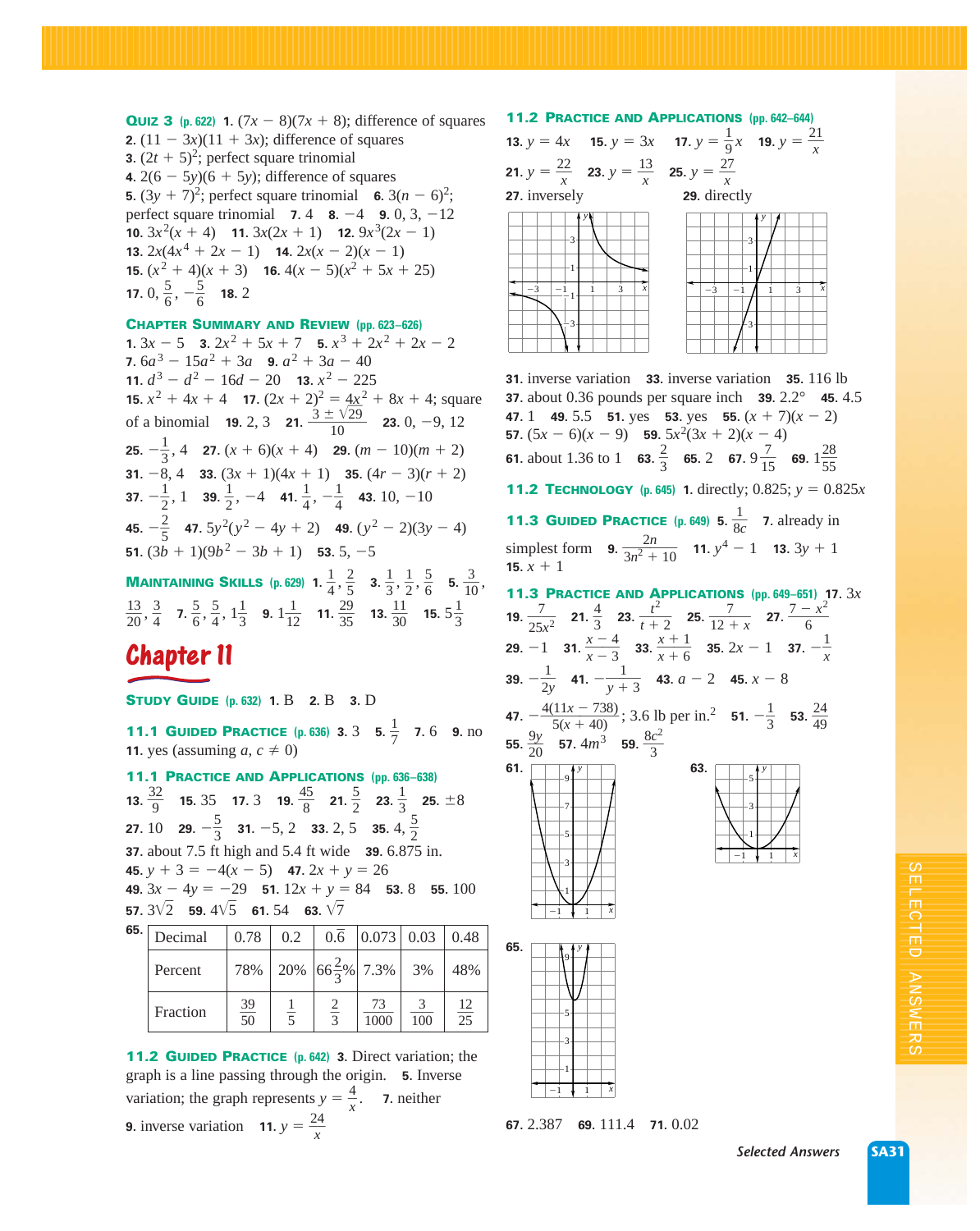**QUIZ 1** (p. 651) **1.** 8 **2.**  $\frac{2}{7}$ 7  $\frac{7}{2}$  **3.** 4 **4.** 1,  $-\frac{5}{3}$  $\frac{3}{3}$  **5.**  $y = 4x$ **6.**  $y = \frac{3}{5}$  $\frac{3}{5}x$  **7.**  $y = \frac{3}{2}$  $\frac{3}{2}x$  **8.**  $y = \frac{2}{x}$ *x*  $\frac{4}{x}$  **9.**  $y = \frac{1}{x}$ *x*  $\frac{6}{x}$  **10.**  $y = \frac{7}{x}$ *x*  $\frac{.5}{.}$ **11.**  $\frac{3}{7}$ 2  $\frac{x}{2}$  **12.**  $\frac{x}{x+1}$ *x*  $\overline{\phantom{0}}$  $^{+}$  $\frac{-4}{+6}$  **13.**  $-\frac{1}{x+}$  $\frac{1}{+4}$  **14.**  $\frac{3}{11}$ 5  $\frac{5}{+x}$  **15.**  $x + 4$ **16.**  $2x + 3$ 

**11.4 GUIDED PRACTICE** (p. 655) **3.**  $\frac{1}{2}$ 1  $\frac{1}{x^2}$  **5.**  $\frac{x}{(x+1)}$ *x*  $\frac{(x-5)^2}{(x-5)^2}$ **7.**  $\frac{1}{4}$  $\frac{1}{4}$  **9.** The solver should have multiplied the first expression by the reciprocal of the second expression;  $\frac{x+1}{x-1}$ *x*  $\overline{\phantom{0}}$  $\frac{+3}{-3} \div \frac{4}{x^2}$ 4  $\overline{\phantom{0}}$  $\frac{x}{-9} = \frac{x+1}{x-1}$ *x*  $^{+}$  $\overline{\phantom{0}}$  $\frac{+3}{-3} \cdot \frac{x^2}{4}$ 4  $\overline{\phantom{0}}$  $\frac{-9}{x}$  =  $=\frac{(x + x)}{4}$ 4*x*  $\frac{(x+3)(x+3)(x-3)}{(x-3)(4x)} = \frac{(x+3)^2}{4x}.$  $(x - 3)(4x)$ 

**11.4 PRACTICE AND APPLICATIONS (pp. 655–657) 11.** *x* **13.**  $\frac{1}{35}$ 6  $\frac{6}{5x}$  **15.**  $-\frac{1}{4(x+1)}$ 1  $\frac{1}{1-7}$  **17.**  $\frac{z(z-1)}{10(z-1)}$ *z*  $\mathbf{0}$ ( ( *z z*  $^{+}$  $\overline{\phantom{0}}$ 1  $\frac{+1}{-7}$  **19.** 3 **21.** *x* **23.**  $\frac{c}{4c^2(c)}$ *c* (*c*  $\overline{\phantom{0}}$  $\frac{-8}{+1}$  **25.** 9*x* **27.** 2(*y* - 3) **29.** *x* + 3 **31.** 5*x* **33.**  $\frac{1}{6}$ 5  $\frac{5}{x}$  **35.**  $\frac{x+1}{2(x+1)}$ *x x*  $^{+}$  $\frac{x+2}{-2}$  **37.**  $\frac{x(x-2)}{x+2}$ *x x*  $^{+}$  $\frac{x-6}{+3}$  **39.**  $\frac{x(2x)}{2(x-1)}$ 2 ( ( 2 *x x*  $\overline{\phantom{0}}$  1 1  $\frac{+1}{-1)^2}$ **41.**  $-\frac{x-1}{5}$ 5 **35.**  $\frac{1}{2(x-2)}$  **37**<br>  $\frac{1}{x^2}$  **43.**  $\frac{1}{(2y+3)}$ 1  $\frac{1}{(x+3)}$ <br>  $(y-2)$ **45.**  $\frac{4x+3}{(x-1)(4x-2)(x+1)}$  **47.**  $\frac{x+1}{x+1}$  $\! + \!$  $\frac{4x+3}{(x-1)(4x-3)(x+1)}$  **47.**  $\frac{x+3}{x+1}$  **49.** The ratio  $4x + 3$ 

*x* approaches 1.  $(x - 1)(4x - 3)(x + 1)$ 

| 55. | Input $x$  |   |  |  |
|-----|------------|---|--|--|
|     | Output $y$ | ╭ |  |  |

**57.**  $-19 < x < 5$  **59.**  $x \le -46$  or  $x \ge 20$ **61.**  $x < -22$  or  $x > 12$  **63.**  $-3 \pm 2\sqrt{3}$  **65.**  $-\frac{5}{3}$  $\frac{3}{3}$ , -2 **67.**  $\frac{1}{2}$  $\frac{1}{2}$ ,  $-\frac{5}{3}$  $\frac{5}{3}$  **69.**  $2x^2 + 11x - 18$ **71.**  $16p^3 + 11p^2 - 8p + 8$  **73.** 0.85 **75.** 1.74 **77.** 1.125 **79.** 1.12

**11.5 GUIDED PRACTICE** (p. 660) **3.**  $\frac{5(y+1)}{y-1}$ *y y*  $\frac{+2}{-3}$  **5.**  $\frac{7}{3}$ 7 **7.**  $-\frac{5}{c^2-4}$  **9.**  $-\frac{12}{y-2}$  **11.**  $\frac{2}{r+4}$  **5.**  $\frac{3r}{3r}$ <br>**7.**  $-\frac{5}{c^2-4}$  **9.**  $-\frac{12}{y-2}$  **11.**  $\frac{2}{r+4}$  $\frac{5}{-4}$  **9.**  $-\frac{1}{y}$ 1  $\overline{\phantom{0}}$  $\frac{2}{r-2}$  **11.**  $\frac{2}{r+1}$  $\frac{2}{+}$ 

#### **11.5 PRACTICE AND APPLICATIONS (pp. 660–662)**

**13.**  $\frac{7}{x+1}$  $\frac{7}{+7}$  **15.** 2 **17.**  $\frac{1}{2}$  $\frac{1}{2}$  **19.**  $\frac{t+1}{3}$  $\frac{+14}{3t}$  **21.**  $\frac{2}{3x}$ 3*x*  $\overline{\phantom{0}}$  $\overline{\phantom{0}}$  $\frac{-5x}{-1}$  **23.** 2 **25.**  $\frac{a}{a}$ *a*  $\overline{\phantom{0}}$  $\overline{\phantom{0}}$  $\frac{-1}{-5}$  **27.**  $\frac{x+1}{x+1}$ *x*  $^{+}$  $^{+}$  $\frac{+5}{+2}$  **29.**  $\frac{2x}{x+}$ *x x*  $^{+}$  $\frac{+3}{+1}$  **31.**  $\frac{y}{y}$ *y*  $\overline{\phantom{0}}$  $\overline{\phantom{0}}$  $\frac{-3}{-7}$  **33.** The solver multiplied the rational expressions rather than adding them;  $\frac{y+1}{y+1}$ *y*  $\! + \!$  $^{+}$  $\frac{+2}{+3} + \frac{y}{y+}$ *y*  $\overline{\phantom{0}}$  $^{+}$  $\frac{-4}{-3} = \frac{2y}{y+}$ *y y*  $^{+}$  $\overline{\phantom{0}}$  $\frac{-2}{+3}$ . **35.**  $\frac{3x}{x-}$ *x x*  $\overline{\phantom{0}}$  $\frac{+9}{-9}$ **37.**  $-\frac{2}{x-1}$  $\frac{2}{-3}$  **39.**  $\frac{2(3x)}{x}$ *x*  $\overline{\phantom{0}}$ 2  $\frac{(x-4)^2}{2}$  **41.**  $\frac{1}{x+4}$ 1  $^{+}$  $\frac{4x}{+1}$  **43.** 1 joule **45.**  $\frac{x}{x-1}$  $\frac{x}{-10}$  joules **49.**  $\frac{x}{y}$ *y*6 5  $\frac{1}{6}$  **51.**  $\frac{1}{2}$ *y x* 5  $\frac{1}{x^8}$  **53.**  $\frac{1}{129}$ 1  $\frac{1}{6c^4}$  **55.**  $c^2d$ **57.** - *p* 1  $\frac{1}{a^2}$  **59.**  $\frac{1}{a}$ 1  $\frac{1}{5}$  **61.**  $m^{16}$  **63.**  $-\frac{v}{8v}$ *v u* 9  $\frac{1}{2}$  **65.** 1.6  $\times$  10<sup>2</sup> **67.**  $8.1 \times 10^{-7}$  **69.**  $1.6 \times 10^{-3}$  **71.** 9, 11, 13 **73.** 42,  $35, 27$  **75.**  $8, \frac{1}{7}$ 2  $\frac{9}{2}$ , 11

**11.6 GUIDED PRACTICE (p. 667) 3.** -3  $\frac{x}{3}$  **5.**  $\frac{(x + 2)(x)}{(x + 1)(x)}$ ( *x x*  $^{+}$  1 2 ) ) ( ( 2 2 *x x*  $^{+}$  7 **11.6 GUIDED PRACTICE** (p. 667) **3.**  $\frac{x}{3}$  **5.**  $\frac{(x+2)(2x+7)}{(x+1)(2x+3)}$ <br>**7.** -1

**11.6 PRACTICE AND APPLICATIONS (pp. 667–669) 9.** 15 **11.**  $7c^5$  **13.** 5*b* **15.**  $90x^3$  **17.**  $24y^2$  **19.**  $21a^7 + 7a^6$ **21.**  $8a^4 - 12a^3$  **23.**  $\frac{15}{78}$ 7 5 8 5  $\frac{55}{3x}$  **25.**  $\frac{4x}{4}$ 4  $\frac{+5}{4}$  **27.**  $\frac{7n^2}{36}$ 3 2 0  $^{+}$  $\frac{+1}{2n}$ **29.**  $\frac{63x}{14}$ 1 *x* 4  $\frac{-4}{x^2}$  **31.**  $-\frac{3x}{6x}$ 6*x*  $\! + \!$  $\frac{+1}{x^2}$  **33.**  $\frac{19x}{3}$ 33  $\overline{\phantom{0}}$  $\frac{-11}{3x}$ **35.**  $\frac{2(x^2-1)}{(x-10)}$ 2  $\overline{\phantom{0}}$ (*x* 1 2 0  $\overline{\phantom{0}}$ )(*x* 2  $\frac{-20}{(x+6)}$  **37.**  $\frac{4x^2+1}{(3x-1)}$ 4 3 *x x* 2  $\overline{\phantom{0}}$  $\! + \!$ 1 1 ) 7 (*x x*  $\! + \!$  $\frac{33x}{(7x+5)}$ <br> $(x + 1)$ **39.**  $\frac{x^2 + 1}{(3x - 1)}$ *x x* 2  $\overline{\phantom{0}}$  $\! + \!$ 1 1 ) 4 ( *x x*  $\overline{\phantom{0}}$  $\frac{4x-2}{(x-2)}$  **41.**  $\frac{5x(x-1)}{(x-1)}$ 5  $\overline{\phantom{0}}$ *x*( 1 *x* )(  $\overline{\phantom{0}}$  $(x + 1)$ <br>  $\frac{-3}{x(1+4)}$ *x*  $\overline{\phantom{0}}$ 

**43.**  $T = \frac{3}{1}$  $\frac{x}{0} + \frac{8}{2}$ 2  $\frac{-x}{0}$ , where *x* is the number of miles in the woods.

| 45. | Distance (woods), $x$ |  |                  |     |  |
|-----|-----------------------|--|------------------|-----|--|
|     | Total time, T         |  | 0.6 <sub>1</sub> | 0.7 |  |

**47.** 
$$
T = \frac{48x}{(x-2)(x+2)}
$$
 **49.**  $\frac{2(2x^2 + x + 1)}{(2x+1)(2x-1)}$  **51.**  $\frac{3}{35}$   
\n**55.**  $y + 2 = 2(x+3)$  **57.**  $y - 6 = \frac{1}{2}(x+3)$   
\n**59.**  $y = \frac{3}{7}(x-7)$  **61.**  $\frac{1}{2x}$  **63.**  $\frac{1}{2x^4}$  **65.**  $\frac{1}{12x}$  **67.**  $\frac{3p^2}{4q}$   
\n**69.**  $6x^2 - 5x + 7 = 0$  **71.**  $3y^2 - y - 4 = 0$   
\n**73.**  $12x^2 + 5x - 7 = 0$  **75.**  $|x - 8500| \le 1000$   
\n**77.** 0.315 **79.** 0.296 **81.** -0.708 **83.** -0.545 **85.** 0.104  
\n**87.** -0.514

**11.7 GUIDED PRACTICE** (p. 674) **3.**  $3x$  **5.**  $3x<sup>3</sup>$  **7.** 6, -1 **9.** 7 **11.** 2

**11.7 PRACTICE AND APPLICATIONS (pp. 674–677) 13.** 28 **15.** 13 **17.**  $\frac{1}{2}$  $\frac{1}{2}$  **19.** -7 **21.** 10, -2 **23.** 0, 16 **25.**  $\frac{1}{3}$ 3 - **27.** 2 **29.** 2 **31.**  $-\frac{6}{7}$  $\frac{6}{7}$  **33.**  $\frac{2}{3}$  $\frac{2}{3}$  **35.** 3,  $-\frac{1}{4}$  $\frac{1}{4}$  **37**. 0, 3 **39.**  $-12$  **41.** 3,  $-2$  **43.** 7,  $-6$  **45.**  $-4$  **47.** 3, 6 **49.** about 6.43 hours, or 6 hours 26 minutes; about 128.57 hours, or 128 hours 34 minutes **51.** \$1.00 per pound **53.** 7 dimes, 5 quarters **61.** 9, 8, 7, 6, 5 **63.** 0,  $-1$ ,  $-4$ ,  $-9$ ,  $-16$  **65.** 0,  $\frac{1}{2}$  $\frac{1}{2}$ , 2,  $\frac{9}{2}$  $\frac{2}{2}$ , 8 **67**. 36 **69.** 1 **71.** 125 **73.**  $6\sqrt{2}$  **75.**  $\sqrt{13}$  **77.**  $\frac{3\sqrt{10}}{4}$  **79.**  $\frac{21\sqrt{17}}{8}$ **81.**  $3\sqrt{3}$  **83.**  $3\sqrt{3}$  **85.**  $\frac{7}{8}$  $\frac{7}{8}$  **87.**  $\frac{3}{4}$ 4 1  $\frac{1}{5}$  **89.** 1 **91.**  $-\frac{1}{2}$ 7 4 - **93.** 1 **95.**  $\frac{8}{22}$ 8 2 9  $\frac{2}{20}$ **QUIZ 2** (p. 677) **1.**  $\frac{73}{6}$ 2  $\frac{x^2}{2}$  **2.** 10 **3.**  $\frac{3}{2}$  $\frac{3}{2}$  **4.**  $\frac{x}{x+1}$ *x*  $\overline{\phantom{0}}$  $^{+}$  $\frac{-3}{+2}$  **5.**  $\frac{1}{x-1}$  $\frac{1}{-7}$ **6.**  $\frac{1}{x +}$  $\frac{1}{x+1}$  **7.**  $\frac{7x^2-1}{(x+1)}$ 7 *x x*  $^{+}$  $2-$ 1) 7 (*x x*  $\overline{\phantom{0}}$  $\! + \!$  $\frac{7x+6}{(x-1)}$  **8.**  $\frac{x(x^2+1)}{(x-3)}$ (*x* (*x*  $\overline{\phantom{0}}$  $^{2}+$ 3) 2 (*x x*  $\overline{\phantom{0}}$ 2 2  $\frac{2x+2}{(x+2)}$  **9.** 4 **10.**  $-2$  **11.** 3 **12.** 130 **13.**  $\frac{1}{x+1}$ 1  $^{+}$  $\frac{5}{-2}$ ;  $\frac{1}{x-2}$ 1  $\overline{\phantom{0}}$  $\frac{5}{-2}$ **14.**  $\frac{1}{x+1}$ 1  $^{+}$  $\frac{5}{2} + \frac{15}{x-}$  $\frac{15}{-2} = \frac{30}{(x + 2)}$ 3 )  $\boldsymbol{0}$ ( *x*  $\frac{0x}{(x-2)}$  **15.** 18 hours **16.** about 1.71 hours, or 1 hour 43 minutes 4

SELECTED ANSWERS

**SA32** *Student Resources*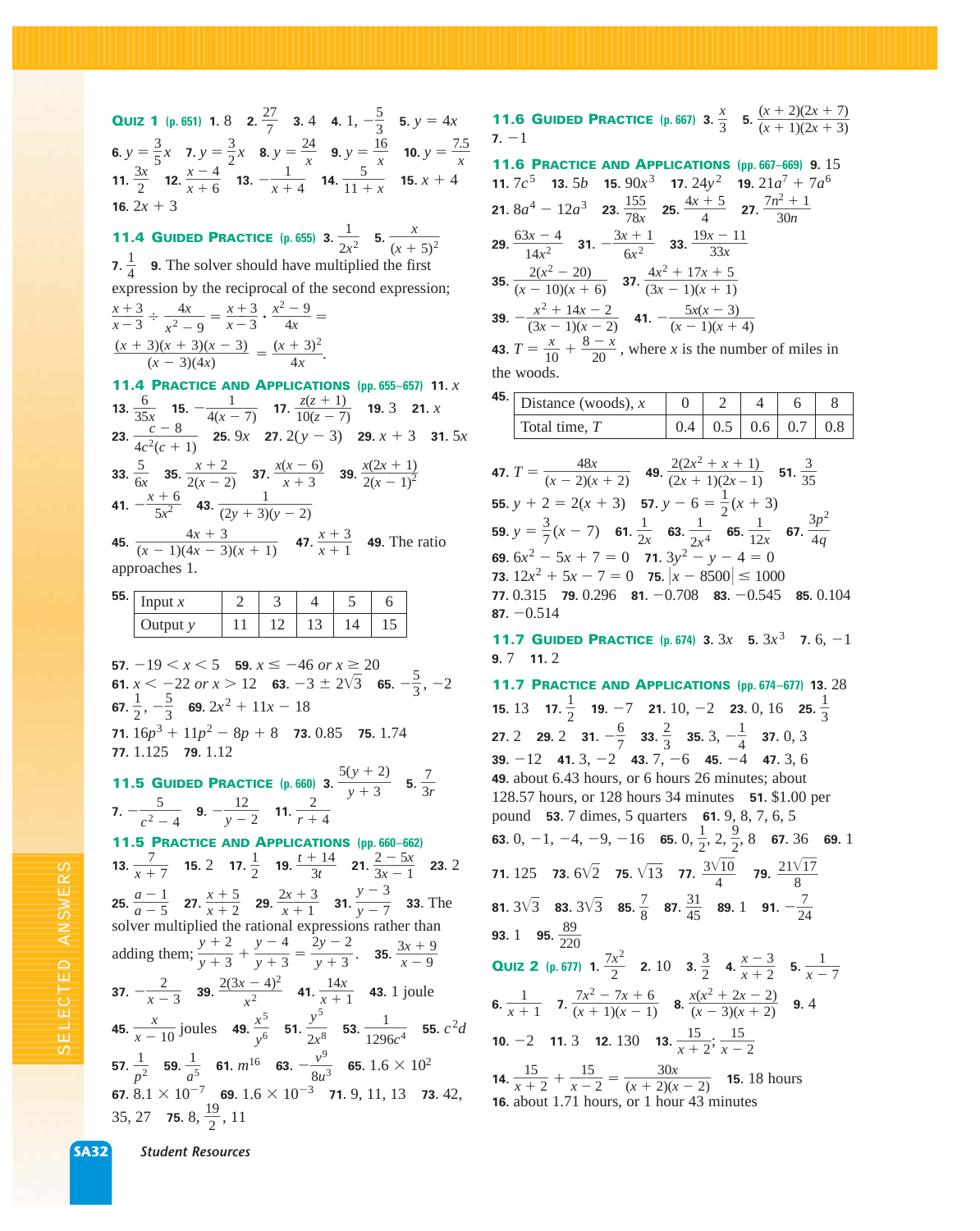

### **Chapter 12**

#### **STUDY GUIDE (p. 690) 1.** D **2.** A **3.** B

**12.1 GUIDED PRACTICE (p. 695) 3.** 0, 4, 5.7, 6.9, 8 **5.** 4, 7, 8.2, 9.2, 10 **7.** 1.4, 1.7, 2, 2.2, 2.4 **9.** domain: all nonnegative real numbers; range: all nonnegative real numbers **11.** domain: all nonnegative real numbers; range: all real numbers  $\ge -10$  **13.** domain: all real numbers  $\ge -5$ ; range: all nonnegative real numbers **15.** all nonnegative real numbers

|  |                      | $\overline{y}$ |   |                 |  |    |                     |
|--|----------------------|----------------|---|-----------------|--|----|---------------------|
|  | 14                   |                |   |                 |  |    |                     |
|  | 10                   |                |   | $y = 4\sqrt{x}$ |  |    |                     |
|  | 6                    |                |   |                 |  |    |                     |
|  |                      |                |   |                 |  |    |                     |
|  | $^{-2}$ <sub>2</sub> | $\overline{c}$ | 6 | 10              |  | 14 | $\boldsymbol{\chi}$ |
|  |                      |                |   |                 |  |    |                     |

**17.** all real numbers  $\geq -1$ 

|                                | $\overline{y}$ |   |   |                       |
|--------------------------------|----------------|---|---|-----------------------|
| 14                             |                |   |   |                       |
| $10\,$                         |                |   |   |                       |
| 6                              |                |   |   |                       |
|                                |                |   |   |                       |
| $\overline{\phantom{0}}$<br>-2 |                | 3 | Ś | $\boldsymbol{x}$<br>Q |

#### **19.** 1200 gal/min

#### **12.1 PRACTICE AND APPLICATIONS (pp. 695–697)**

**21.** 10 **23.** 6 **25.** 6 **27.** 4

**29.** All nonnegative real numbers. *Sample table:*

| QVX<br>$\overline{\phantom{a}}$ |  | ۰o |
|---------------------------------|--|----|

| <b>31.</b> All real numbers $\geq \frac{10}{2}$ . Sample table: |  |  |  |
|-----------------------------------------------------------------|--|--|--|
|-----------------------------------------------------------------|--|--|--|

| $y = V(3x - 10)$ |  | $\approx$ 1.4 $\approx$ 2.2 $\approx$ 2.8 |  |
|------------------|--|-------------------------------------------|--|

**33.** All nonnegative real numbers. *Sample table:*

|                    |  |  | .6 |
|--------------------|--|--|----|
| $y = 4 + \sqrt{x}$ |  |  |    |

**35.** All real numbers  $\geq -9$ . *Sample table:* 

| $v = \sqrt{x} + 9$ |  |  |  |
|--------------------|--|--|--|

**37.** All nonnegative real numbers. *Sample table:*

| $y = x \vee x$ |  |  |
|----------------|--|--|

**39.** incorrect statement;  $S = 42$  mph **41.** domain: all nonnegative **47.** domain: all nonnegative real numbers; range: all real numbers; range: all

|                            |    | y                       |   |    |                 |    |                  |
|----------------------------|----|-------------------------|---|----|-----------------|----|------------------|
|                            | 14 |                         |   |    |                 |    |                  |
|                            | 10 |                         |   |    | $y = 4\sqrt{x}$ |    |                  |
|                            | 6  |                         |   |    |                 |    |                  |
|                            |    |                         |   |    |                 |    |                  |
| $\frac{+}{2}$ <sup>1</sup> |    | $\overline{\mathbf{c}}$ | 6 | 10 |                 | 14 | $\boldsymbol{x}$ |
|                            |    |                         |   |    |                 |    |                  |

nonnegative real numbers real numbers  $\ge -3$ 

|                | $\overline{y}$ |                    |  |  |  |             |
|----------------|----------------|--------------------|--|--|--|-------------|
|                |                |                    |  |  |  |             |
| $\overline{3}$ |                |                    |  |  |  |             |
|                |                |                    |  |  |  |             |
|                |                |                    |  |  |  |             |
| 1              |                |                    |  |  |  | $\tilde{x}$ |
|                |                | $y = \sqrt{x} - 3$ |  |  |  |             |
|                |                |                    |  |  |  |             |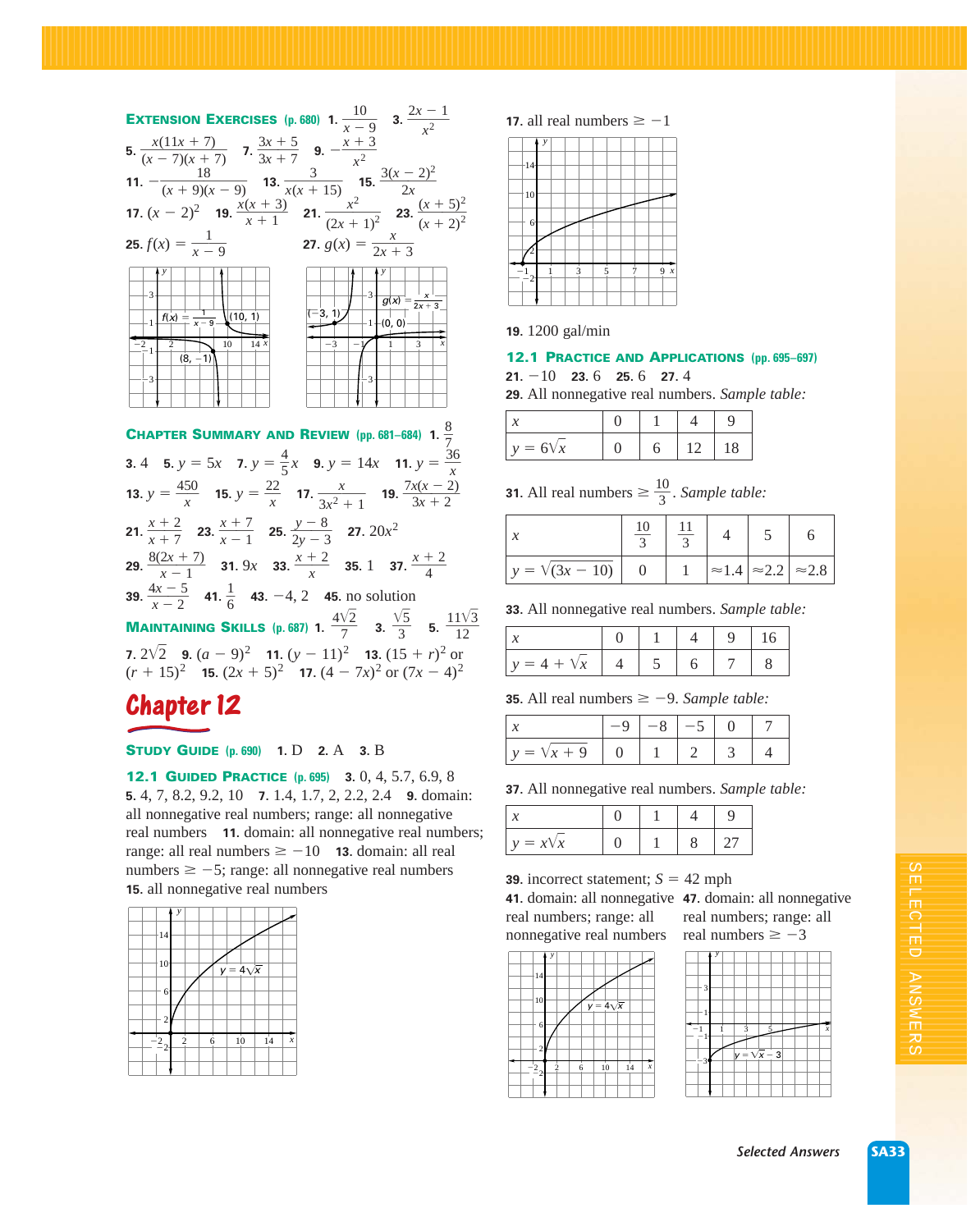**49.** domain: all nonnegative **55.** domain: all real numbers real numbers; range: all

 $\frac{5}{2}$  $\frac{3}{2}$ ; range: all

real numbers  $\leq 6$  nonnegative real numbers





**57.** twice as fast **63.**  $2\sqrt{15}$  **65.**  $6\sqrt{10}$  **67.**  $2\sqrt{5}$ **69.**  $\sqrt{11}$  **71.**  $-1.24$ , 3.24 **73.**  $-3.30$ , 0.30 **75.** 0.19, 1.31 **77.**  $3x^2 + 5x - 28$ **79.**  $10x^2 - 33x + 27$  **81.**  $2x^3 + x^2 + x - 1$  **83.**  $\frac{8}{3}$ 3 - **85.**  $\frac{x}{x+1}$  $\frac{x}{+1}$  **87.**  $\frac{1}{2}$  $\frac{1}{2}$  **89.** 24 **91.** 35 **93.** 0.2635

**12.2 GUIDED PRACTICE** (p. 701) **3.**  $4 + 6\sqrt{5}$  **5.**  $5\sqrt{6}$ **7.**  $16 + 6\sqrt{7}$  **9.**  $\frac{4\sqrt{13}}{13}$  **11.**  $\frac{3\sqrt{10}}{5}$ 13

#### **12.2 PRACTICE AND APPLICATIONS (pp. 701–703)**

**13.**  $7\sqrt{7}$  **15.**  $-\sqrt{3}$  **17.**  $\sqrt{3}$  +  $5\sqrt{5}$  **19.**  $5\sqrt{2}$ **21.**  $\sqrt{5}$  **23.**  $12\sqrt{5}$  **25.** 15 **27.**  $3\sqrt{10}$  **29.**  $6 - \sqrt{6}$ **31.**  $4\sqrt{5} + 5$  **33.**  $5\sqrt{6} + 3$  **35.**  $-12$  **37.** 5 **39.** 33 **41.**  $\frac{5\sqrt{7}}{7}$  **43.**  $\frac{\sqrt{3}}{4}$  **45.**  $\frac{\sqrt{30}}{3}$  **47.**  $\frac{12-2\sqrt{3}}{11}$ **49.**  $\frac{2-\sqrt{2}}{2}$  **51.**  $\frac{3\sqrt{5}+5}{4}$  **53.**  $\sqrt{12}$  and  $\sqrt{13}$  are not like terms;  $\sqrt{12} + \sqrt{13} = 2\sqrt{3} + \sqrt{13}$  **55.** You ran  $16\sqrt{5}$  – 32  $\approx$  3.78 ft/sec faster. **61.** 43.75% **63.** 147 **65.**  $-5$ , 3 **67.** 13,  $-2$  **69.**  $-\frac{2}{3}$  $\frac{2}{3}$ , -1 **71.** -30  $\frac{2-\sqrt{2}}{2}$  51.  $\frac{3\sqrt{5}}{4}$ 2 7

**73.** All nonnegative real numbers. *Sample table:*

| $x - 3 - -3$<br>$v = \lambda$ | $-2$ |  |  |
|-------------------------------|------|--|--|

**75.** All nonnegative real numbers. *Sample table:*

|                 |    |              | 16        |
|-----------------|----|--------------|-----------|
| $v = 6\sqrt{x}$ | h. | $12 \mid 18$ | $\mid$ 24 |

**77.** All real numbers  $\geq -3$ . *Sample table:* 

| $x + 3$<br>$\equiv$ $\equiv$ |  |  |  |
|------------------------------|--|--|--|

 $79. > 81. = 83. > 85. < 87. < 89. = 91.$  $93. > 95. <$ 

**12.3 GUIDED PRACTICE (p. 707) 3.** 64 **5.** 196 **7.** 36 **9.** no solution **11.** 4 **13.** 25 **15.** 3 **17.** 3

#### **12.3 PRACTICE AND APPLICATIONS (pp. 707–709)**

**19.** 1 **21.** 100 **23.** 256 **25.** 6 **27.** 3 **29.**  $\frac{1}{2}$  $\frac{1}{3}$  **31.** 48 **33.** Line 2 should be  $(\sqrt{x})^2 = 7^2$ ;  $x = 49$ . **35.** 75 **37.** about 28.4 lb/in.<sup>2</sup> **39.** *Sample answer:*  $\sqrt{2x - 20} = 4$ **41.** 36 **43.** no solution **45.** no solution **47.** 7 **49.** no solution **51.** 3 **53.** 3 **55.** 270 m/sec<sup>2</sup> **57.** false;  $\sqrt{36} \neq -6$  **61.**  $\pm \sqrt{11}$  **63.**  $\pm 2$  **65.**  $\pm \sqrt{3}$ **67.**  $4x^2 - 12x + 9$  **69.**  $9x^2 - 25y^2$ **71.**  $4a^2 - 36ab + 81b^2$  **73.**  $(x - 6)^2$  **75.**  $\frac{5}{1}$ 9  $\frac{9}{9}$  77.  $\frac{1}{1}$ 1  $\mathbf{0}$  $\overline{\overline{3}}$ **79.**  $\frac{5}{5}$ 5  $\mathbf{0}$  $\frac{3}{7}$  **81.**  $\frac{3}{3}$ 9 4 -

#### **QUIZ 1 (p. 709)**

**1.** domain: all nonnegative **2.** domain: all real numbers real numbers; range: all  $\geq 9$ ; range: all nonnegative nonnegative real numbers real numbers

*y*  $\Box$   $\uparrow$ <sup>y</sup>  $\Box$  /  $\Box$ 

| 14 |  |                  |  |  |   |
|----|--|------------------|--|--|---|
|    |  |                  |  |  |   |
| 10 |  | $y = 10\sqrt{x}$ |  |  |   |
|    |  |                  |  |  |   |
| 6  |  |                  |  |  |   |
|    |  |                  |  |  |   |
|    |  |                  |  |  |   |
|    |  |                  |  |  | x |
|    |  |                  |  |  |   |
|    |  |                  |  |  |   |

|               | y |            |    |                  |     |
|---------------|---|------------|----|------------------|-----|
|               |   |            |    |                  |     |
| 3             |   |            |    | $y = \sqrt{x-9}$ |     |
|               |   |            |    |                  |     |
|               |   |            |    |                  |     |
| $\frac{1}{2}$ | 2 | $\ddot{6}$ | 10 | 14               | 18x |
|               |   |            |    |                  |     |
|               |   |            |    |                  |     |
|               |   |            |    |                  |     |
| $\cdot$ 3     |   |            |    |                  |     |
|               |   |            |    |                  |     |
|               |   |            |    |                  |     |

numbers  $\geq \frac{1}{2}$ 

**3.** domain: all real **4.** domain: all nonnegative real numbers; range: all

2 nonnegative real numbers real numbers  $\ge -2$ 

|   | y |                     |  |  |  |                     |
|---|---|---------------------|--|--|--|---------------------|
|   |   |                     |  |  |  |                     |
|   |   |                     |  |  |  |                     |
|   |   |                     |  |  |  |                     |
|   |   |                     |  |  |  |                     |
| 5 |   | $y = \sqrt{2x - 1}$ |  |  |  |                     |
|   |   |                     |  |  |  |                     |
|   |   |                     |  |  |  |                     |
| 3 |   |                     |  |  |  |                     |
|   |   |                     |  |  |  |                     |
|   |   |                     |  |  |  |                     |
|   |   |                     |  |  |  | $\boldsymbol{\chi}$ |
|   |   |                     |  |  |  |                     |

|                | y |   |    |                    |    |              |
|----------------|---|---|----|--------------------|----|--------------|
| 3              |   |   |    | $y = \sqrt{x} - 2$ |    |              |
|                |   |   |    |                    |    |              |
|                |   |   |    |                    |    |              |
|                |   | 6 | 10 |                    | 14 | $\mathbf{x}$ |
|                |   |   |    |                    |    |              |
| $\mathbb{Z}_2$ |   |   |    |                    |    |              |

**5.**  $18\sqrt{10}$  **6.**  $3\sqrt{6} + 3$  **7.**  $4\sqrt{7} + \sqrt{5}$  **8.** 4 **9.** 64 **10.**  $-\frac{1}{2}$  $\frac{1}{3}$  **11.** 6 **12.** 7 **13.** 3 **14.** 1.78 lb/in.<sup>2</sup>

**12.4 GUIDED PRACTICE (p. 713) 3.** 7 **5.** 125 **7.** 27 **9.** 729

#### **12.4 PRACTICE AND APPLICATIONS (pp. 713–714)**

**11.**  $11^{1/3}$  **13.**  $16^{5/2}$  **15.**  $\sqrt{7}$  **17.**  $(\sqrt[3]{8})^7$  **19.** 100 **21.** 2 **23.** 16 **25.** 81 **27.** 25 **29.** 256 **31.** 16 **33.** 36 **35.** 20 **37.** 64 **39.**  $x^{5/6}$  or  $(\sqrt[6]{x})^5$  **41.**  $x^{1/2}y^{1/2}$  or  $\sqrt{xy}$  **43.**  $y^2$ **45.** sometimes **49.**  $\pm 2\sqrt{14}$  **51.**  $\pm 6$  **53.**  $\pm \frac{2\sqrt{5}}{5}$ **55.**  $-4$ , 8 **57.** prime **59.** composite;  $3 \cdot 5^2$ **61.** composite;  $2 \cdot 3^2$  **63.** composite;  $3 \cdot 23$ 5

SELECTED ANSWERS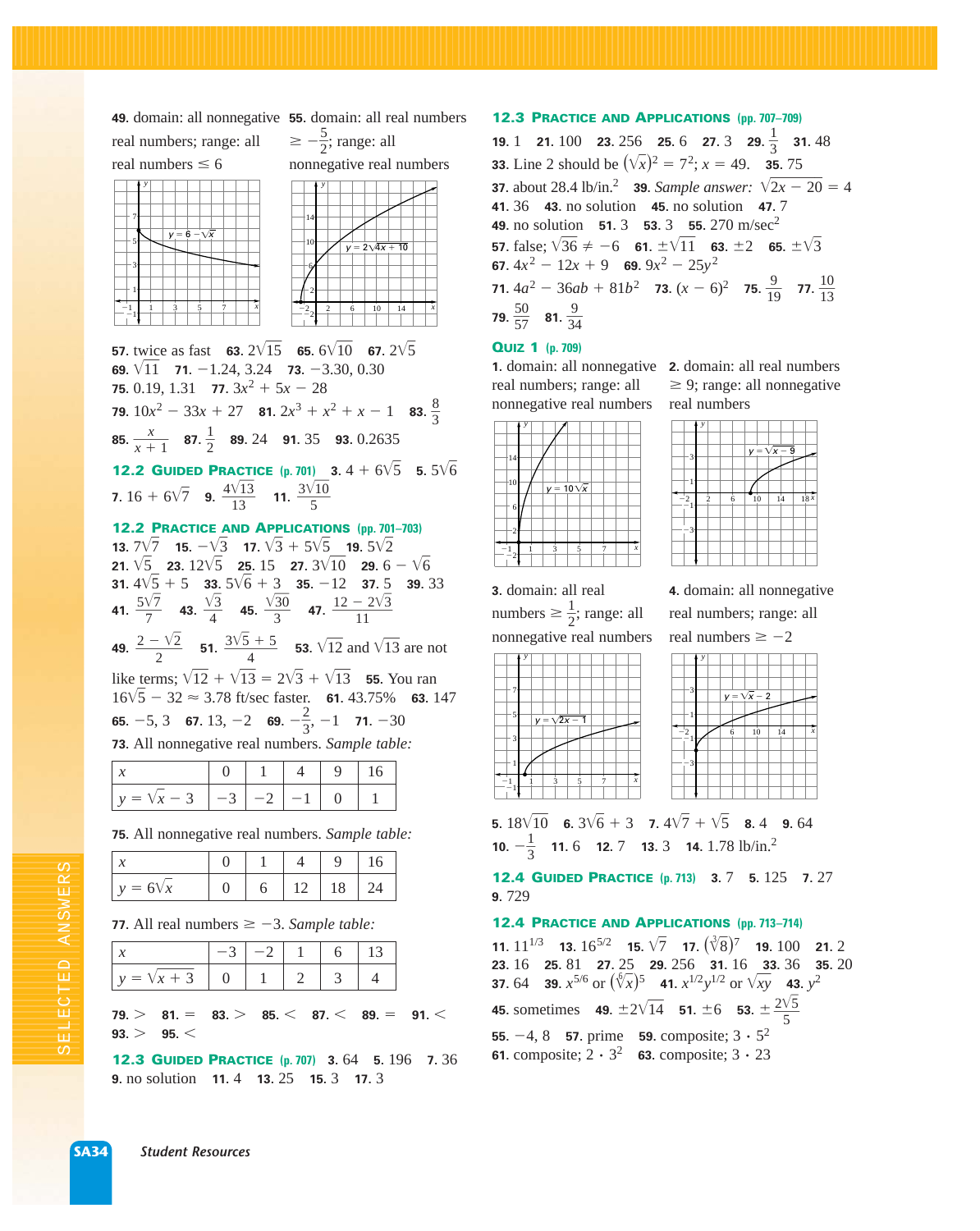**12.5 GUIDED PRACTICE (p. 719) 3.** 100 **5.** 25 **7.** 121 **12.5 GUIDED PRACTICE** (p. 719) **3.** 100<br> **9.**  $\frac{3 \pm \sqrt{41}}{2}$  **11.**  $-5 \pm \sqrt{35}$  **13.**  $-13$ ,  $-1$ **15.**  $-\frac{2}{3}$  $\frac{2}{3}$ , -5 **17.**  $\frac{5 \pm \sqrt{85}}{6}$  **19.**  $\pm \frac{\sqrt{6}}{3}$  $\frac{5 \pm \sqrt{85}}{6}$  19.  $\pm \frac{\sqrt{85}}{3}$ 6 2

#### **12.5 PRACTICE AND APPLICATIONS (pp. 719–721)**

**21.** 16 **23.** 121 **25.** 400 **27.** 9 **29.** 2, 6 **31.** 2, -8 **33.**  $-5 \pm \sqrt{37}$  **35.** 3,  $-13$  **37.** 2, 22 **39.** 1  $\pm \sqrt{6}$ **41.**  $2 \pm \sqrt{5}$  **43.**  $-7 \pm \sqrt{51}$  **45.**  $-5 \pm 2\sqrt{7}$ **47.**  $-11 \pm 2\sqrt{30}$  **49.**  $-4 \pm \sqrt{22}$  **51.**  $-10 \pm 7\sqrt{2}$ **53.**  $6 \pm \sqrt{39}$  **55.**  $1 \pm \sqrt{5}$  **57.** about 12.25 ft by 12.25 ft **59.** Base is about 6.8 ft; height is about 17.6 ft.  $\bullet$  **61.**  $\pm$ 3 **63.**  $-7$ , 2 **65.**  $-3$ ,  $\frac{4}{3}$  $\frac{4}{3}$  **67.** 3  $\pm \sqrt{2}$  **69.**  $-\frac{1}{2}$  $\frac{1}{2}$ , -3 **71.**  $12 \pm 5\sqrt{6}$  **73.** no solution **75.** about 8.6 ft **81.** (4, 0) **83.**  $\pm 7$  **85.**  $\pm 9$  **87.**  $\pm 4\sqrt{10}$  **89.** no solution **91.** no solution **93.**  $3, -1$  **95.**  $-4, 8$ **97.**  $-5$ ,  $-6$  **99.** 3 **101.**  $(x + 5)(x - 4)$  **103.**  $(x + 2)^2$ **105.**  $(2x - 3)(x + 1)$  **107.**  $\frac{3}{5}$  $\frac{3}{5}$  **109.**  $\frac{1}{10}$ 1 0 1  $\frac{1}{00}$  **111.**  $\frac{1}{10}$  $\frac{1}{00}$ **113.**  $\frac{1}{10}$  $\frac{3}{00}$  **115.**  $\frac{3}{8}$ 8 -

**12.6 GUIDED PRACTICE** (p. 727) **3.**  $c = 25$  **5.**  $a = 8$ **7.**  $a = 60$  **9.**  $b = 16$  **11.** 6, 8

#### **12.6 PRACTICE AND APPLICATIONS (pp. 727–729) 13.**  $b = \sqrt{7} \approx 2.65$  **15.**  $a = 2\sqrt{10} \approx 6.32$ **17.**  $b = 5\sqrt{3} \approx 8.66$  **19.**  $c = 2\sqrt{17} \approx 8.25$ **21.**  $a = \sqrt{91} \approx 9.54$  **23.**  $b = \sqrt{33} \approx 5.74$ **25.**  $x - 6 = 18$ ,  $x = 24$  **27.**  $x = 5$ ,  $x + 5 = 10$ **29.**  $x = 1, \sqrt{2x} = \sqrt{2}$  **31.** about 127.3 ft

**33.** about 12.2 in. **35.** about 4.9 ft **37.** right triangle;  $5^2 + 12^2 = 13^2$  **39.** right triangle;  $11^2 + 60^2 = 61^2$ **41.** not a right triangle;  $3^2 + 9^2 \neq 10^2$  **43.** not a right triangle;  $6^2 + 9^2 \neq 11^2$ 

| 47. |      |                               | $\overline{y}$ | A   |                  | 49. |
|-----|------|-------------------------------|----------------|-----|------------------|-----|
|     |      | $\cdot$ 3                     |                |     |                  |     |
|     |      |                               |                | lc. |                  |     |
|     | $-3$ | $\overline{\phantom{0}}$<br>ŀ | Ťв             | 3   | $\boldsymbol{x}$ |     |
|     |      | -3                            |                |     |                  |     |
|     |      |                               |                |     |                  |     |

| $\overline{B}$ |                        |                | $\overline{y}$ |  |  |                  |
|----------------|------------------------|----------------|----------------|--|--|------------------|
|                |                        |                |                |  |  |                  |
|                |                        |                |                |  |  |                  |
|                |                        | $\frac{-3}{C}$ |                |  |  |                  |
|                |                        |                |                |  |  |                  |
|                |                        |                |                |  |  |                  |
|                |                        |                |                |  |  |                  |
| $-3$           |                        |                |                |  |  | $\boldsymbol{x}$ |
|                | $\frac{-1}{A_{\perp}}$ |                |                |  |  |                  |
|                |                        |                |                |  |  |                  |
|                |                        |                |                |  |  |                  |

**51.** zero **53.** two **55.** two **57.** 35 **59.** 50 **61.** 51

**QUIZ 2** (p. 729) **1.** 2 **2.** 42 **3.** 9 **4.**  $3 \pm \sqrt{2}$ **5.**  $-2 \pm \sqrt{5}$  **6.**  $-1 \pm \sqrt{3}$  **7.** not a right triangle;  $6^2 + 9^2 \neq 11^2$  **8.** right triangle;  $12^2 + 35^2 = 37^2$ **9.** right triangle;  $1^2 + 1^2 = (\sqrt{2})^2$  **10.** 2000 ft

**12.7 GUIDED PRACTICE (p. 733) 3.** 7.62 **5.** right triangle **7.** not a right triangle **9.** 25 yd

**12.7 PRACTICE AND APPLICATIONS (pp. 733–735) 11.** 12.08 **13.** 8.60 **15.** 4.24 **17.** 9 **19.** 21.26

**21.** 16.16 **23.** 12.73 **25.** right triangle **27.** not a right triangle **29.** right triangle **31.**  $AB = 4\sqrt{2} \approx 5.66$ ,  $BC = \sqrt{17} \approx 4.12$ ,  $CA = 5$  **33.** 269 mi **35.** about 670 mi **37.** about 457 mi **43.**  $9(3x - 4)(3x + 4)$  **45.**  $(x + 6)^2$ **47.**  $(3x + 1)^2$  **49.** 2(6 - 5*p*)(6 + 5*p*) **51.**  $3y(y + 6)(y - 1)$  **53.**  $2x^2(x - 2)(x + 2)$ **55.**  $\frac{x}{7}$  $\frac{x}{7}$  **57.** 4*x* **59.**  $\frac{7}{4}$ 4  $\overline{\phantom{0}}$  $\frac{-x}{x}$  **61.**  $x + 6$  **63.**  $9a - 36$ **65.**  $\frac{x +}{}$  $\frac{+12}{x}$  **67.**  $\frac{1}{x}$ *x*  $\frac{3}{x}$  **69.**  $\frac{4}{12}$ 4 2 3  $\frac{3}{2x}$  **71.** 40% **73.** 33.3% **75.** 62.5% **77.** 4%

**12.8 GUIDED PRACTICE** (p. 738) **3.**  $\left(\frac{3}{2}\right)$  $\left(\frac{3}{2}, 3\right)$  **5.** (-4, 0) **7.** (0, 5) **9.** (2, 1);  $d = \sqrt{17} \approx 4.12$  **11.** (3, 4);  $d = \sqrt{5} \approx 2.24$  **13.** (-1, 7);  $d = \sqrt{5} \approx 2.24$ 

**12.8 PRACTICE AND APPLICATIONS (pp. 738–739) 15.** (3, 3) **17.** (3, 3) **19.**  $\left(-\frac{1}{2}\right)$  $\frac{1}{2}, \frac{1}{2}$  $\frac{1}{2}$  **21.**  $\left(-\frac{5}{2}\right)$  $\frac{5}{2}, -\frac{3}{2}$  $\left(\frac{3}{2}\right)$ **23.**  $\left(-\frac{5}{2}\right)$  $\left(\frac{5}{2}, -4\right)$  **25.**  $\left(\frac{1}{2}\right)$  $(\frac{1}{2}, 1); d = \frac{\sqrt{5}}{2} \approx 1.12$  **27.** (3, -2);  $d = \sqrt{13} \approx 3.61$  **29.**  $\left(-1, \frac{5}{2}\right)$  $\left(\frac{5}{2}\right); d = \frac{\sqrt{97}}{2} \approx 4.92$ **31.** (-2, 5);  $d = \sqrt{193} \approx 13.89$  **33.**  $\left(\frac{5}{2}\right)$  $(\frac{5}{2}, 8), (7, 1),$  $\frac{1}{\left(-\frac{1}{2}\right)}$ 2 **7**, 1) **35.** (39.95° N, 115.35° W) **37.** (1, 1) or 1 mi east and 1 mi north of the starting point,  $\sqrt{13}$ , or  $3.61 \text{ mi}$  **39.**  $\left(\frac{1}{3}\right)$  $\frac{1}{3}, -\frac{1}{9}$  $\frac{1}{9}$  **41.** (2, -1) **43.**  $\left(\frac{3}{2}\right)$  $\left(\frac{3}{2}, 0\right)$ ; one 2 2

 $45. = 47. <$ 

**12.9 GUIDED PRACTICE (p. 743) 3.** identity property of multiplication **5.** distributive property **7.** identity property of addition

#### **12.9 PRACTICE AND APPLICATIONS (p. 744–746)**

**9.** inverse property of addition; identity property of addition **13**. *Sample answer:*  $a = 3, b = 2$ **15.** *Sample answer:*  $a = 3$ ,  $b = 2$  **17.** Yes; the map *cannot* be colored with three different colors so that no two countries that share a border have the same color. **27.** 10,000 **29.** 20 **31.** 2 solutions **33.** 1 solution **35.** no real solution **37.** not a solution **39.** solution **41.**  $2\frac{3}{4}$  $\frac{3}{4}$  **43.**  $\frac{1}{1}$ 1 1  $\frac{1}{2}$  **45.**  $-\frac{7}{8}$ 8 -

**QUIZ 3 (p. 746) 1.** right triangle **2.** right triangle **3.** 13.42;  $(4, -3)$  **4.** 7.21;  $(4, -8)$  **5.** 16.12;  $(4, -7)$ **6.** 16;  $(-8, 0)$  **7.** 6;  $(0, 4)$  **8.** 10.30;  $\left(-\frac{3}{2}\right)$  $\frac{3}{2}, \frac{5}{2}$  $\frac{5}{2}$ **9.** *Sample answer:*  $a = 2, b = 3, c = -5$  **10.** *Sample* 

*answer:*  $a = 2, b = 3$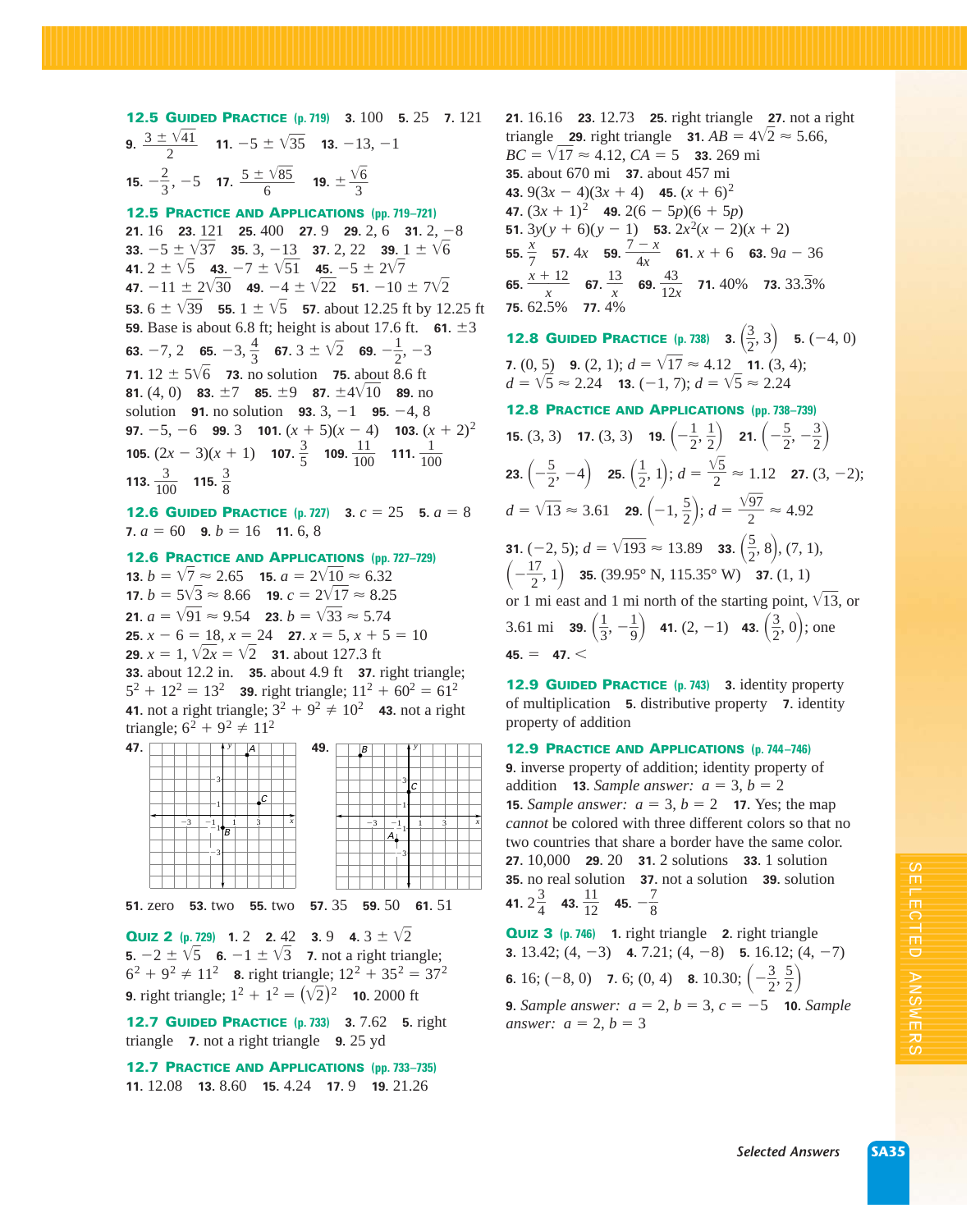#### **CHAPTER SUMMARY AND REVIEW (pp. 747–750)**

real numbers; range: all real numbers; range: all nonnegative real numbers  $\geq 3$ 

**1.** domain: all nonnegative **3.** domain: all nonnegative



|                 | y         |            |                    |    |                  |
|-----------------|-----------|------------|--------------------|----|------------------|
| 14              |           |            |                    |    |                  |
| 10              |           |            | $y = \sqrt{x} + 3$ |    |                  |
| 6               |           |            |                    |    |                  |
|                 |           |            |                    |    |                  |
| $\frac{-2}{-2}$ | $\dot{2}$ | $\ddot{6}$ | 10                 | 14 | $\boldsymbol{x}$ |
|                 |           |            |                    |    |                  |

**5.**  $3\sqrt{5} - \sqrt{3}$  **7.**  $6\sqrt{2} - 8\sqrt{3}$  **9.**  $\frac{48 + 8\sqrt{7}}{29}$ **11.** no solution **13.** 26 **15.** 9 **17.** 16 **19.** 16 **21.** 22 **11.** no solution **13.** 26 **15.** 9 **17.** 16 **19**<br> **23.**  $2 \pm 2\sqrt{3}$  **25.**  $8 \pm 2\sqrt{14}$  **27.**  $\frac{1 \pm \sqrt{13}}{2}$ **29.**  $c = 2\sqrt{13}$  **31.**  $b = 5, 2b + 2 = 12$  **33.** not a right triangle;  $10^2 + 14^2 \neq 17^2$  **35.** 9.49 **37.** 10.77 **39.**  $(2, -1)$  **41.**  $\left(-\frac{1}{2}\right)$  $\frac{1}{2}$ ,  $-\frac{1}{2}$ 2  $\left(\frac{3}{2}\right)$ **43.** *Sample answer:*  $(c)(-b) = (c)[(-1)(b)]$  Multiplication property 2 29

| $\cdots$         |                         |
|------------------|-------------------------|
|                  | $of -1$                 |
| $= [(c)(-1)](b)$ | Associative property of |
|                  | multiplication          |
| $= [(-1)(c)](b)$ | Commutative property of |
|                  | multiplication          |
| $= (-1)[(c)(b)]$ | Associative property of |
|                  | multiplication          |
| $= -ch$          | Multiplication property |
|                  | $of -1$                 |
|                  |                         |

#### **CHAPTERS 1–12 CUMULATIVE PRACTICE (pp. 754–755)**

**1.**  $\frac{m}{7} \ge 16$ ;  $m \ge 112$  **3.**  $t = 3d$ ;  $t = 9$  mi **5.** 25 7 **7.**  $-63$  **9.**  $-27$  **11.**  $\frac{3}{3}$ 3  $\frac{4}{2}$  **13.** -49 **15.** -1.64 **17.**  $-5.56$  **19.** *Sample answer:*  $y = \frac{2}{3}$  $\frac{2}{3}x - \frac{1}{3}$ 3  $\frac{0}{2}$ **21.** function; domain:  $-1$ , 1, 3, 5; range:  $-1$ , 1, 3 **23.** function; domain:  $-2$ ,  $-1$ , 0, 1, 2; range:  $-2$ ,  $-1$ , 0, 1 **25.**  $4x - 5y = 15$ **27.**  $-\frac{5}{4}$  $\frac{3}{4} \leq x < 3$   $\leftarrow$   $\leftarrow$   $\leftarrow$   $\leftarrow$   $\leftarrow$   $\leftarrow$   $\leftarrow$   $\leftarrow$   $\leftarrow$   $\leftarrow$   $\leftarrow$   $\leftarrow$   $\leftarrow$   $\leftarrow$   $\leftarrow$   $\leftarrow$   $\leftarrow$   $\leftarrow$   $\leftarrow$   $\leftarrow$   $\leftarrow$   $\leftarrow$   $\leftarrow$   $\leftarrow$   $\leftarrow$   $\leftarrow$   $\leftarrow$   $\leftarrow$   $\leftarrow$   $\leftarrow$   $\leftarrow$   $\leftarrow$   $\leftarrow$   $\leftarrow$  **29.** *x* > 3 *or x* 2 1 1234 0 5 **31.** (24, 21) **33.**  $b^6$ ; 64 **35.**  $-8a^3b^6$ ;  $-512$  **37.**  $\frac{4b}{5}$ *a b* 4 5  $\frac{2}{4}$ ; 128 **39.** 2 solutions;  $\pm \frac{\sqrt{39}}{3}$  **41.** 1 solution; -1 **43.**  $(x - 28)(x + 4)$  **45.**  $(2x + 3)^2$  **47.**  $(x - 7)^2$ **49.**  $-\frac{3}{2}$  $\frac{3}{2}, \frac{5}{3}$  $\frac{5}{3}$  **51.** -2 **53.** 0, -3, -6 **55.**  $\frac{2}{x-1}$  $\frac{2}{-3}$ **57.**  $\frac{1}{3}$ 1  $\frac{1}{x}$  **59.**  $\frac{2x^2}{(x+4)}$  $2x^2$ 4)  $\overline{\phantom{0}}$ (*x* 7  $\frac{x-3}{(x-1)}$  **61.** -15 $\sqrt{2}$  **63.**  $\frac{77+11\sqrt{3}}{46}$ 46 3

**65.**  $6 \pm \sqrt{55}$  **67.**  $3 \pm \sqrt{22}$  **69.**  $-11 \pm 2\sqrt{29}$ **71.** 4.47; (3, 5) **73.** 9.43;  $\left(2, -\frac{1}{2}\right)$  $\left(\frac{1}{2}\right)$  **75.** 12.21;  $\left(5, 7\frac{1}{2}\right)$  $\frac{1}{2}$ **77.** 11.18;  $\left(2, 4\frac{1}{2}\right)$  $\frac{1}{2}$ 

### **Skills Review Handbook**

**DECIMALS (p. 760) 1.** 14.42 **3.** 122.312 **5.** 25.72 **7.** 1.02 **9.** 2.458 **11.** 7.07 **13.** 40.625 **15.** 3.6 **17.** 520.37908 **19.** 16.7 **21.** 18.4 **23.** 4220 **25.** \$62.44; \$7.56

**FACTORS AND MULTIPLES (p. 762) 1.** 1, 2, 3, 6, 9, 18 **3.** 1, 7, 11, 77 **5.** 1, 3, 9, 27 **7.** 1, 2, 3, 6, 7, 14, 21, 42 **9.**  $3^3$  **11.**  $2^5$  **13.**  $5 \cdot 11$  **15.**  $2^2 \cdot 37$  **17.** 1 **19.** 1, 5 **21.** 1, 3, 9 **23.** 1, 5 **25.** 5 **27.** 1 **29.** 14 **31.** 51 **33.** 35 **35.** 208 **37.** 45 **39.** 42 **41.** 12 **43.** 30 **45.** 140 **47.** 51

**FRACTIONS** (p. 766) **1.**  $\frac{1}{7}$  $\frac{1}{7}$  **3.**  $\frac{1}{7}$ 7  $\frac{2}{7}$ , or  $1\frac{5}{7}$  $\frac{5}{7}$  **5.** 20 **7.**  $\frac{1}{3}$ 5  $\frac{3}{5}$ , or  $2\frac{3}{5}$  $\frac{3}{5}$  **9.**  $\frac{5}{6}$  $\frac{3}{6}$  **11.** 3 **13.**  $\frac{1}{3}$ 5  $\frac{5}{2}$  **15.**  $\frac{7}{2}$  $\frac{7}{2}$ , or  $3\frac{1}{2}$  $\frac{1}{2}$  **17.**  $\frac{5}{6}$  $\frac{5}{6}$  **19.**  $\frac{1}{3}$ 3 - **21.**  $\frac{5}{9}$  $\frac{5}{8}$  **23.**  $1\frac{1}{3}$ 1  $\frac{1}{0}$  **25.**  $2\frac{3}{8}$  $\frac{3}{8}$  **27.** 1 $\frac{1}{2}$ 2 3  $\frac{3}{4}$  **29.**  $8\frac{1}{5}$  $\frac{1}{5}$  **31.**  $3\frac{1}{1}$ 7  $\overline{6}$ **33.**  $\frac{1}{4}$  **35.**  $\frac{1}{6}$  **37.**  $\frac{2}{3}$  **39.**  $7\frac{2}{3}$  **41.**  $1\frac{1}{6}$  **43.**  $1\frac{1}{5}$  **45.** 6  $4^{356}$   $6^{376}$   $3^{356}$   $3^{366}$   $3^{416}$   $6^{456}$   $15^{46}$ **47.**  $\frac{1}{2}$ 2 7  $\frac{7}{0}$  **49.**  $\frac{1}{1}$ 1 3  $\frac{3}{6}$  **51.** 1 **53.**  $5\frac{3}{8}$  $\frac{3}{8}$  **55.**  $\frac{3}{1}$ 7  $\frac{7}{8}$  **57.**  $2\frac{5}{6}$  $\frac{5}{6}$  **59.**  $1\frac{3}{5}$ 5 - **61.**  $1\frac{1}{4}$ 4 1  $\frac{1}{0}$  **63.**  $\frac{1}{4}$ 4 1  $\overline{0}$ 

**WRITING FRACTIONS AND DECIMALS (p. 768) 1.** 0.25 **3.** 0.08 **5.** 0.3 **7.** 0.90 **9.**  $\frac{1}{2}$  $\frac{1}{2}$  **11.**  $\frac{20}{10}$ 2 0 8 0 9  $\frac{39}{00}$  **13.**  $\frac{7}{9}$  $\frac{7}{9}$  **15.**  $\frac{61}{99}$ 9 1 9 3  $\frac{15}{99}$ **FRACTIONS, DECIMALS, AND PERCENTS (p. 769) 1.** 0.63;  $\frac{8}{10}$ 6 0 3  $\frac{5}{20}$  **3.** 0.24;  $\frac{8}{2}$ 6  $\frac{5}{5}$  **5.** 0.17;  $\frac{1}{10}$ 1 0 7  $\frac{7}{20}$  7. 0.45;  $\frac{3}{2}$ 9  $\frac{9}{0}$  **9.** 0.3;  $\frac{1}{3}$ 3 - **11.** 0.625;  $\frac{5}{8}$  $\frac{3}{8}$  **13.** 0.052;  $\frac{1}{25}$ 1 5 3  $\frac{3}{50}$  **15.** 0.0012;  $\frac{3}{25}$  $\frac{3}{500}$  **17.** 8%; -2 2  $\frac{2}{5}$  **19.** 150%;  $\frac{3}{2}$  $\frac{3}{2}$  **21.** 5%;  $\frac{1}{2}$ 1  $\frac{1}{0}$  **23.** 480%; 4 $\frac{4}{5}$ 5 - **25.** 375%;  $3\frac{3}{4}$  $\frac{3}{4}$  **27.** 52%;  $\frac{1}{2}$ 2 3  $\frac{3}{5}$  **29.** 0.5%;  $\frac{1}{20}$  $\frac{1}{00}$  **31.** 0.7; 70% **33.** 0.44; 44% **35.** 0.375; 37.5% **37.** 5.125; 512.5% **39.** 0.875; 87.5%

#### **COMPARING AND ORDERING NUMBERS (p. 771)**

**1.**  $12,428 \le 15,116$  **3.**  $-140,999 \ge -142,109$ **5.**  $0.40506 > 0.00456$  **7.**  $1005.2 < 1050.7$ **9.**  $-0.058 > -0.102$  **11.**  $17\frac{1}{4}$  $\frac{1}{4} = 17\frac{2}{8}$  $\frac{2}{8}$  **13.**  $-\frac{5}{9}$  $\frac{5}{9} = -\frac{1}{2}$ 2 5 7 - **15.**  $\frac{1}{5}$  $\frac{1}{8} > \frac{1}{9}$  $\frac{1}{9}$  **17.**  $42\frac{1}{5}$  $\frac{1}{5}$  > 41 $\frac{7}{8}$  $\frac{7}{8}$  **19.** 32,227 > 32,226.5 **21.**  $-17\frac{5}{6}$  $\frac{5}{6} < -17\frac{5}{7}$ **23.**  $-45,617; -45,242; -40,099;$  $-40,071$  **25.** 9.003, 9.027, 9.10, 9.27, 9.3 **27.**  $\frac{1}{2}$  $\frac{1}{3}, \frac{3}{8}$  $\frac{3}{8}$ ,  $\frac{5}{5}$  $\frac{5}{6}, \frac{5}{4}$  $\frac{5}{4}$  **29.**  $\frac{1}{1}$ 1 5  $\frac{5}{6}$ ,  $1\frac{1}{8}$  $\frac{1}{8}$ ,  $1\frac{2}{5}$  $\frac{2}{5}, \frac{5}{3}$  $\frac{5}{3}, \frac{7}{4}$  $\frac{7}{4}$  **31.**  $-1\frac{1}{3}$  $\frac{1}{3}, -\frac{5}{4}$  $\frac{5}{4}, -\frac{7}{8}$  $\frac{7}{8}, -\frac{1}{1}$ 5  $\overline{2}$ 

**SA36** *Student Resources*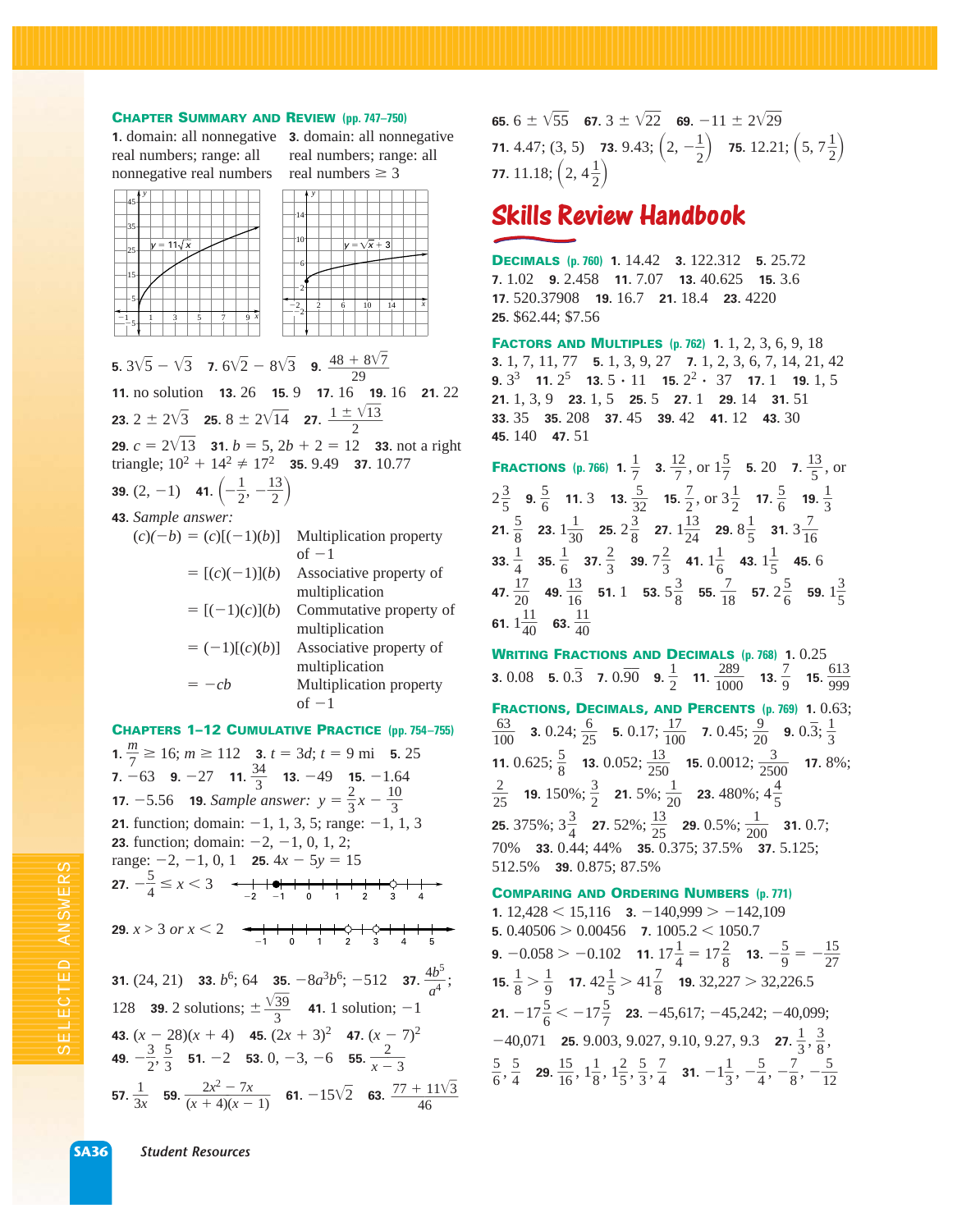**PERIMETER, AREA, AND VOLUME (p. 773) 1.** 34 **3.** 84 ft **5.** 72 ft **7.** 841 yd<sup>2</sup> **9.** 12.25 in.<sup>2</sup> **11.** 20 in.<sup>2</sup> **13.** 15,625 ft<sup>3</sup> **15.** 420 yd<sup>3</sup> **17.** 212 in.<sup>3</sup>

**ESTIMATION (p. 776) 1–53.** Estimates may vary. **1.** 50 **3.** 2400 **5.** 500 **7.** 20 **9.** 1600 **11.** 700 **13.** 22.5 **15.** 481 **17.** 1340 **19.** 41 **21.** 209 **23.** 267 **25.** 2500 **27.** 30,000 **29.** 30 **31.** 3 **33.** 40 **35.** 4 **37.** 750 **39.** 80,000 **41.** 7000 **43.** 23 **45.** 10 **47.** 50 **49.** 16 **51.** 19 **53.** 18

**DATA DISPLAYS (p. 779) 1–10.** Sample answers are given. **1.** 0 to 25 by fives **3.** 0 to 20 by fives







#### **MEASURES OF CENTRAL TENDENCY (p. 780)**

**1.** 1.3; 0.5; 0 **3.** 30; 30; no mode **5.**  $\approx$  550.1; 487; 376

**PROBLEM SOLVING (p. 782) 1.** 5 salads, 3 cartons of milk

**3.** \$26.25 **5.** no later than 6:25 A.M. **7.** 10 groups

**9.** The problem cannot be solved; not enough information is given.

### **Extra Practice**

**CHAPTER 1 (p. 783) 1.** 105 **3.** 8 **5.** 512 **7.** 76 **9.** 49 **11.** 31 **13.** 3 **15.** 1 **17.** 7 **19.** 12 **21.** 24 **23.** solution **25.** not a solution **27.** solution **29.**  $16 = 20 - x$ 





| 33. | Input $x$  |  |  |  |
|-----|------------|--|--|--|
|     | Output $y$ |  |  |  |

#### **CHAPTER 2 (p. 784)**

| 1. $-7 < 8, 8 > -7$<br><b>3.</b> $-4 > -7$ , $-7 < -4$                                                                    |
|---------------------------------------------------------------------------------------------------------------------------|
| <del>╺┼┼┼╡╋┼┼┼┼┼┼┼┼┼┼┼┼╡╋┼┽</del> ╼╴<br><del>╺╶┼┼╎┤╋├╎╋┼┼┼┼┼┼┼┼┼┼┼┼┼┼┾</del> ╼<br>$-10$ $-5$ 0 5 10<br>$-10 -5 0 5$<br>10 |
| <b>5.</b> 3 7. 8.5 <b>9.</b> 5 11. $-2$ 13. 3 15. $-3$ 17. $-13$                                                          |
| 19. $-2.2$ 21. $-7$ 23. $-6.5$ 25. $-7$ 27. 15                                                                            |
| <b>29.</b> $-450$ <b>31.</b> 6 <b>33.</b> $-81$ <b>35.</b> 48 <b>37.</b> $-90$ ft                                         |
| <b>39.</b> $4a - 24$ <b>41.</b> $8x + 6$ <b>43.</b> $-2 - t$ <b>45.</b> $1.5y - 4.5$                                      |
| <b>47.</b> already simplified <b>49.</b> $7w - 4$ <b>51.</b> $-m^2 + 2m$                                                  |
| 53. $-4$ 55. 66                                                                                                           |
| <b>CHAPTER 3</b> (p. 785) 1. 14 3. 17 5. 7 7. 3 9. 5                                                                      |
| $1.1.2.20 \pm 0.4.1.12.2.1$                                                                                               |

**11.**  $\frac{1}{2}$ 2 - **13.** 20 **15.** 84 **17.** 4 **19.** 2 **21.** 14 **23.** 1 **25.** 2 **27.** -2 **29.** 3 **31.**  $-\frac{3}{2}$ 2 -**33.**  $-7.46$  **35.**  $-0.25$ **37.** 12 mi/h **39.** \$7.25/h **41.** 2 g/bar **43.** 48 m **45.** 45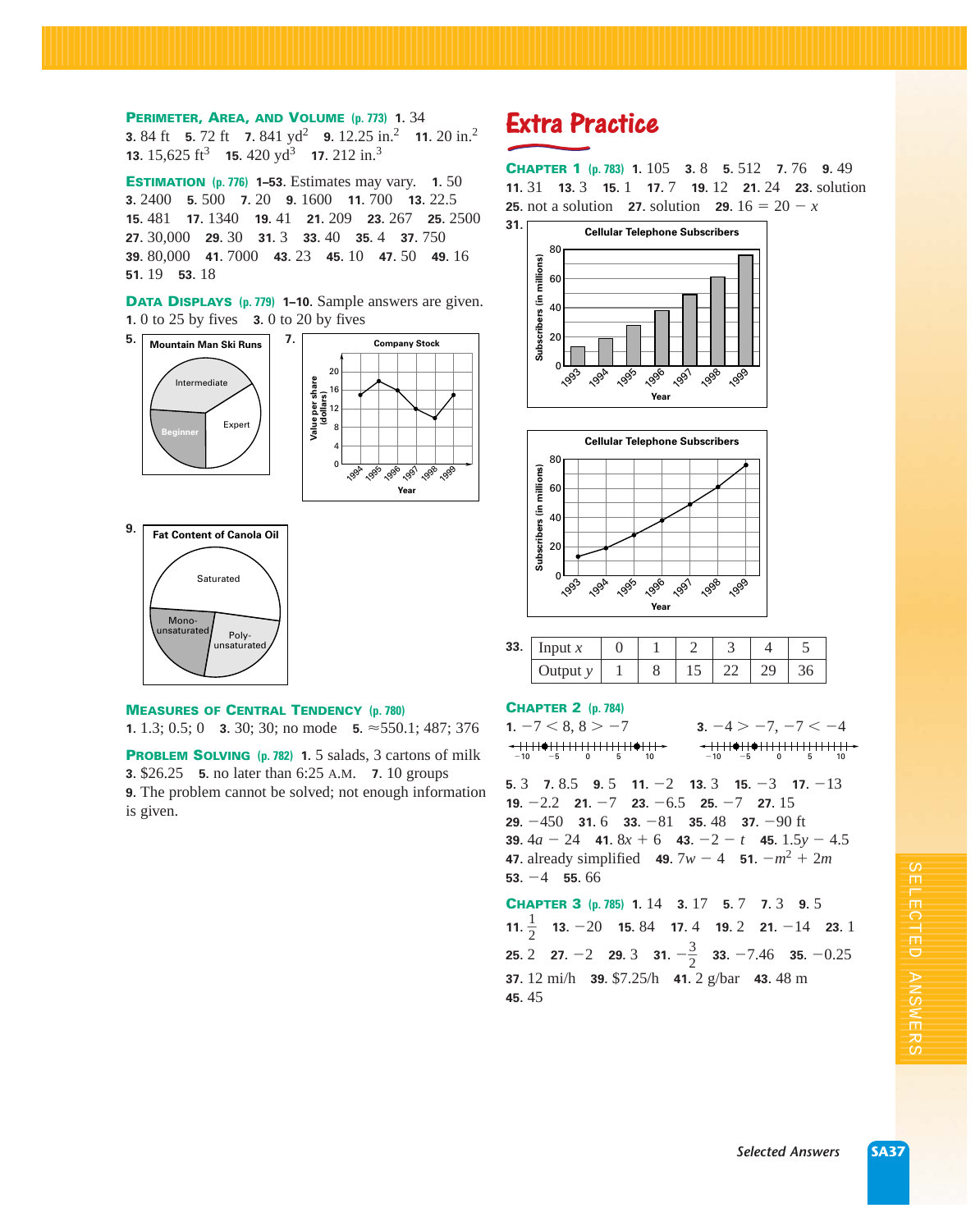#### **CHAPTER 4** (p. 786)







| 7. |     |   |  |              |   |
|----|-----|---|--|--------------|---|
|    |     |   |  |              |   |
|    |     | 3 |  | $y = 5x + 1$ |   |
|    |     |   |  |              |   |
|    |     |   |  |              |   |
|    | - 2 |   |  |              | x |
|    |     |   |  |              |   |
|    |     |   |  |              |   |
|    |     |   |  |              |   |
|    |     |   |  |              |   |







| 15. |      |  |      | $\overline{y}$ |                     |   |
|-----|------|--|------|----------------|---------------------|---|
|     |      |  | $-3$ |                |                     |   |
|     |      |  |      |                |                     |   |
|     | $-3$ |  |      |                | 3                   | х |
|     |      |  | $-3$ |                | $\overline{v} = -2$ |   |
|     |      |  |      |                |                     |   |



**19.**  $-1$  **21.** 6 **23.**  $-5$  **25.** 6 **27.** 0 **29.**  $-7$ **31.** undefined **33.**  $y = 3x$  **35.**  $y = -\frac{7}{8}x$  **37.**  $y = x$ **39.**  $y = -3x$ 







47. function; domain is  $1, 3, 5, 7$  and range is  $1, 2, 3$ 49. not a function

**CHAPTER 5** (p. 787) 1.  $y = 2x + 1$  3.  $y = \frac{1}{2}x - 3$ 5.  $y = 3(x + 1)$  7.  $y - 6 = 0(x - 3)$ <br>
9.  $y + 1 = 4(x + 3)$  11.  $y + 1 = \frac{1}{2}(x - 2)$ **13.**  $y = 3x - 11$  **15.**  $y = -\frac{1}{2}x - 2$  **17.**  $y = -x + 2$ <br>**19.**  $3x - y = 17$  **21.**  $5x + 6y = -2$ **23.**  $7x + y = 8$  **25.**  $2x + y = 12$ **27.**  $4A + 5R = 50$ ,  $0.80A + 1.00R = 10.00$ 29.





#### **CHAPTER 6 (p. 788)**

| 1. $x < 1$                                                               | <b>3.</b> $7 \ge y$                                           |
|--------------------------------------------------------------------------|---------------------------------------------------------------|
| $-10$ $-5$ 0 5<br>10                                                     | $-10 -5 0 5$<br>10                                            |
| 5. $x \ge 4$                                                             | 7. $k \leq 18$                                                |
| <del>←┼┼┼┼┼┼┼┼┼┼╎╎</del> ●┾<br>$-10 -5 0 5$<br>10                        | $-20 -10 0$<br>10<br>20                                       |
| <b>9.</b> $x > -1$ <b>11.</b> $x \ge -2\frac{1}{2}$ <b>13.</b> $x \le 9$ |                                                               |
| 15. $-5 < x < 2$                                                         | 17. $-3 < x \le 5$                                            |
| <del>:::::::::::::::::::::::::::::::</del><br>$-10 -5 0 5$<br>10         | <del>hhi 10 Mil</del><br>$-5$<br>$-10$<br>5<br>10<br>$\Omega$ |

**SA38**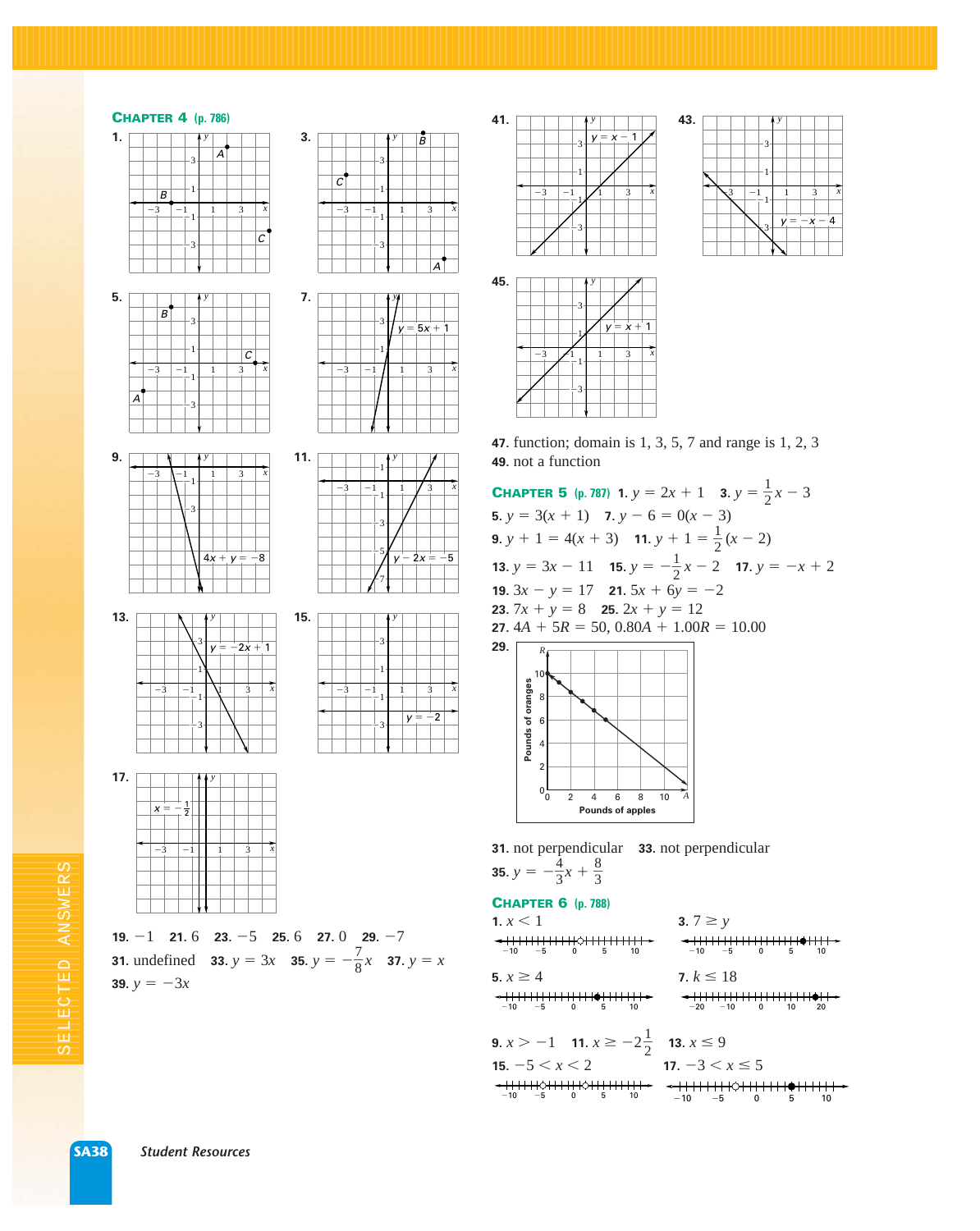

#### **CHAPTER 7** (p. 789) 1.  $(-2, 5)$  3.  $(4, 6)$  5.  $(-5, -1)$

7.  $(6, 3)$  9.  $(4, 1)$  11.  $(11, -15)$  13.  $(4, 2)$ 

**15.**  $(0, -2)$  **17.**  $(13, -2)$  **19.**  $(2, 1)$  **21.** Sample answer: substitution, because it is easy to solve for x;  $(0, 5)$ 23. Sample answer: substitution, because the equations are already solved for y;  $(-1, -4)$  **25**. Sample answer: linear combinations, because it is easy to eliminate  $y$ ;  $(3, 0)$  **27.** Sample answer: linear combinations, because it is easy to eliminate y;  $(2, 0)$  **29**. 12 adult tickets and 8 student tickets 31. none 33. one 35. infinitely many **37.** none









**CHAPTER 8** (p. 790) 1. 16,807 3. 1728 $x^3$  5.  $m^6$  7. 98 $x^7$ 11.  $rac{1}{x^3y^2}$ **13.**  $4xy^5$  **15.**  $\frac{16}{y^4}$ 



**21.** 8 **23.**  $rac{16}{81}$  **25.**  $-\frac{1}{64}$  **27.**  $rac{8}{3}$  **29.**  $rac{3x^4y^2}{2}$ 31.  $\frac{27x^3z^9}{8}$  33.  $\frac{4b^7}{9a^5}$  35. 0.000004813 37. 0.084162 **39.** 50.645 **41.** 0.0000000234 **43.** 5.28  $\times$  10<sup>3</sup> 45.  $1.138 \times 10^1$  47.  $8.2766 \times 10^2$  49.  $1.6354 \times 10^1$ 51.  $3.95 \times 10^{0}$  53.  $8 \times 10^{-3}$  55. \$1155 57. \$2286.82 59.  $y = 120,000(0.90)^t$ 

**CHAPTER 9** (p. 791) 1. 1.73 3. -10 5. 3.87 7. 14.83 **9.**  $\pm 5$  **11.** no real solution **13.**  $\pm 4$  **15.**  $\pm \sqrt{3}$ **17.** 2.2 sec **19.**  $2\sqrt{22}$  **21.**  $4\sqrt{7}$  **23.** 2 **25.**  $\sqrt{3}$